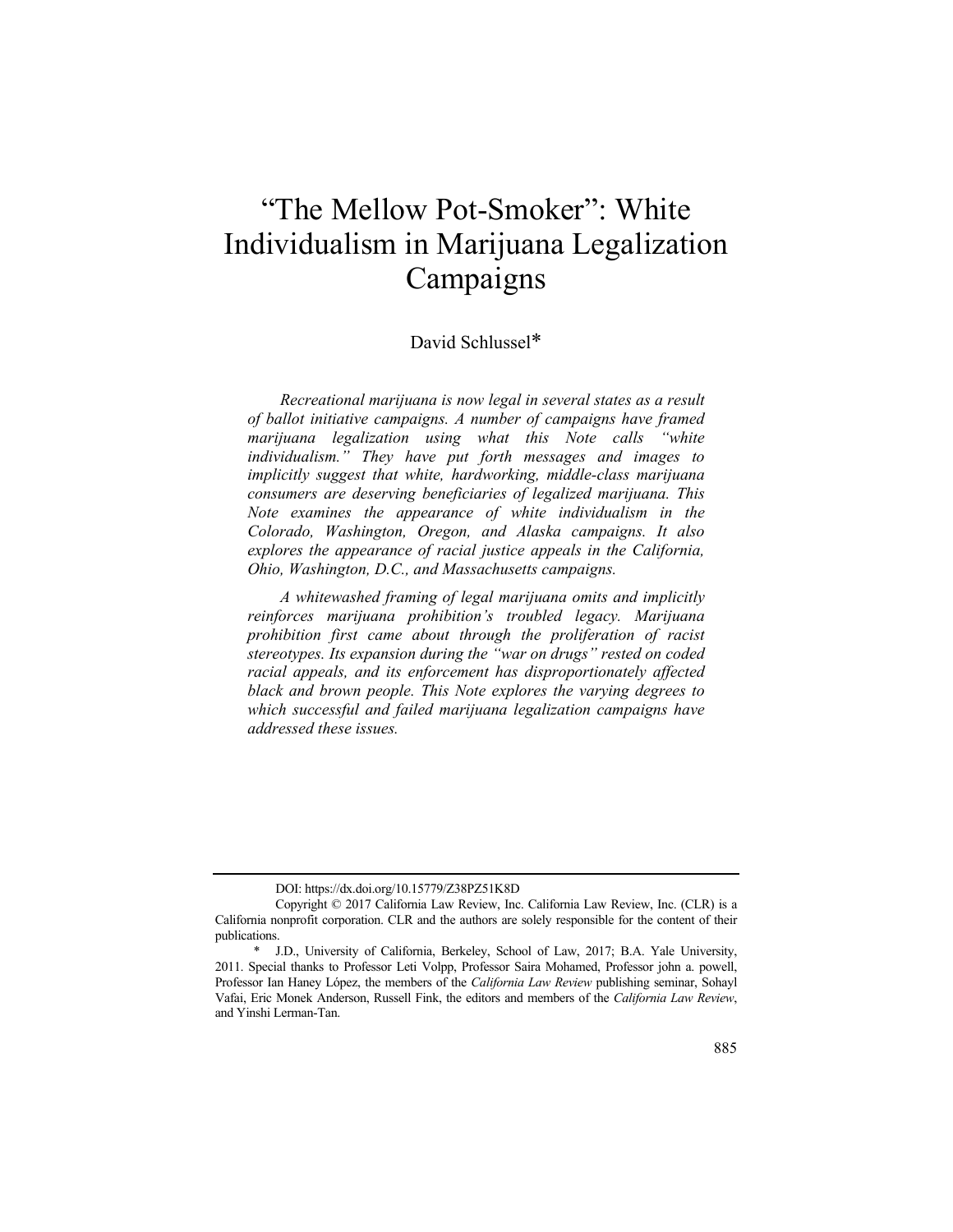*White individualist framing has tended to correlate with postlegalization policies that favor white marijuana entrepreneurs, such as those prohibiting people with marijuana convictions from receiving business licenses, rather than policies that redress harms from prohibition, such as the expungement of criminal records. As many people continue to experience criminalization and racial myths go relatively unchallenged, largely white marijuana entrepreneurs reap legal marijuana's profits. Marijuana policy should address past harms, this Note argues, because marijuana prohibition was founded and implemented on an unjust basis.* 

#### **INTRODUCTION**

In recent years, advocates of legalizing recreational marijuana in the United States have achieved their first victories, as ballot initiative campaigns succeeded in Colorado and Washington in 2012 and in Oregon, Alaska, and the District of Columbia in 2014.<sup>1</sup> Many of these campaigns devoted little or no

<sup>1.</sup> *See* John Cox, *How D*.*C*. *Pot Legalization Has Become 'The Dealer-Protection Act of 2015*,*'* WASH. POST (May 17, 2015), https://www.washingtonpost.com/local/how-dc-pot-legalizationhas-become-the-dealer-protection-act-of-2015/2015/05/17/5cbcd730-f28d-11e4-b2f3-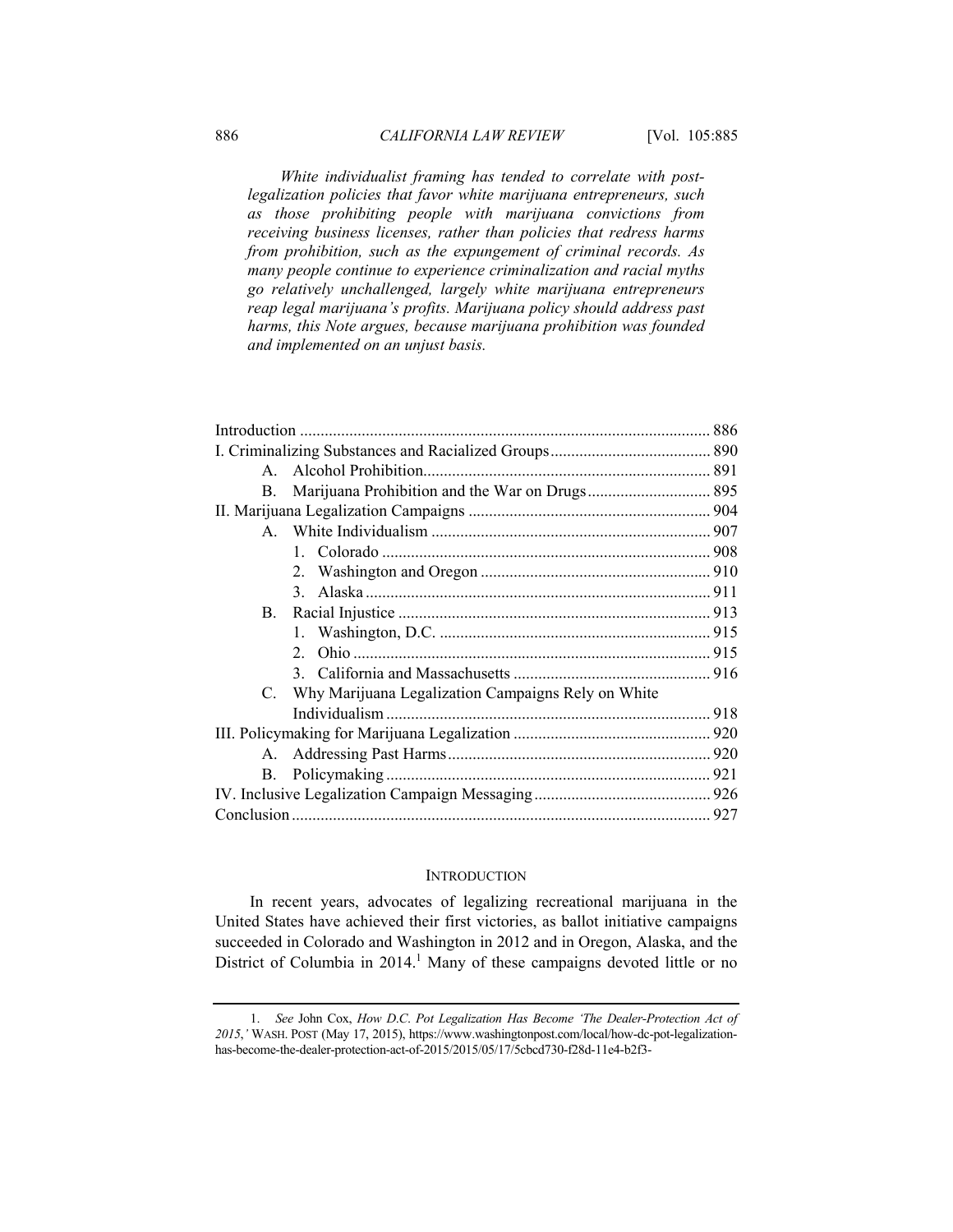attention to the harms of marijuana prohibition, which propagated destructive racial myths linking people of color with "illicit" drugs and enabled the criminalization of millions of people—disproportionately black and brown people.2 Instead, campaigners have generally promoted marijuana legalization with messages that depict marijuana consumers who are white, middle-class, and "responsible" as worthy beneficiaries of legalized marijuana.<sup>3</sup>

For instance, on May 10, 2012, the group leading the campaign to legalize marijuana in Colorado launched its first television ad, entitled "Dear Mom," just a few days before Mother's Day.<sup>4</sup> The group, Campaign to Regulate Marijuana Like Alcohol, described its goals for this inaugural ad on their website as follows: "We need our supporters to help other Coloradans appreciate that marijuana is not 'bad;' it is simply a less harmful and acceptable alternative to alcohol."<sup>5</sup> In the ad, a blonde, white millennial sits in a sunny, grassy park.<sup>6</sup> She types on a MacBook as a voice-over narrates:

Dear Mom, when I was in college, I used to drink a lot. It was kind of crazy. But now that I'm older, I prefer to use marijuana. It's less harmful to my body, I don't get hung over, and honestly, I feel safer around marijuana users. I hope this makes sense, but if not, let's talk. I love you.<sup>7</sup>

Explicitly, the ad says marijuana is not so "bad" from a health perspective. But implicitly, it signals to white audiences that marijuana is not so "bad" from a racial perspective. The woman stresses that she feels safer around marijuana users, which reads as an effort to assuage white anxiety about racialized "bad" others associated with marijuana. In November 2012, after extensive campaigning and debate, Colorado and Washington became the first two states to legalize recreational marijuana.<sup>8</sup> In 2014, Oregon, Alaska, and Washington,

af5479e6bbdd\_story.html [https://perma.cc/J8KL-EHWF]; Liz Rowley, *Where Is Marijuana Legal in the United States? List of Recreational and Medicinal States*, MIC (Oct. 5, 2015), http://mic.com/articles/126303/where-is-marijuana-legal-in-the-united-states-list-of-recreational-andmedicinal-states [https://perma.cc/3DJM-3Z42].

<sup>2.</sup> *See infra* Part I.B.

<sup>3.</sup> *See infra* Part II.

 <sup>4.</sup> Eric W. Dolan, *Colorado Marijuana Legalization Campaign Runs First TV Ad*, RAW STORY (May 10, 2012), http://www.rawstory.com/2012/05/colorado-marijuana-legalizationcampaign-runs-first-tv-ad [https://perma.cc/49HT-RCTE].

<sup>5.</sup> *Id*.

 <sup>6.</sup> Colorado Marijuana Initiative 2012, *YES on 64 TV Ad - "Dear Mom*,*"* YOUTUBE (May 10, 2012), https://www.youtube.com/watch?v=rCVc\_kLfjMg [https://perma.cc/82ES-B9QE].

<sup>7.</sup> *Id*.

 <sup>8.</sup> David Mitchell, *Colorado Passes Proposal to Legalize Marijuana*, FOX31 DENVER (Nov.

<sup>6, 2012 12:02</sup> PM), http://kdvr.com/2012/11/06/colorado-passes-proposal-to-legalize-marijuana [https://perma.cc/X9H8-SV87]; Rowley, *supra* note 1.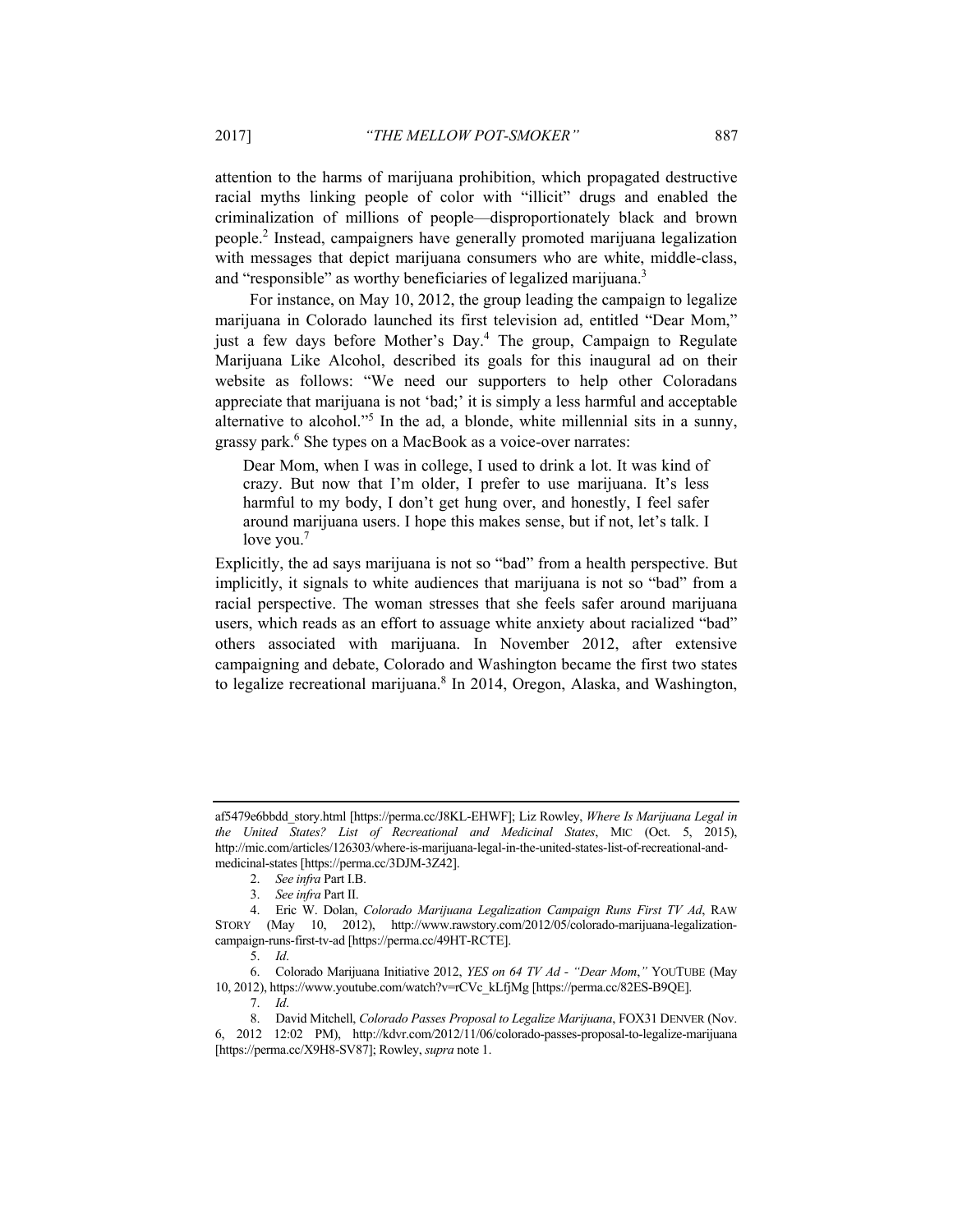D.C. followed suit.<sup>9</sup> In 2016, four more states, California, Nevada, Massachusetts, and Maine, legalized recreational marijuana.<sup>10</sup>

From its start, marijuana prohibition was premised on racist stereotypes. For most of the nineteenth century through the early twentieth century, marijuana was widely available from pharmacists for medicinal use and grocers for use as a recreational "food accessory."<sup>11</sup> From the 1910s to 1930s, dozens of states began to ban non-medicinal marijuana based on white anxieties about nonwhite groups. These anxieties included claims that marijuana use was inciting Mexican immigrants in the Southwest to commit violent crimes; California Hindus were using it and spreading it to whites; and blacks, jazz musicians, prostitutes, and white criminals were commingling and using it in the South.12 Soon, Southwestern states began to push for federal marijuana prohibition to facilitate the deportation of "job-stealing" Mexicans.<sup>13</sup>

In the 1930s, Henry Anslinger, commissioner of the Federal Bureau of Narcotics,<sup>14</sup> went on a public crusade to outlaw marijuana, arguing that Mexicans and blacks were engaging in marijuana-induced acts of sexual promiscuity and violence that threatened the nation's stability.15 Temperance groups, who had deployed similar rhetoric in opposition to alcohol, supported his efforts.<sup>16</sup> In 1937, following Anslinger's congressional testimony, Congress enacted a federal statute effectively criminalizing the possession and sale of marijuana.<sup>17</sup>

In the decades following marijuana prohibition, the rhetoric around marijuana shifted, leading to enforcement methods that have disproportionately harmed people of color. After marijuana became a drug of choice for hippies in the 1960s, some anticipated legalization.<sup>18</sup> But in the years after President Richard Nixon declared the "war on drugs" in 1971 and President Ronald Reagan re-launched the war in the 1980s, the United States became

<sup>9.</sup> *Legalization*, NORML, http://norml.org/legalization [https://perma.cc/9QWE-S7PF] (last visited Feb. 24, 2017).

 <sup>10.</sup> *Id*.

 <sup>11.</sup> MARTIN BOOTH, CANNABIS: A HISTORY 115 (2003).

<sup>12.</sup> *See id*. at 163–65; RUDOLPH J. GERBER, LEGALIZING MARIJUANA: DRUG POLICY REFORM AND PROHIBITION POLITICS 2–4 (2004); Thomas J. Moran, Note, *Just a Little Bit of History Repeating: The California Model of Marijuana Legalization and How it Might Affect Racial and Ethnic Minorities*, 17 WASH. & LEE J.C.R. & SOC.JUST. 557, 561 (2015).

 <sup>13.</sup> Moran, *supra* note 12, at 563.

 <sup>14.</sup> The Federal Bureau of Narcotics preceded the current Drug Enforcement Administration. John McWilliams, *Unsung Partner Against Crime: Harry J*. *Anslinger and the Federal Bureau of Narcotics, 1930–1962*, 113 PA. MAG. HIST. & BIOGRAPHY 207, 208 (1989).

 <sup>15.</sup> GERBER, *supra* note 12, at 4–9; McWilliams, *supra* note 14, at 231 ("Anslinger manipulated annual addiction figures . . . distorted the 'problem' of drug use among the juvenile population, and advanced unproven links between drugs (especially marijuana) and crime.").

 <sup>16.</sup> BOOTH, *supra* note 11, at 181–82.

 <sup>17.</sup> Although technically a tax, the statute created exorbitant tax assessments that were in practice impossible to meet. *See* Moran, *supra* note 12, at 561, 565.

<sup>18.</sup> *See id*. at 566–69.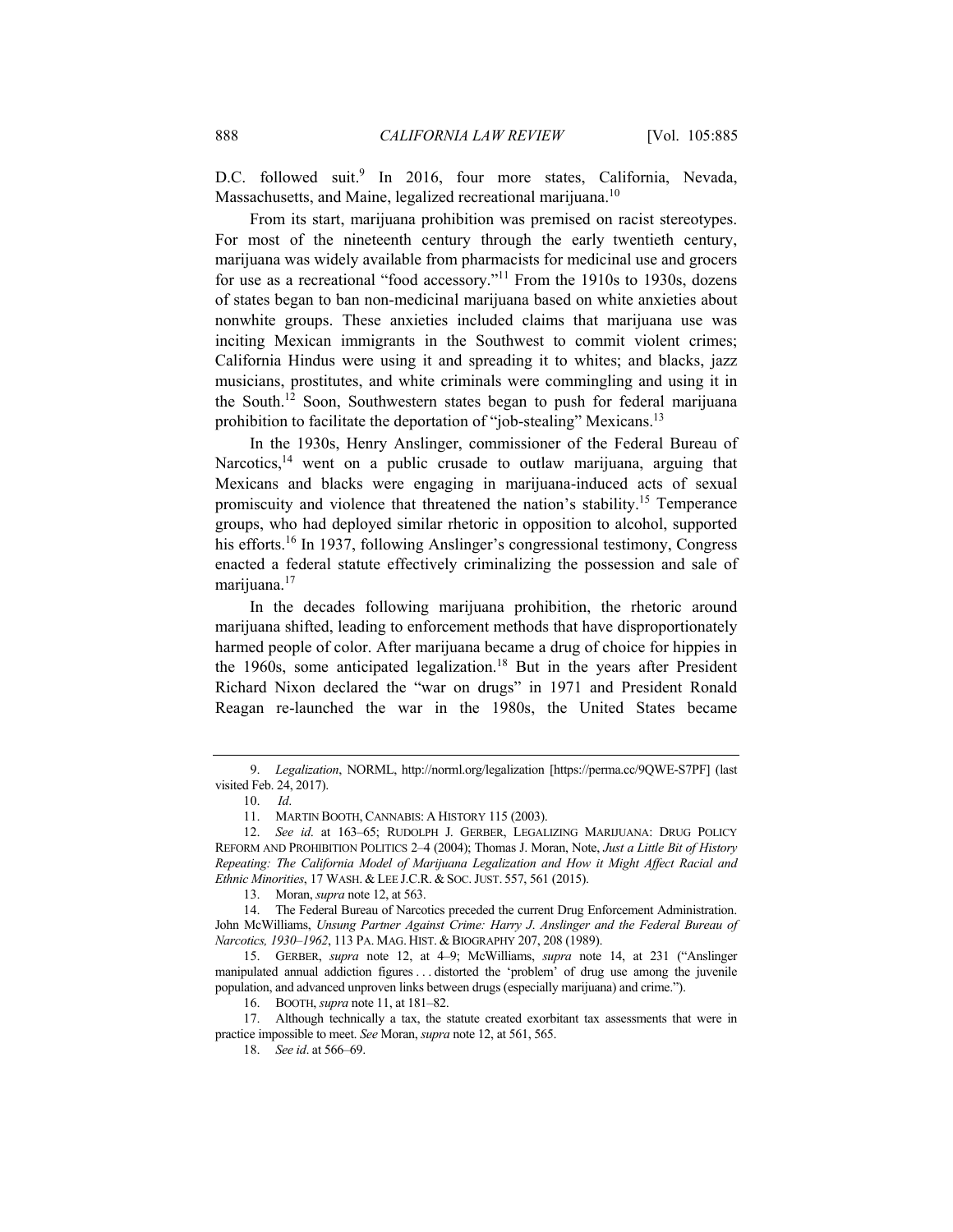increasingly hostile toward the drug.<sup>19</sup> In the 1960s and 1970s, the civil rights movement had succeeded in removing openly racist rhetoric from polite society, including from drug policy.<sup>20</sup> Nonetheless, President Nixon and other drug warriors realized they could use "color-blind" language, including "law and order" and "tough on crime," to reference and exploit white anxieties about racial minorities, social movements, and perceived disorder through the lens of drug crimes.21 Punitive drug enforcement became politically expedient for gaining white support; politicians from both parties competed over who was toughest on crime.22 A massive expansion in marijuana criminalization followed, with tremendous racial disparities in enforcement.<sup>23</sup>

In the last several years, marijuana prohibition has faced serious public criticism. As a result of scientific developments as well as activism, efforts to legalize medicinal marijuana have gained traction.<sup>24</sup> In addition, as states sought new sources of tax revenue after the 2007–2008 financial crisis, some pointed to the possibility of taxing legalized recreational marijuana.<sup>25</sup> Campaigns to legalize recreational marijuana have argued that policies could produce a number of benefits, including not only the production of new tax revenue but also the redirection of law enforcement resources to violent crime, the prevention of access to minors, and public health benefits.<sup>26</sup> At the same time, many campaigns, exemplified by the campaign in Colorado, put forth messages and images that implicitly suggested that marijuana consumers who are white, hardworking, middle-class, and responsible are deserving beneficiaries of legalized marijuana.27 This Note refers to such a framing of marijuana legalization as "white individualism."28

<sup>19.</sup> *See id*. at 567–70; NAT'L RESEARCH COUNCIL, THE GROWTH OF INCARCERATION IN THE UNITED STATES: EXPLORING CAUSES AND CONSEQUENCES 119 (Jeremy Travis, Bruce Western & Steve Redburn eds., 2014).

<sup>20.</sup> *See* DORIS MARIE PROVINE, UNEQUAL UNDER THE LAW: RACE IN THE WAR ON DRUGS 93–94 (2007).

<sup>21.</sup> *See id*.; IAN HANEY LÓPEZ, DOG WHISTLE POLITICS: HOW CODED RACIAL APPEALS HAVE REINVENTED RACISM AND WRECKED THE MIDDLE CLASS 23-24 (2013); NAT'L RESEARCH COUNCIL,*supra* note 19, at 116.

<sup>22.</sup> *See* NAT'L RESEARCH COUNCIL,*supra* note 19, at 119–21.

<sup>23.</sup> *Infra* Part I.B.

<sup>24.</sup> *Infra* Part II. The legalization of medical marijuana is beyond the scope of this Note.

<sup>25.</sup> *See* Marcelo Ballve, *The Financial Crisis Just Might Lead to Legal Pot*, ALTERNET (Mar. 13 2009), http://www.alternet.org/story/131522/the\_financial\_crisis\_just\_might\_lead\_to\_legal\_pot [https://perma.cc/G4GY-6U5G] (quoting Ethan Nadelmann, executive director of the Drug Policy Alliance, as saying, "'the economic crisis is the single most important factor' in this new shift in perceptions [of marijuana]").

<sup>26.</sup> *See infra* Part II.

<sup>27.</sup> *See infra* Part II.A.1.

 <sup>28.</sup> This term derives from the work of john a. powell, who has used the phrase "white middle-class individualism" to describe the emergence of a post-New Deal white middle-class identity organized around the idea of individual merit. The term also encompasses the belief that economic outcomes result from individual sacrifice, in spite of the significant influence of government programs, such as those for housing financing, that tended to exclude nonwhites. john a. powell, *The Race and Class Nexus: An Intersectional Perspective*, 25 LAW & INEQ. 355, 394–95 (2007). That narrative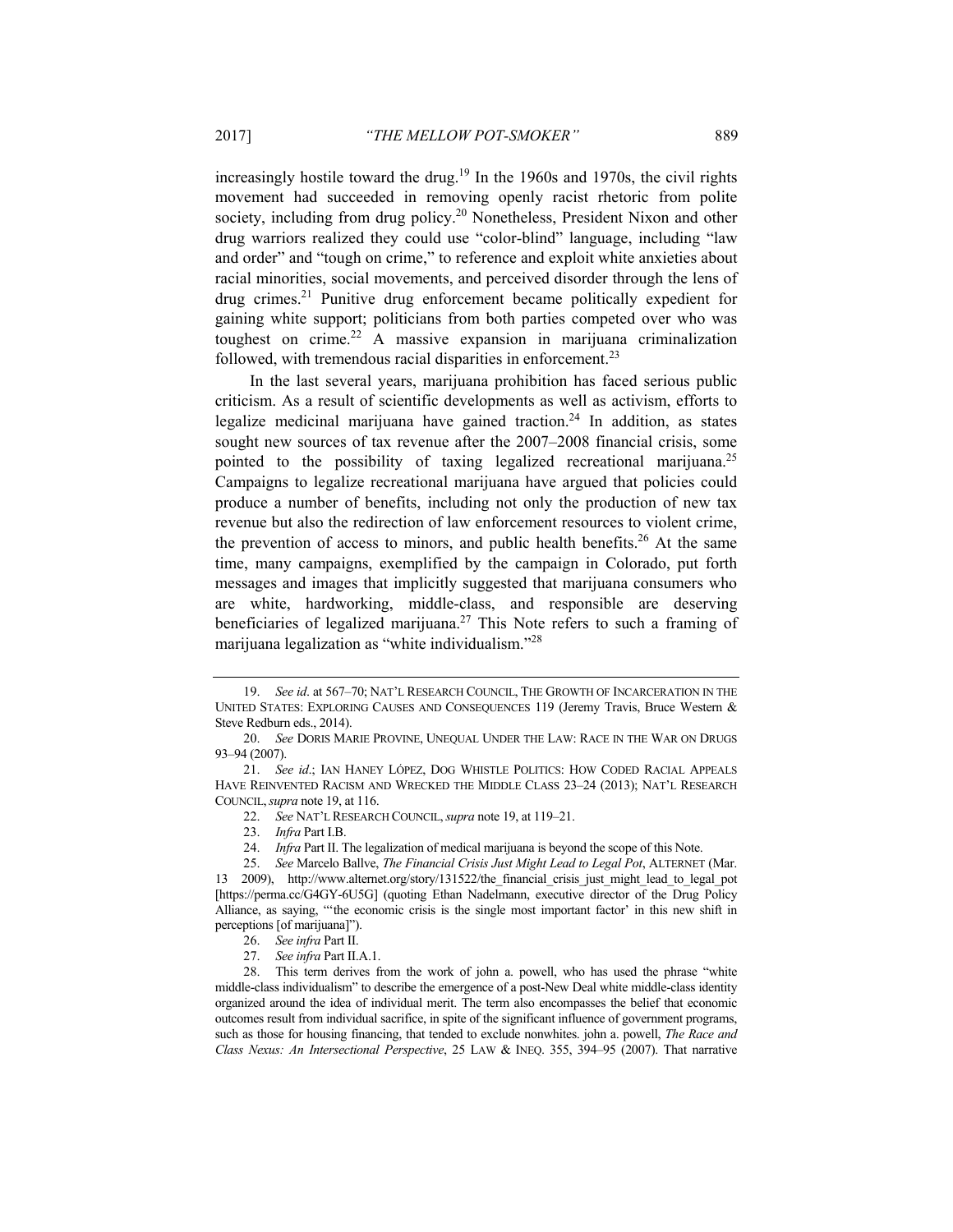The whitewashed framing of marijuana legalization deserves attention in light of the racialized propaganda of marijuana prohibition. The framing links whites with legitimate work and responsible recreation and, implicitly, people of color with black markets and illicit narcotics.<sup>29</sup> This framing, despite its antiprohibition orientation, is a further evolution of the "color-blind" sublimated racial messaging of the war on drugs.

In addition, this framing has tended to correlate with policies that favor white marijuana entrepreneurs, such as those prohibiting people with marijuana convictions from receiving business licenses, rather than policies that redress harms from prohibition, such as the expungement of criminal records.<sup>30</sup> Marijuana policy should address past harms because marijuana prohibition was founded and implemented on an unjust basis.

Part I of this Note examines the history of racial stereotypes and discriminatory enforcement in alcohol prohibition, marijuana criminalization, and the war on drugs. Part II analyzes a number of marijuana legalization campaigns, arguing that many of the successful campaigns were framed in terms of white individualism. Part III suggests that such campaigns tend to correlate with policies that favor white entrepreneurs rather than address the harms of prohibition and argues that policymakers should address such harms, particularly past criminal convictions. Part IV provides possibilities for more inclusive framing of marijuana legalization.

## I.

## CRIMINALIZING SUBSTANCES AND RACIALIZED GROUPS

Since the European colonial settlement of America, politicians, activists, and law enforcement officials have engaged in sustained efforts to criminalize the use and distribution of certain mind-altering substances like alcohol, marijuana, and opiates, and to link such substances to "feared minorities and the underclass."31 Doris Provine argued that prohibition efforts have constructed symbolic associations and enforcement tactics that link nonwhite

rendered invisible "racially discriminatory public policy and private discrimination" and furthered conceptions of black irresponsibility as the implied inverse of white responsibility. *See id*. at 393. Just as post-New Deal middle-class narratives naturalized the effects of discriminatory housing policy, white individualism in marijuana legalization campaigns naturalizes racial stereotypes and social harms resulting from marijuana prohibition and the drug war. *See infra* notes 159–164 and accompanying text.

 <sup>29.</sup> Surveys of representative samples of the U.S. population indicate that blacks are not more involved in selling drugs than whites. Michael Tonry & Matthew Melewski, *The Malign Effects of Drug and Crime Control Policies on Black Americans*, 37 CRIME & JUST. 1, 25–26 (2008).

 <sup>30.</sup> See *infra* Part III.

<sup>31.</sup> *See* PROVINE, *supra* note 20, at 32, 29–33; *see also id*. at 60 ("Native-born prejudice against immigrants and African Americans constituted an important, perhaps essential, feature of the campaign to criminalize alcohol."); BOOTH, *supra* note 11, at 155–60 (describing the use of antiopium laws to suppress Chinese immigrants in the latter half of thenineteenth century).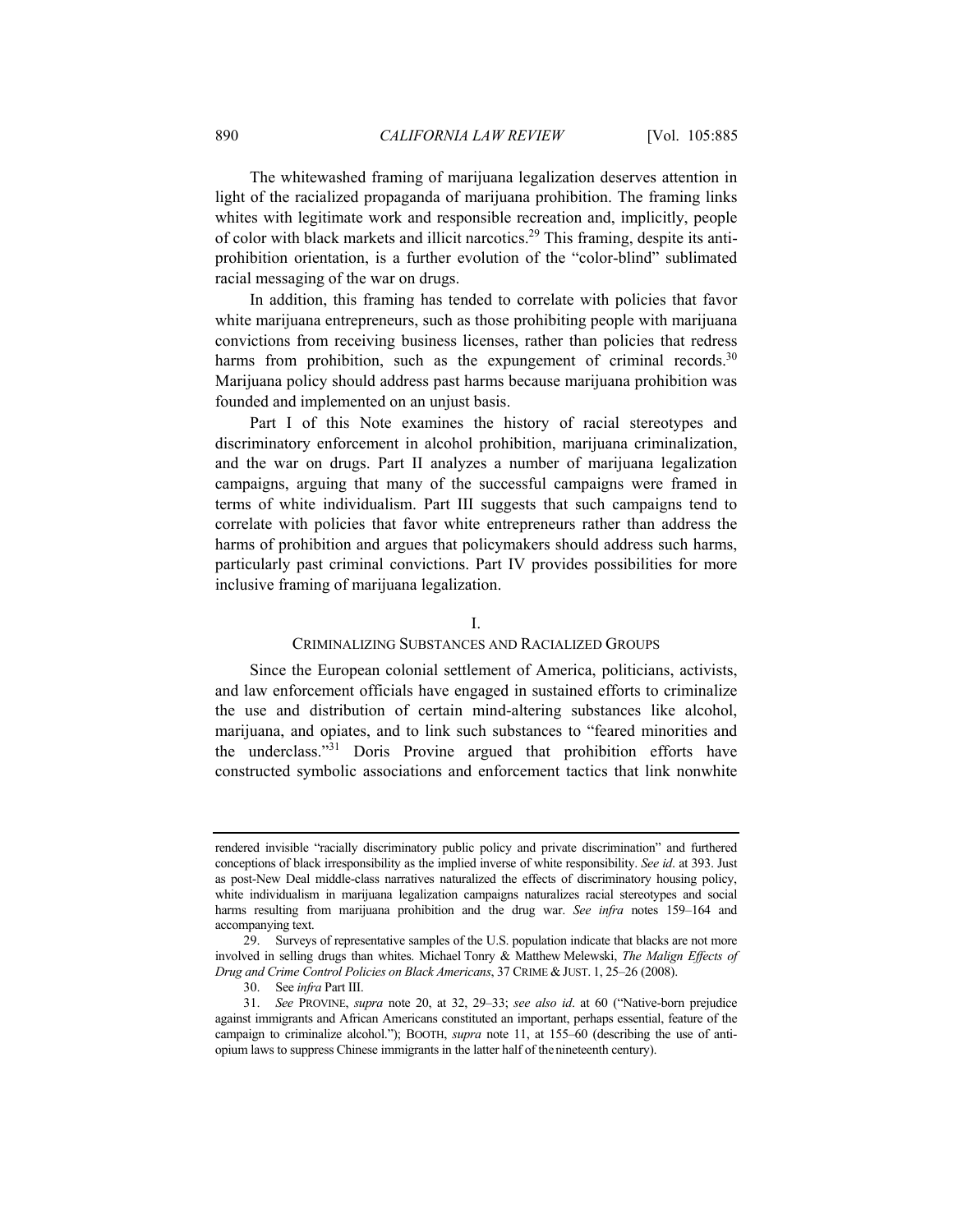people with drug crimes.32 These efforts have sometimes purported to diminish public health risks, conceptualized as the physical and mental effects of mindaltering substances, but were more often positioned against nonwhite people.<sup>33</sup> Prohibition proponents—politicians, activists, and law enforcement officials built political power and deployed it to further not only prohibition efforts, but also white superiority and the criminalization of nonwhites.<sup>34</sup> This phenomenon is evident in alcohol prohibition, marijuana criminalization, and the war on drugs.

## *A. Alcohol Prohibition*

Alcohol prohibition—perhaps America's most iconic war on drugs—was marked by anxieties about race and class that resonate with and presage the politics of marijuana prohibition.<sup>35</sup> As early as the colonial period, officials enacted laws to restrict alcohol sales to certain groups. These laws generally did not apply to European settlers, who often drank heavily. Instead, these laws reflected anxieties of European settlers that alcohol use by Native Americans, slaves, servants, and other subordinated groups could threaten the social order.36 Such colonial alcohol laws, while relatively ineffective, initiated a tradition of racialized substance regulation.<sup>37</sup>

This tradition persisted during the temperance movement, a century-long push to restrict alcohol based on the idea that it is harmful to individuals, families, and society. A variety of interest groups led the temperance movement, which culminated in national alcohol prohibition from 1920 to 1933.38 In the 1820s and 1830s, Protestant ministers promoted temperance with

 <sup>32.</sup> PROVINE, *supra* note 20, at 3 ("[T]he moral entrepreneurs of drug legislation, have relied on racial slurs and allusions to bolster their arguments for criminal controls. . . . The public image of crack as an inner-city drug has been strengthened by the way police and prosecutors have enforced the law . . . overwhelmingly concentrated on poor minority neighborhoods.").

<sup>33.</sup> *See, e*.*g*., Moran, *supra* note 12, at 562 ("[T]his country's original and immediate disdain for marijuana [in the 1910s–1930s] was not positioned against its mental or physical effects, but towards the ones using it—minority groups.").

<sup>34.</sup> *See, e*.*g*., PROVINE, *supra* note 20, at 5 (citing William J. Chambliss, *Drug War Politics: Racism, Corruption, and Alienation*, *in* CRIME CONTROL AND SOCIAL JUSTICE: THE DELICATE BALANCE 315 (Darnell F. Hawkins, Samuel L. Meyers, Jr. & Randolph N. Stone eds., 2003) ("The war on drugs is a failure by any objective measure. . . . It has been successful, however, in legitimating the creation of a virtual police state in the ghettoes of our cities.")); *cf*. SASKIA SASSEN, EXPULSIONS: BRUTALITY AND COMPLEXITY IN THE GLOBAL ECONOMY, 65–75 (2014) (arguing that mass incarceration facilitates the treatment of incarcerated individuals as commodities and the proliferation of for-profit prison services).

<sup>35.</sup> *See* PROVINE, *supra* note 20, at 37–62; DANIEL OKRENT, LAST CALL: THE RISE AND FALL OF PROHIBITION 42–49 (2010). Admittedly, the criminalization of opiates is also closely related to that of marijuana. Nonetheless, alcohol, which has undergone both criminalization and legalization, offers a useful comparison to marijuana. *See, e.g.*, PROVINE, *supra* note 20, at 86–87.

 <sup>36.</sup> PROVINE, *supra* note 20, at 37.

<sup>37.</sup> *See id*.

<sup>38.</sup> *See generally id*. at 37–62 (chronicling the history of the alcohol prohibition movement in the United States).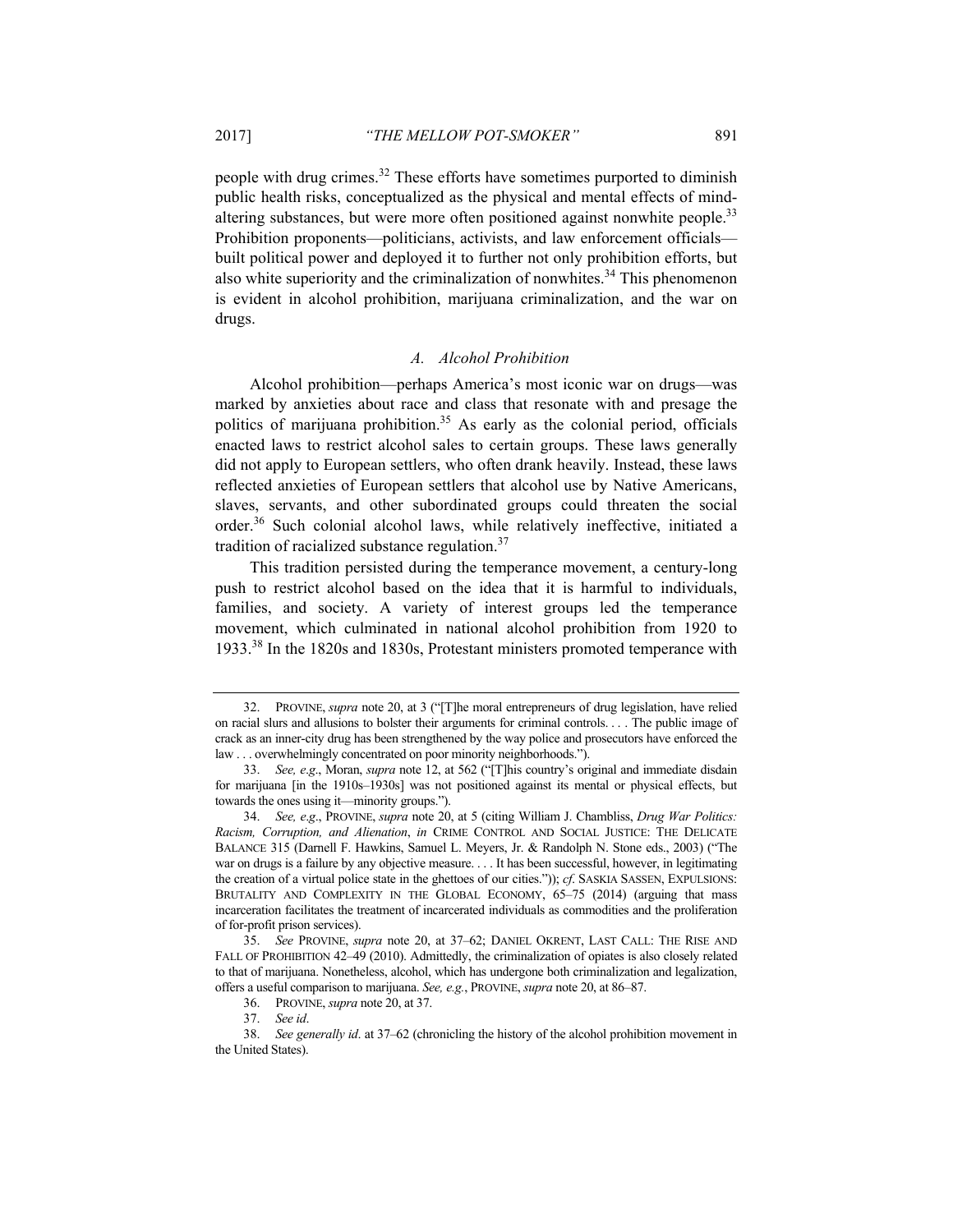moralistic sermons; by the 1850s, temperance political activists had achieved laws partially restricting alcohol in eight states and their moralistic rhetoric had become associated with anti-slavery abolitionism.39 After the Civil War, the Woman's Christian Temperance Union (WCTU), founded in 1874, took up the cause of temperance in conjunction with women's suffrage, anti-immigration measures, workers' rights, and other reforms.<sup>40</sup>

The Anti-Saloon League (ASL), an Ohio-based prohibitionist organization founded in 1895, became the leading temperance organization at the turn of the century.<sup>41</sup> The ASL was deeply white supremacist in its aims: "Anglo-Saxon stock is the best improved, hardiest and fittest . . . if we are to preserve this nation and the Anglo-Saxon type, we must abolish saloons."42 The ASL came to dominate politics by mobilizing a fundraising network of more than thirty thousand protestant churches, securing one-tenth of the votes in close political races, and intimidating politicians into supporting anti-alcohol policies.43 Around 1906, after a wave of states passed prohibition laws, the ASL shifted towards national prohibition.<sup>44</sup> The ASL effectively united distinct but overlapping groups like Southerners, suffragists, nativists, populists, progressives, and socialists, which often used temperance to advance other goals.45

For instance, after Reconstruction,<sup>46</sup> white Southern politicians allied with temperance activists, turning their rhetoric against black citizens. During the

41. *See* OKRENT, *supra* note 35, at 37.

 42. JOSEPH R. GUSFIELD**,** SYMBOLIC CRUSADE: STATUS POLITICS AND THE AMERICAN TEMPERANCE MOVEMENT 100 (1986) (internal modifications omitted).

- 43. OKRENT, *supra* note 35, at 36–37.
- 44. PROVINE, *supra* note 20, at 42.
- 45. OKRENT, *supra* note 35, at 42.

 46. Reconstruction was a period following the Civil War, 1865–1877, during which American political institutions, particularly the Republican Party, sought to remedy inequities resulting from slavery. Eric Foner, *Reconstruction*, ENCYCLOPAEDIA BRITANNICA (May 5, 2015), https://www.britannica.com/event/Reconstruction-United-States-history [https://perma.cc/92MF-74KY]. New federal laws granted rights to black people and established a broad conception of federal power. *Id*. Black southerners gained access to the political system and joined with white allies to bring the Republican Party into office. *Id*. However, over the course of the 1870s, many Republicans withdrew support for racial equality and federal enforcement. *Id*. Reconstruction ended in 1877 when Republican Presidential candidate Rutherford Hayes reached a compromise with Democrats: they would not block the certification of his disputed electoral victory and he would withdraw federal troops from the South. *Id*. Following Reconstruction, Southern Democrats established a political order

<sup>39.</sup> *Id*. at 39–40.

<sup>40.</sup> *See, e*.*g*., *id*. at 39, 47 (describing how the WCTU, joined by the Ku Klux Klan—an advocate of prohibition—supported legislation to limit immigration); OKRENT, *supra* note 35, at 17 (noting that the WCTU embraced the suffrage cause because it thought women should have the right to vote on matters pertaining to alcohol); *id*. at 18–19 (describing the WCTU campaigning for "prison reform, free kindergartens, and vocational schools . . . the eight-hour day, workers' rights, and government ownership of utilities, railroads, factories, and . . . theaters"); *id*. at 26 ("As early as 1876 [WCTU President] Frances Willard had referred in a speech to the 'infidel foreign population of our country.' Near the end of her career, Willard called on Congress to pass immigration restrictions to keep out 'the scum of the Old World.'").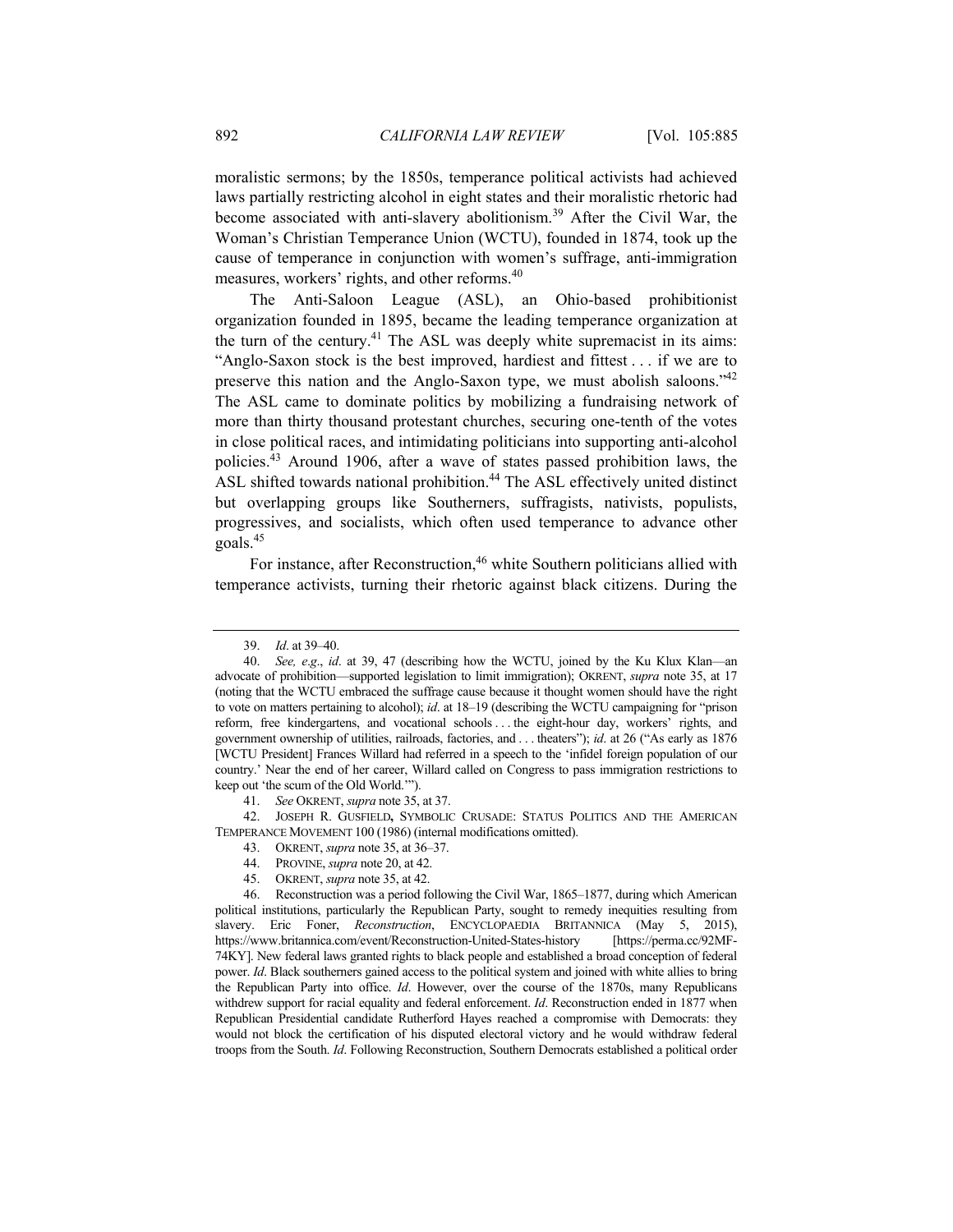antebellum period, Southern political actors largely resisted temperance because many temperance advocates were abolitionists.<sup>47</sup> But after Reconstruction failed, Northern temperance attitudes became more anti-black and thus more suitable to Southern interests. Consider comments by Frances Willard, national president of the WCTU from 1879 to 1898: "[T]he grogshop is the Negro's center of power. Better whiskey and more of it is the rallying cry of great dark faced mobs."48 After black voters defeated a no-liquor amendment to the Tennessee constitution in 1887, proponents of prohibition began to disseminate the image of "the waking nightmare of a black man with a bottle of whiskey in one hand and a ballot in another."49 In 1906, a Georgia politician won the gubernatorial election by persuading white voters that liquor interests controlled the black vote and that his candidacy would challenge both.50 Following his victory, he pushed through Jim Crow disenfranchisement and alcohol prohibition laws in quick succession; in the following months, legislatures in North Carolina, Oklahoma, Mississippi, and Alabama followed suit.<sup>51</sup> A Baptist publication in Alabama exclaimed, "The stronghold of the whiskey power in the state has been eliminated by the disenfranchisement of the Negro, and others like him."52 The ASL worked with Southern political machines and churches, shaping its messages to support disenfranchisement.<sup>53</sup>

Temperance organizers prominently deployed racial stereotypes in magazines, newspapers, and journals to promote prohibition laws in state and national campaigns. They constructed alcohol and racial groups—and the relationship between the two—as health and safety threats: "fears of 'infection' by nonwhite elements were openly deployed to justify criminal controls."54 In the South, the movement propagated images of sexually threatening and violent drunk black men unable to work efficiently due to alcoholic excess; in the West, caricatures of Native Americans as drunkards were rallying points for legal change; and in the North, working-class European immigrants were depicted as insular drunks and scorned with anti-Catholic and anti-Semitic epithets.55 The messaging campaign was successful. In 1920, national alcohol

48. *Id*.

based on segregation, violent repression of dissent, and disenfranchisement and economic exploitation of black people. *Id*.

 <sup>47.</sup> OKRENT, *supra* note 35, at 42.

<sup>49.</sup> *Id*. at 43.

<sup>50.</sup> *Id*.

<sup>51.</sup> *Id*. at 43–44.

<sup>52.</sup> *Id*. at 44.

 <sup>53.</sup> PROVINE, *supra* note 20, at 57. This episode could be considered an illustration of white reconciliation, a term David Blight used to describe a romanticized memory of the Civil War held by Northern and Southern whites around the turn of the century. This memory emphasized what the North and South shared in common, romanticized the valor of soldiers, and omitted the failures of emancipation in favor of white unity. *See generally* DAVID W. BLIGHT, RACE AND REUNION: THE CIVIL WAR IN AMERICAN MEMORY (2011).

 <sup>54.</sup> PROVINE, *supra* note 20, at 39, 38–58.

<sup>55.</sup> *Id*. at 38, 48–50, 45–48, 57.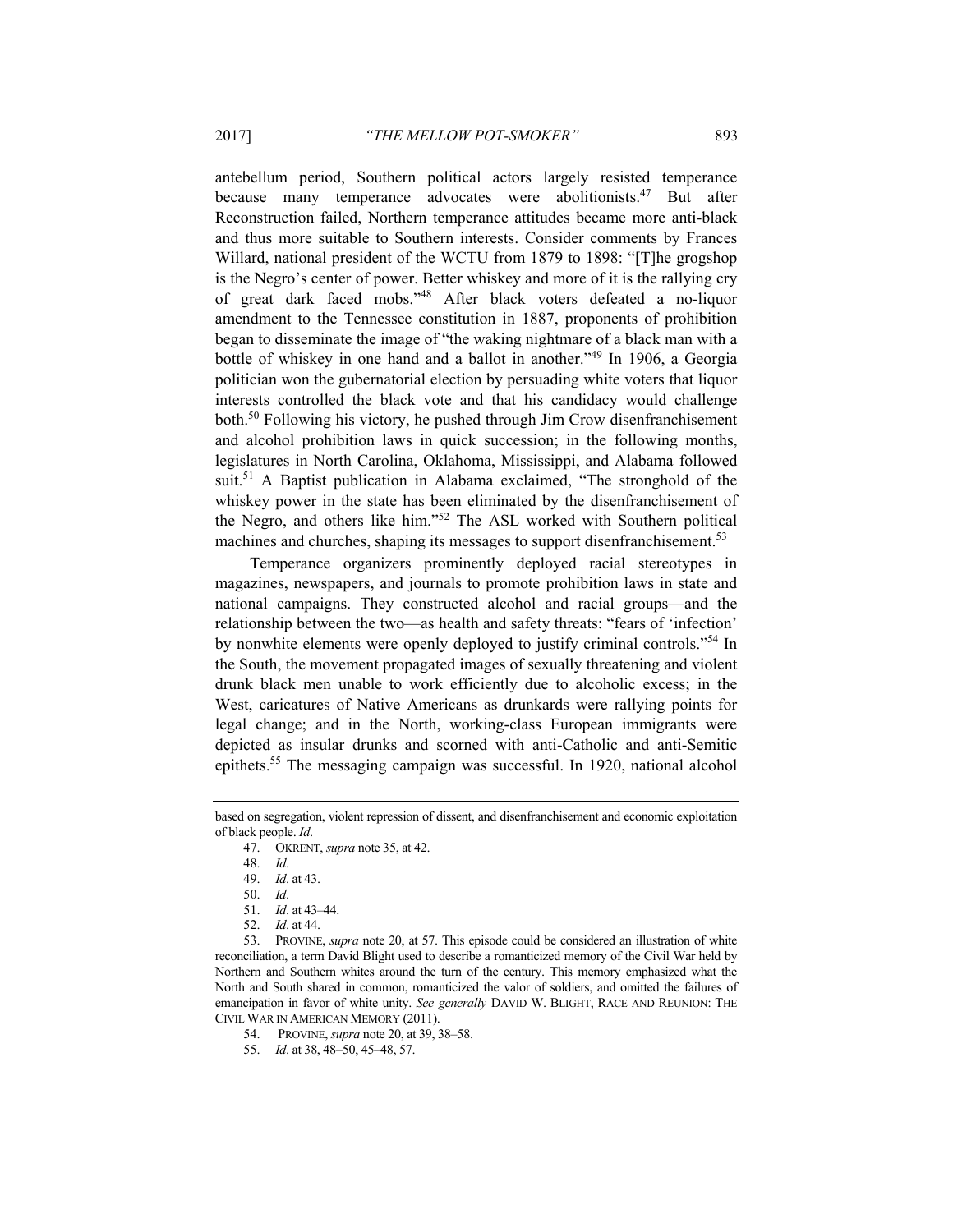prohibition was authorized with the ratification of the Eighteenth Amendment.<sup>56</sup>

Prohibition lasted until  $1933$ <sup>57</sup> Its demise was largely a result of opposition from forces concerned about economic issues.58 Business interests were troubled, particularly after the arrival of the Great Depression, that the liquor industry did not pay its share of the tax burden.<sup>59</sup> Widespread disregard for the ban suggested public discontent.<sup>60</sup> During the Depression, the argument for tax revenue and growing concern over the violence connected to bootlegging provided momentum for repeal.<sup>61</sup> Legalization groups led by wealthy, well-educated leaders pushed for repeal, arguing to the public that the increased tax revenue from legal alcohol would enable lower income taxes on individuals and provide a new source of government revenue.<sup>62</sup> In 1932, President Franklin Roosevelt grudgingly added repeal to his platform; in that election, eleven states had referendums on alcohol issues and the pro-repeal position won in all of them.63 After the election, Congress passed a resolution to void the Eighteenth Amendment, which the states ratified in less than a year.<sup>64</sup>

Contemporary American memory of Prohibition omits its origins in racial fearmongering, imagining alcohol prohibition as a well-intentioned but futile effort to criminalize a popular drink—an era of clandestine moonshine consumption, bootlegging, and illicit cocktails at speakeasies.<sup>65</sup> In reality, racial strategies of temperance, like "portray[ing] drug users as dangerous and contemptible, a threat to the implicitly white, middle-class social fabric," were pivotal to the movement that brought about prohibition.<sup>66</sup> They used racial strategies to not only limit alcohol consumption, but also gain political capital

<sup>56.</sup> *Prohibition*, ENCYCLOPAEDIA BRITANNICA (Aug. 11, 2016), https://www.britannica.com/event/Prohibition-United-States-history-1920-1933 [https://perma.cc/7RC2-MPBM].

<sup>57.</sup> *Id*.

 <sup>58.</sup> PROVINE, *supra* note 20, at 58–60.

<sup>59.</sup> *See id*. at 59.

<sup>60.</sup> *Id*. at 58.

<sup>61.</sup> *Id*. at 59.

 <sup>62.</sup> OKRENT, *supra* note 35, at 333 ("The [Association Against the Prohibition Amendment's] publicity campaign was centered on pamphlets with such titles as *What Price Prohibition?* (answer: with the return of legal alcohol, 'the necessity of levying income taxes would be eliminated'), *Does Prohibition Pay?* and *The Cost of Prohibition and Your Income Tax* [the APPA's] most widely distributed [publication]."); PROVINE, *supra* note 20, at 59.

 <sup>63.</sup> PROVINE, *supra* note 20, at 60.

<sup>64.</sup> *Id*.

<sup>65.</sup> *See, e*.*g*., Steven Mintz & Sara McNeil, *Prohibition*, DIGITAL HIST., http://www.digitalhistory.uh.edu/disp\_textbook.cfm?smtID=2&psid=3383 [https://perma.cc/8ZP8-RBSL] (last visited Mar. 22, 2017) ("Led by the Anti-Saloon League and the Women's Christian Temperance Union, the dry forces had triumphed by linking Prohibition to a variety of Progressive era social causes. . . . Prohibition quickly produced bootleggers, speakeasies, moonshine, bathtub gin, and rum runners smuggling supplies of alcohol across state lines.").

<sup>66.</sup> *See* PROVINE, *supra* note 20, at 60–61.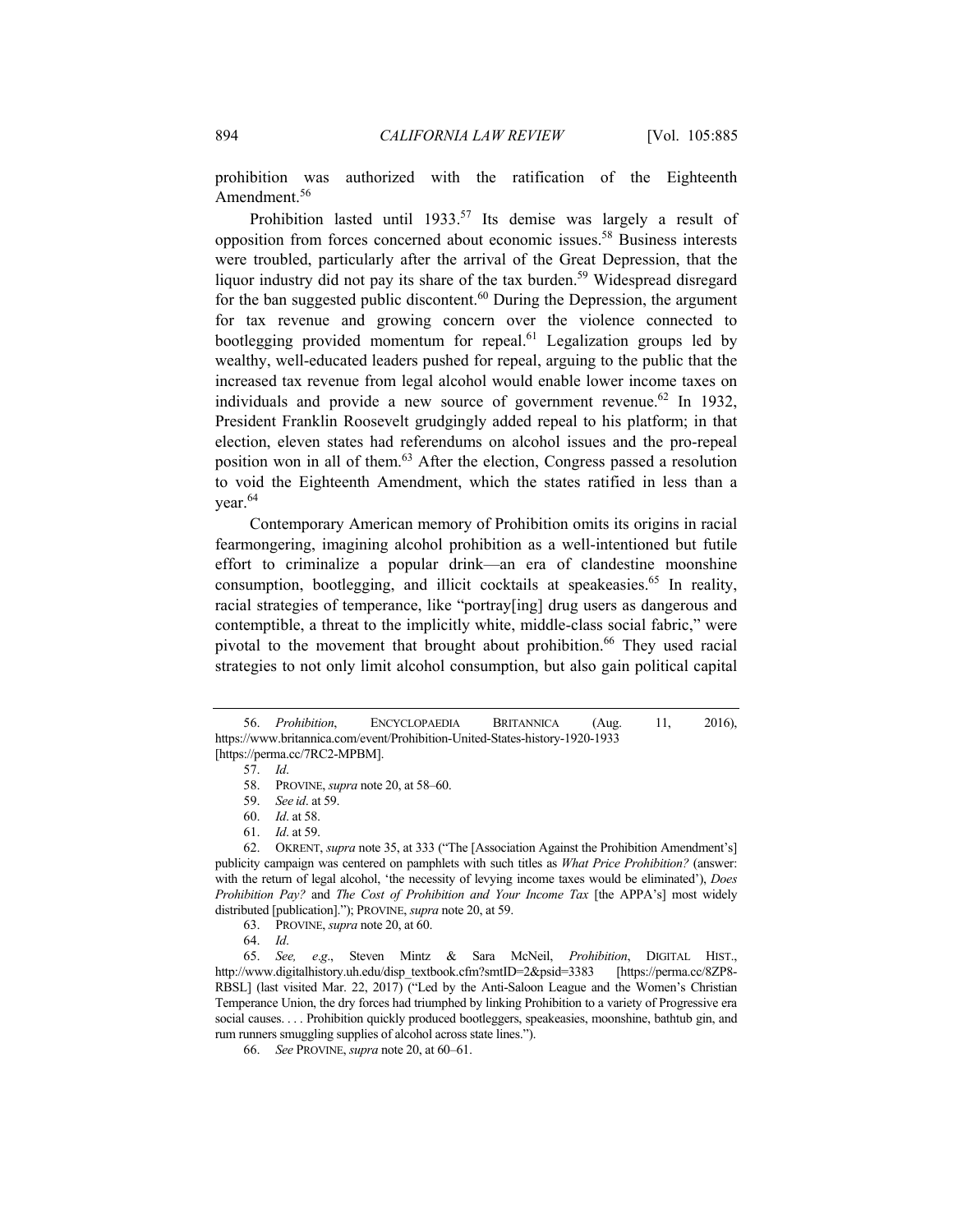and achieve other agendas, as evident in Jim Crow disenfranchisement laws closely linked to temperance legislation. $67$  The temperance strategy of eliciting racial anxiety and deploying it to strip people of color of their rights has remarkable parallels in other drug prohibitions, including that of marijuana.

## *B. Marijuana Prohibition and the War on Drugs*

During marijuana prohibition and the war on drugs, political actors constructed symbolic associations between people of color and drug crimes. In the early years of marijuana prohibition, the associations were openly racist.<sup>68</sup> Later, drug warriors shifted to subtle, coded racial rhetoric.<sup>69</sup> Racist propaganda and targeted law enforcement led to disproportionate prosecution of drug crimes against people of color, which produced images and crime statistics to support the racist propaganda that people of color are particularly connected with drug crimes.<sup>70</sup> This feedback loop not only built support for prohibition, but has also been mobilized to support other political agendas, like sustaining the careers of individual politicians and law enforcement officials<sup>71</sup> and feeding "the convenient fiction that racial minorities are responsible for their own victimization" in America.72

Early efforts to prohibit marijuana, contemporaneous with temperance, relied on openly racist messaging. As early as 1840, American physicians had identified medical uses for marijuana (or cannabis); until the 1940s, it was commonly used to treat migraines, rheumatism, and insomnia, and was also used recreationally as a stimulant.<sup>73</sup> Beginning in the 1910s, a push for marijuana criminalization, intertwined with xenophobic sentiment and likely furthered by temperance, played into white anxieties about nonwhite immigrants and blacks.<sup>74</sup> A wave of Mexican immigrants came to the Southwest following the Mexican Revolution of 1910. Soon Texas police officers and California officials were claiming that marijuana use among Mexican immigrants led them to commit violent crimes.<sup>75</sup> At the time, rumors

<sup>67.</sup> *See supra* Part I.A.

<sup>68.</sup> *See supra* Part I.B.

<sup>69.</sup> *See id*.

<sup>70.</sup> *Cf*. PROVINE, *supra* note 20, at 32 ("Dangerous drugs and dangerous minorities, particularly in combination, are what Murray Edelman . . . labels 'condensation symbols,' providing images that powerfully concentrate public anxieties."); *id*. at 101 ("Crude racial labels have been replaced by a race- and class-specific geography that pinpoints the source of dangerous drugs in the (minority/poor) ghetto and speaks of contagion spreading to (white/middle-class) suburban areas.").

<sup>71.</sup> *Id*. at 30.

<sup>72.</sup> *Id*. at 32.

 <sup>73.</sup> GERBER,*supra* note 12, at 2; BOOTH,*supra* note 11, at 70, 115.

 <sup>74.</sup> GERBER, *supra* note 12, at 2.

<sup>75.</sup> *Id*. at 2–4. Isaac Campos challenged this narrative that American xenophobia drove prohibition. Campos used Mexican archival materials to argue that elites in Mexico, which banned marijuana in 1920, promoted prohibition to control what they viewed as outbursts from Mexico's lower class and indigenous peoples. ISAAC CAMPOS, HOME GROWN: MARIJUANA AND THE ORIGINS OF MEXICO'S WAR ON DRUGS 1–5 (2014). *But see* Andrae M. Marak, Book Review, 118 AM. HIST.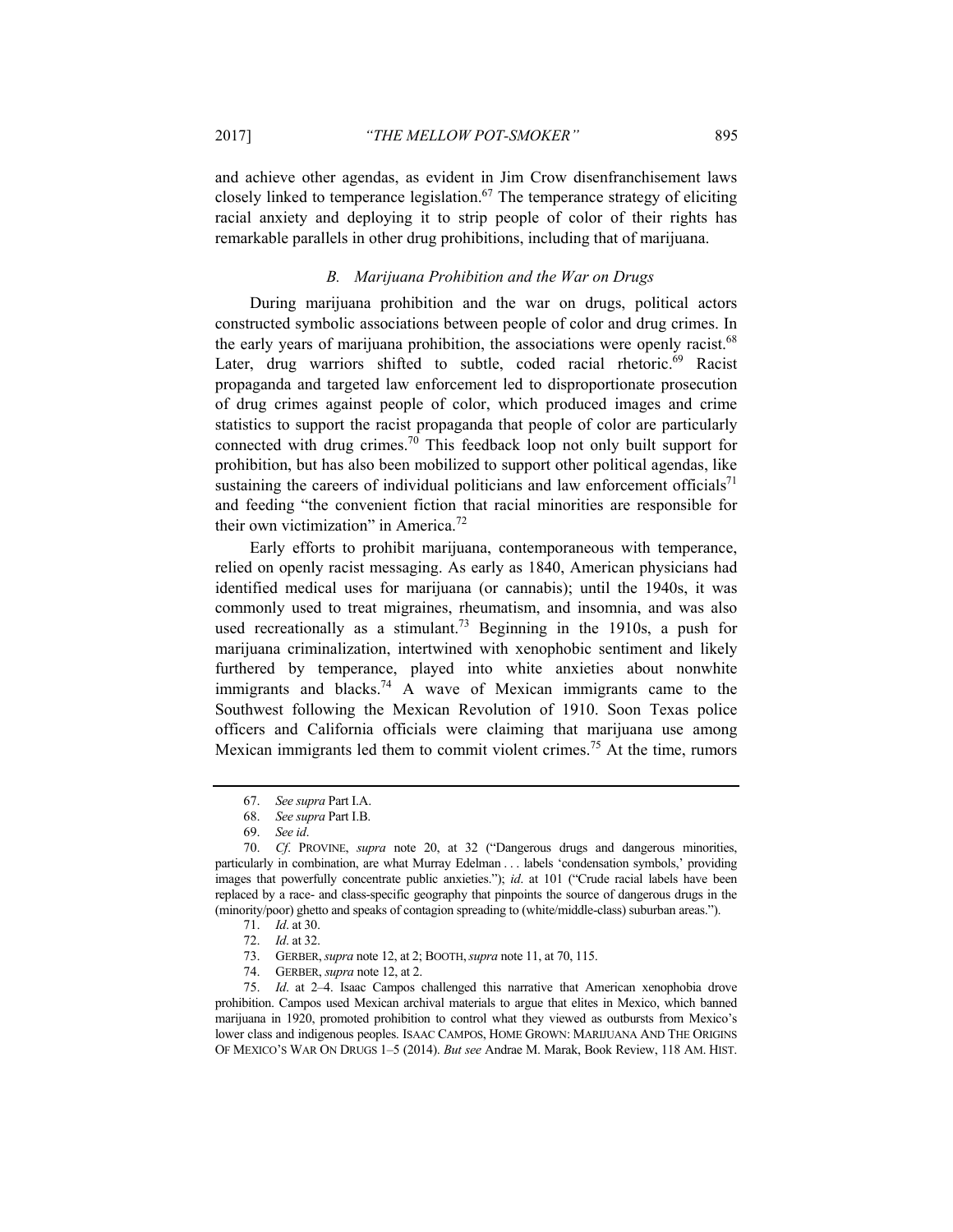spread of Mexicans distributing "killer weed" to schoolchildren.<sup>76</sup> During the Great Depression, states in the Southwest advocated for federal marijuana prohibition as a way to deport "job-stealing" immigrants from Mexico.<sup>77</sup> California officials associated the drug with Hindus and expressed a fear that they would spread it to whites.<sup>78</sup> In the South, as sailors and West Indian immigrants brought marijuana to cities along the Gulf of Mexico, newspapers began to associate the drug with blacks, jazz musicians, prostitutes, and white criminals.79 Some have argued that powerful business interests who had economic incentives to suppress the production of hemp drove this racialized sentiment and sowed fear in whites by spreading tales in the media of violent Mexican immigrants consuming marijuana.80 By 1933, thirty-four states had passed laws banning the non-medicinal and non-industrial use of marijuana.<sup>81</sup>

Racist marijuana messaging is epitomized in the career of Federal Bureau of Narcotics Commissioner Henry Anslinger, who was instrumental in passing federal prohibition. Anslinger waged a public campaign to demonize and outlaw marijuana, and advocated for state and national prohibition.82 Anslinger kept files titled "Marijuana and Mexicans" and "Marijuana and Jazz."83 He argued in books, articles, pamphlets, and speeches that pot users—particularly jazz musicians—became homicidal, suicidal, and insane, and that Mexicans' and blacks' pot-induced sexual promiscuity and violence threatened the nation's stability.<sup>84</sup> His agency published—as alleged scientific evidence fictional stories about marijuana, stating that black college students were partying and smoking pot with white female students while earning their sympathies with stories about racism.<sup>85</sup> Temperance groups like the WCTU supported Anslinger's efforts and offered to help spread his message.<sup>86</sup>

 81. ALYSON MARTIN & NUSHIN RASHIDIAN, A NEW LEAF: THE END OF CANNABIS PROHIBITION 38 (2014).

REV. 558, 558-59 (2013) (reviewing CAMPOS, *supra*, to suggest that Campos' argument is not necessarily inconsistent with American xenophobia because it underplays the role of Progressive Era American moral entrepreneurs, who crossed borders to Mexico to push for restrictions on alcohol, drugs, and gambling using socially and racially stigmatizing messaging).

 <sup>76.</sup> GERBER, *supra* note 12, at 2–4.

 <sup>77.</sup> Moran, *supra* note 12, at 563.

 <sup>78.</sup> Dale H. Gieringer, The Origins of Cannabis Prohibition in California 18 (Jun. 2006) (unpublished manuscript), http://www.canorml.org/background/caloriginsmjproh.pdf [https://perma.cc/JN4H-RY53] (describing xenophobic attitudes in California against East Indian immigrants of predominately Sikh religion and Punjabi origin, referred to at the time as "Hindus," who had arrived in San Francisco in 1910).

 <sup>79.</sup> GERBER, *supra* note 12, at 3.

 <sup>80.</sup> Moran, *supra* note 12, at 565.

<sup>82.</sup> *Id*. at 40.

 <sup>83.</sup> GERBER, *supra* note 12, at 4–9.

<sup>84.</sup> *Id.* at 4–9, 9 ("Prior to [the Marijuana Tax Act of 1937's] enactment, no reliable scientific research had shown any statistical connection between marijuana and criminal behavior.").

<sup>85.</sup> *Id*. at 6.

 <sup>86.</sup> PROVINE, *supra* note 20, at 84.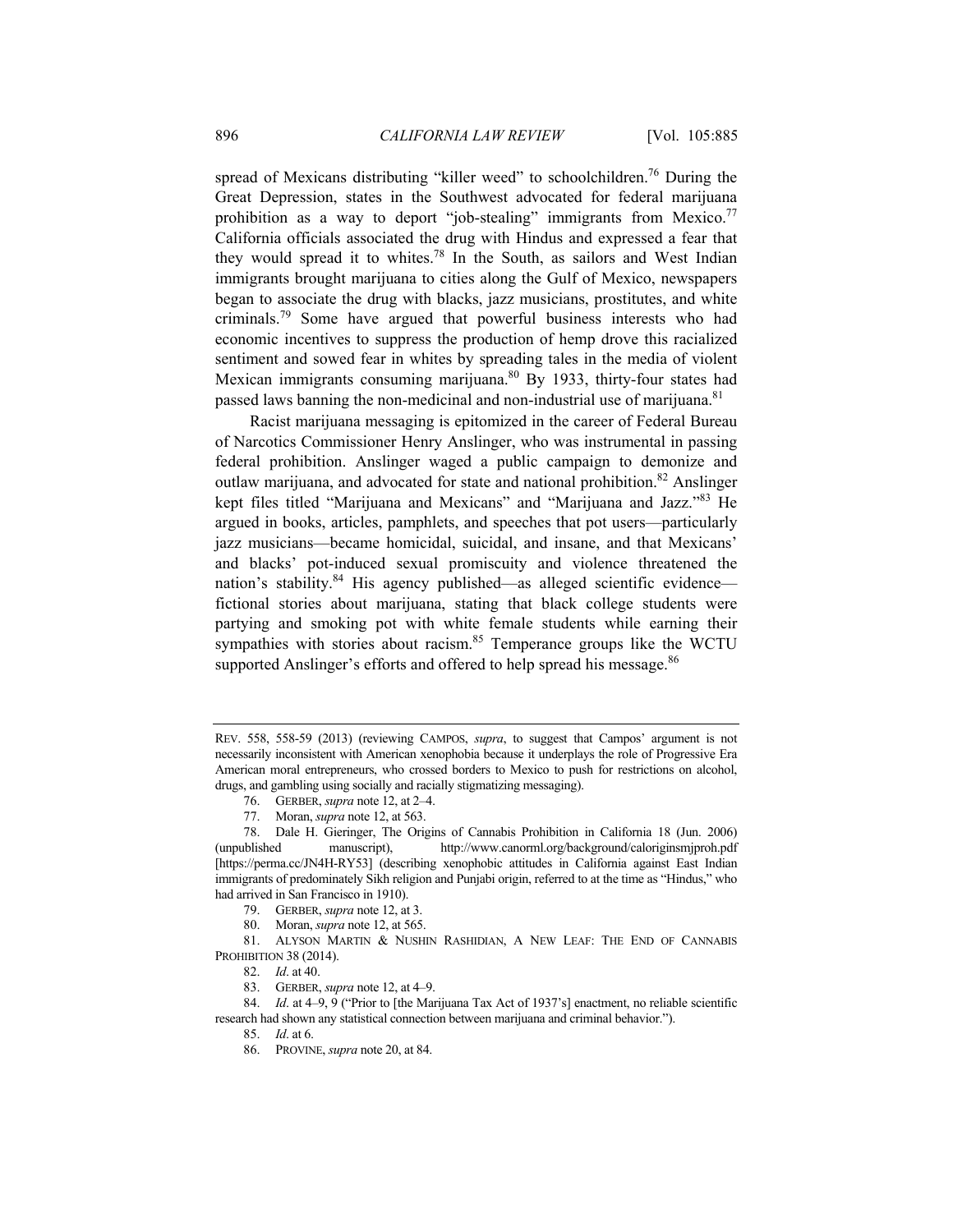In congressional hearings for the proposed Marihuana Tax Act of 1937, Anslinger was the advocate for prohibition. $87$  His testimony essentially consisted of racist anecdotes focused on sex and violence. He stated that "[m]ost marijuana smokers are Negroes, Hispanics, Filipinos and entertainers. Their satanic music, jazz and swing result from marijuana usage. This marijuana causes white women to seek sexual relations with Negroes."88 He told a fictional story about pot-crazed black college men impregnating white coeds, said that two boys in Chicago murdered a police officer after using marijuana, and asserted that habitual marijuana users enter a "delirious rage" and quickly turn to heroin.89

A physician representing the American Medical Association testified that in "medical circles, marijuana was considered harmless medicine."90 He noted that the use of "'marihuana' in the name of the act instead of the scientifically correct 'cannabis,' led to misconceptions."91 He also expressed concern that the anxiety surrounding the act was based on unverified media reports. There was an absence of "competent primary evidence," including a lack of any evidence from the Bureau of Prisons that marijuana is connected with crime, from the Children's Bureau that children are using marijuana, or from the Bureau of the Public Health Service as to marijuana's pharmacology.<sup>92</sup> Such "competent" primary evidence" did not exist. Nonetheless, the doctor faced hostility from members of Congress, who made no attempt to verify Anslinger's stories or claims.<sup>93</sup>

Shortly thereafter, Congress passed the Marihuana Tax Act, creating exorbitant tax assessments on marijuana that were practically impossible to meet, which effectively criminalized marijuana and set the stage for further criminal statutes.<sup>94</sup> By 1942, cannabis had been removed from the U.S. Pharmacopeia, a compendium of medical drugs founded in 1820 that had included cannabis in its listings for over one hundred years.<sup>95</sup> In the 1950s, Anslinger successfully pushed for two federal statutes, the 1951 Boggs Act and the 1956 Narcotics Control Act, which together imposed increased criminal penalties and mandatory minimum sentences for marijuana crimes. Under the two laws, a conviction for first-time possession, for example, carried a twoyear mandatory minimum.<sup>96</sup>

94. *See* Moran, *supra* note 12, at 561.

 95. MARTIN & RASHIDIAN, *supra* note 81, at 14, 42; *Frequently Asked Questions: USP and Its Standards*, U.S. PHARMACOPEIAL CONVENTION, http://www.usp.org/frequently-askedquestions/usp-and-its-standards [https://perma.cc/LBA5-DNDG] (last visited Feb. 24, 2017).

 <sup>87.</sup> GERBER, *supra* note 12, at 9–10.

<sup>88.</sup> *Id*. at 9.

<sup>89.</sup> *Id*. at 10–11.

<sup>90.</sup> *Id*. at 9–10.

 <sup>91.</sup> MARTIN & RASHIDIAN, *supra* note 81, at 41.

<sup>92.</sup> *Id*. at 42.

 <sup>93.</sup> GERBER, *supra* note 12, at 9–11.

 <sup>96.</sup> MARTIN & RASHIDIAN, *supra* note 81, at 42–43.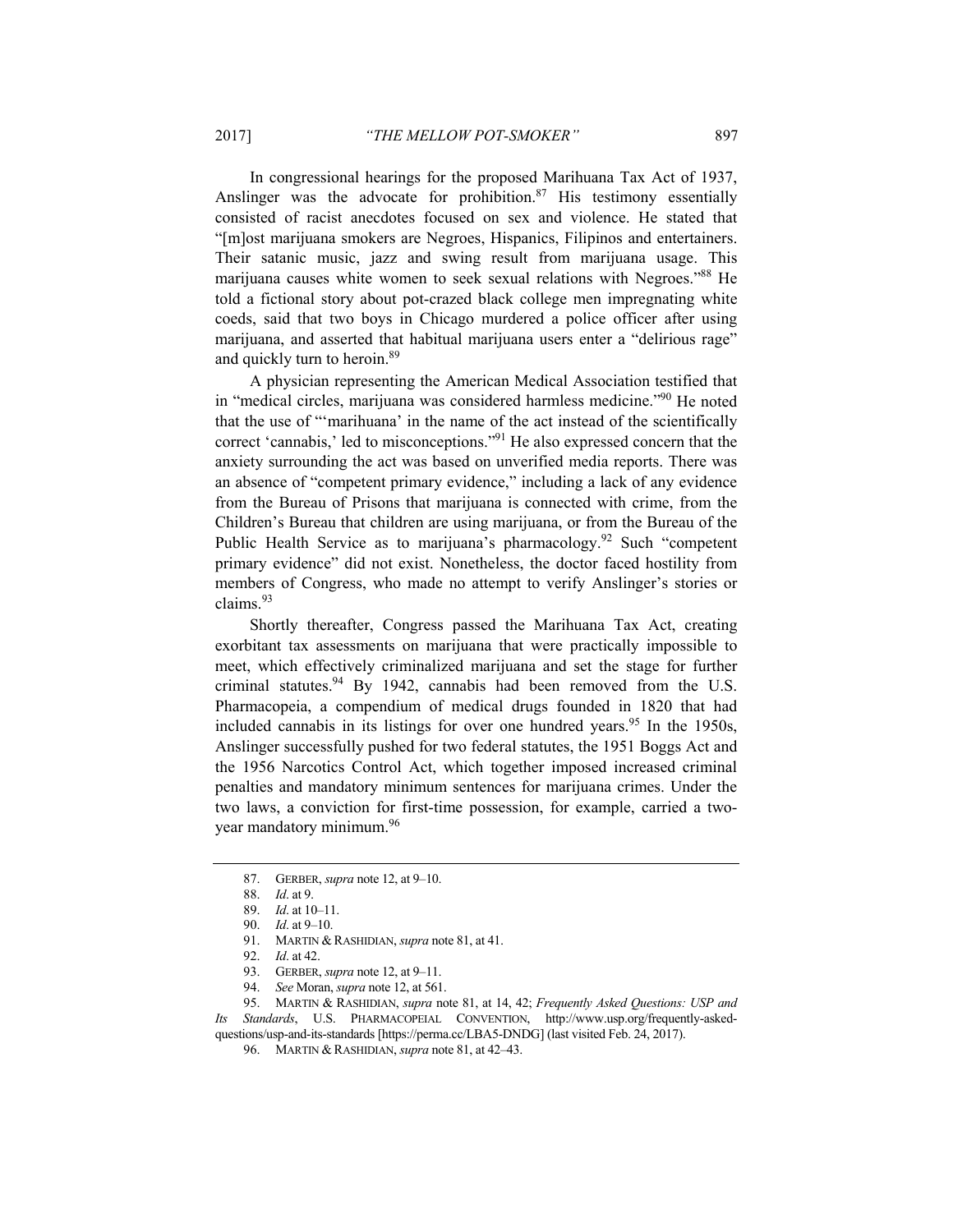In the 1960s and 1970s, political opposition to marijuana softened as white youth adopted it as a form of countercultural expression, but this was not enough to overcome President Nixon's "silent majority."97 In the 1960s, marijuana started to be viewed as a form of cultural rebellion and had become the drug of choice for white youth, in a phenomenon that a *Life* writer called "[t]he greatest mass flouting of the law since prohibition."98 President Nixon attacked marijuana use, playing off an implicit understanding that his silent majority, was "angry at hippies, women's liberation activists, pot smokers, Black nationalists, and other rebellious elements."99 Simultaneously, President Nixon was under pressure to reduce the risk of incarceration facing white college students—the children of his political base—and supported measures in the 1970 Comprehensive Drug Abuse Prevention and Control Act to reduce first-time marijuana possession to a misdemeanor and eliminate mandatory minimum sentences.<sup>100</sup> Yet that Act also placed cannabis on Schedule I, in the same category as heroin, where it remains today.<sup>101</sup> When President Jimmy Carter later proposed decriminalizing small amounts of marijuana in the late 1970s, in a play to the "whitening" of marijuana that had begun in the 1960s, his proposal was defeated by members of what had been President Nixon's silent majority, including "newly formed white, middle-class parents' groups like the Parents' Resource Institute for Drug Education . . . and the National Federation of Parents for Drug-Free Youth."102

President Nixon declared the war on drugs in the White House Press Briefing Room on June 17, 1971: "America's public enemy number one in the United States is drug abuse. In order to fight and defeat this enemy, it is necessary to wage a new, all-out offensive."103 Openly racist language began to disappear from polite society after the civil rights movement, and thus the rhetoric surrounding drug prohibition shifted away from outright racism and toward color-blind, coded-racial appeals.<sup>104</sup> Drug warriors, beginning with President Nixon, used race-neutral language—including the language of law and order—to reference white anxieties about race, civil rights, and perceived disorder without appearing to. $105$  A top Nixon aide explained that the president

<sup>97.</sup> *See* Moran, *supra* note 12, at 568.

 <sup>98.</sup> MARTIN & RASHIDIAN, *supra* note 81, at 43; *see* Moran, *supra* note 12, at 566–67.

 <sup>99.</sup> Moran, *supra* note 12, at 568, 567–68.

<sup>100.</sup> *Id*. at 568.

<sup>101.</sup> MARTIN & RASHIDIAN, *supra* note 81, at 46.

 <sup>102.</sup> PROVINE, *supra* note 20, at 99; Moran, *supra* note 12, at 568–69.

 <sup>103.</sup> President Richard M. Nixon, Remarks About an Intensified Program for Drug Abuse Prevention and Control (Jun. 17, 1971), AM. PRESIDENCY PROJECT, http://www.presidency.ucsb.edu/ws/?pid=3047 [https://perma.cc/LN43-HTYV]. A White House poll in May 1969 showed only 3 percent of Americans believed drugs were an important national issue. PROVINE, *supra* note 20, at 93.

<sup>104.</sup> *See* PROVINE, *supra* note 20, at 93–94.

<sup>105.</sup> *See id*. at 93; HANEY LÓPEZ, *supra* note 21, at 23–24 ("Dismissing [civil rights] protesters as criminals shifted the issue from a defense of white supremacy to a more neutral-seeming concern with 'order,' while simultaneously stripping the activists of moral stature.").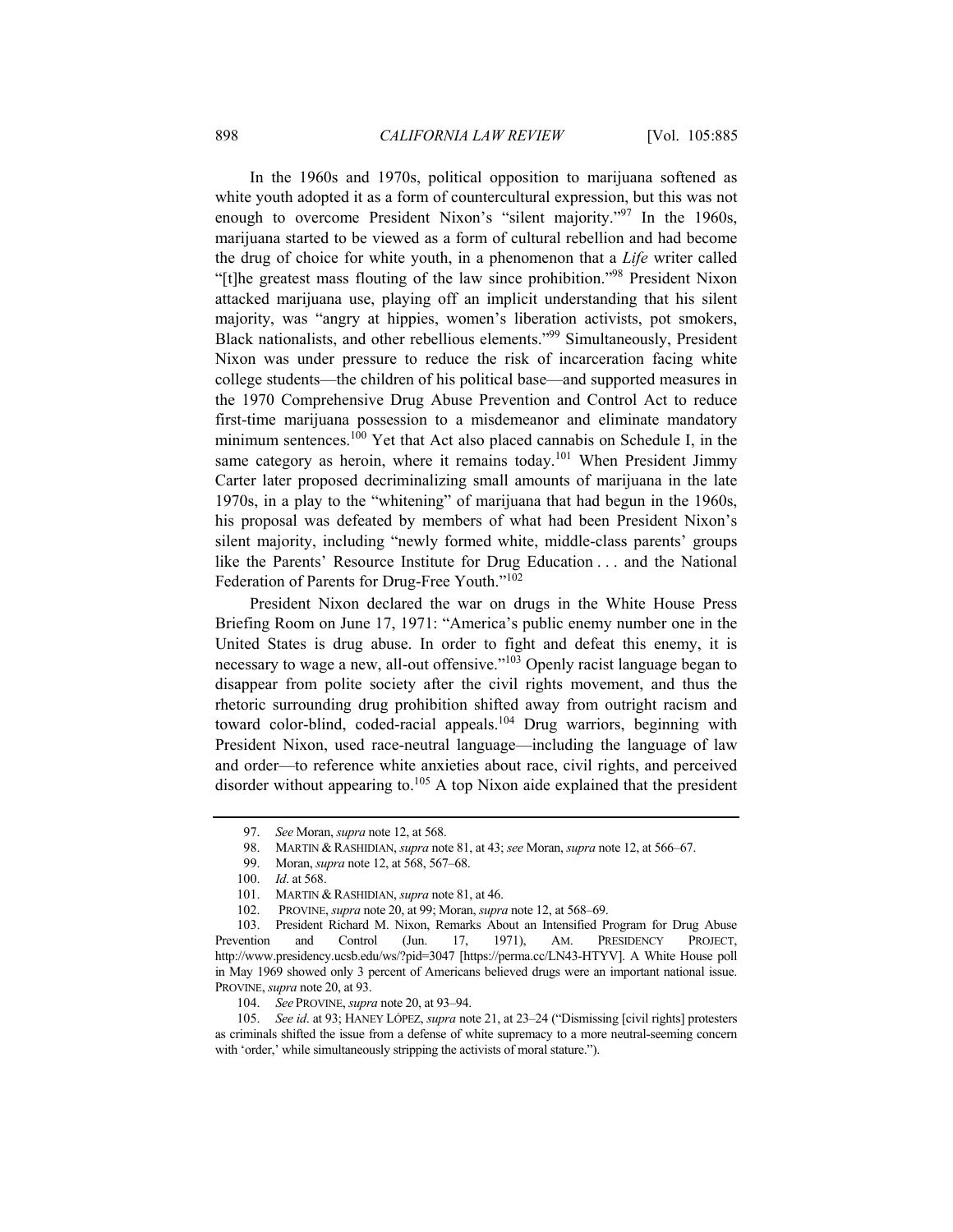"emphasized that you have to face the fact that the *whole* problem is really the blacks. The key is to devise a system that recognizes this while appearing not to."106

Tough law-and-order campaigns appealed to white anxieties about crime, which were "entangled with other anxieties about their 'loss of stature and privileges as economic opportunities narrowed and traditionally marginalized groups gained new rights.'"107 Professor Ian Haney López described this sort of post-civil rights era racism as "dog whistle politics," which involves "coded racial appeals that carefully manipulate hostility towards nonwhites" and "studied ambiguity, where the lack of a smoking-gun racial epithet allows for proclamations of innocence."108 When the operator is accused of racism, this ambiguity allows the operator to criticize the accuser for "injecting race into the conversation."109

In the 1980s and 1990s, politicians of both parties, "using 'crime' as code for dangerous nonwhites," competed over who could appear tougher on crime.110 President Ronald Reagan re-launched and ratcheted up the drug war, increasing penalties for drug and related crimes and massively scaling up funding for drug enforcement while slashing funds for drug treatment and education.111 President Bill Clinton followed suit. Embracing the language of dog whistle politics, he escalated the drug war to an unprecedented level by

 <sup>106.</sup> NAT'L RESEARCH COUNCIL,*supra* note 19, at 116 (citation omitted).

 <sup>107.</sup> *Id*. (citation omitted).

 <sup>108.</sup> HANEY LÓPEZ,*supra* note 21, at ix, 130.

<sup>109.</sup> *Id*. at 133. In addition, Jonathon Simon wrote that the period beginning in the 1960s represents the emergence of a new form of American governance that he called "governing through crime," in which "crime became a model problem for government . . . [and] often it is crime through which other problems are recognized, defined, and acted upon." JONATHAN SIMON, GOVERNING THROUGH CRIME 14 (2007). This form of governance emerged, in part, because some, "especially white southern politicians, found crime a convenient line of retreat from explicit support for legal racial segregation in education and other public accommodations. Others . . . were liberals looking for social problems against which to form innovative government strategies that would be less tied to centralized bureaucracies than traditional New Deal governance." *Id*. at 25 (internal citation omitted). Simon analyzed the war on drugs through the lens of "governing through crime": "The war's roots are clear in Nixon's law-and-order message during the campaign of 1968, and in the growing confrontation between the president and the antiwar movement . . . . The war on drugs offered great political potential to Nixon because it linked the New Left political base to its broader youth culture penumbra and, through that, to classic themes of organized crime and corruption. Drugs would also offer a striking metaphoric bridge between the growing political clout of environmentalism and Nixon's center-right majority. Drugs were easily analogized to other 'toxic' chemicals placed in water and airways. . . . Nixon also used the war on drugs to build a new political network, linking the highest levels of national government with local government through law enforcement . . . establishing links that bypassed the traditional structures of congressional representation and party machines." *Id*. at 262.

 <sup>110.</sup> HANEY LÓPEZ, *supra* note 21, at 51–52; NAT'L RESEARCH COUNCIL, *supra* note 19, at 119–21.

 <sup>111.</sup> HANEY LÓPEZ, *supra* note 21, at 51–52 (describing, during the first term of the Reagan administration, an increase in anti-drug funds at the FBI from \$38 million to \$181 million; an increase in DEA spending from \$86 million to \$1 billion; and decreases in funding for the National Institute on Drug Abuse from \$274 million to \$57 million and for anti-drug education at the Department of Education from \$14 million to \$3 million); NAT'L RESEARCH COUNCIL,*supra* note 19, at 119–20.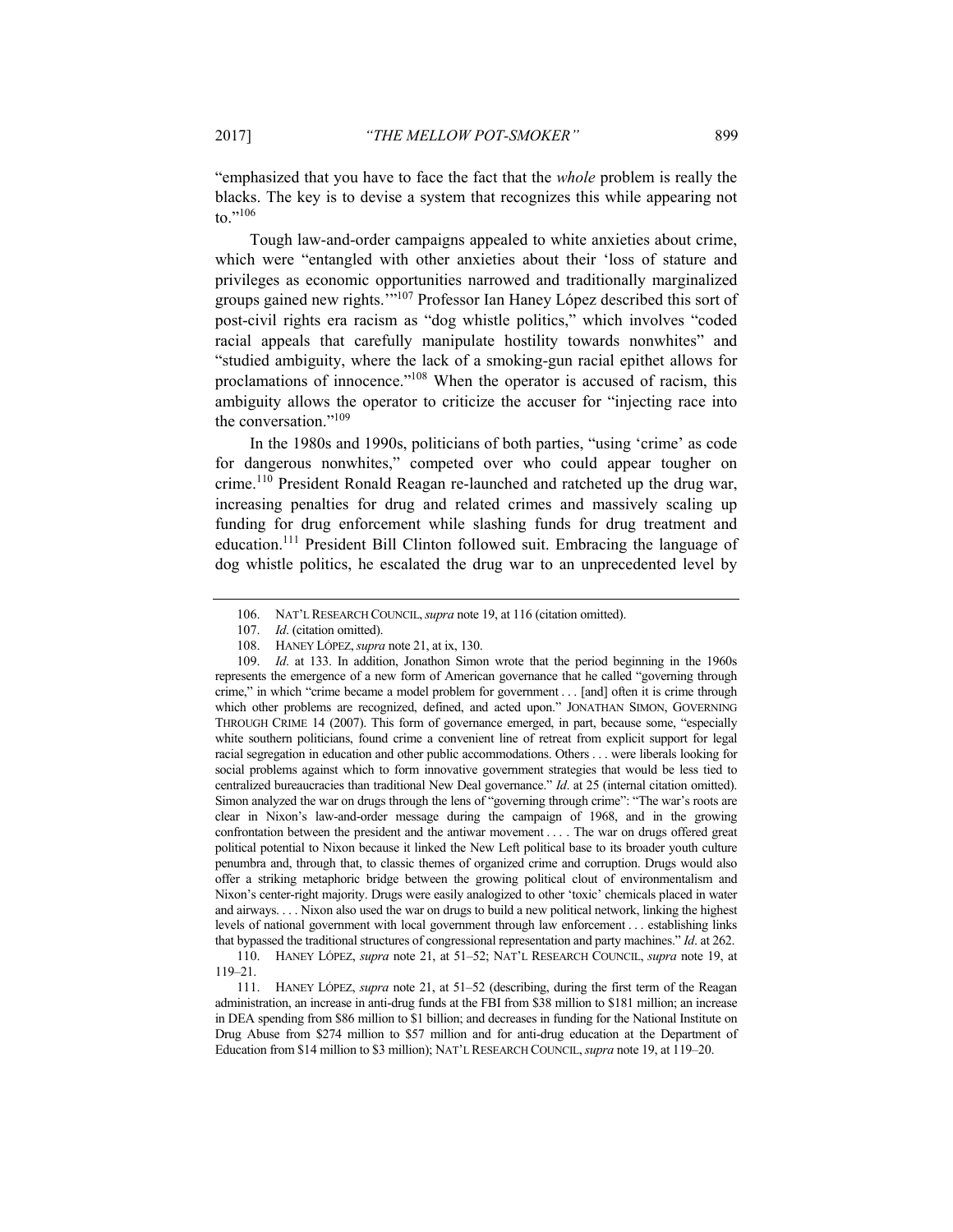pushing '"three strikes' laws" and securing a \$30 billion funding bill for police agencies and prisons.<sup>112</sup>

As documented in recent scholarship, the war on drugs—especially in its deployment of dog whistles to shape policy—has contributed to the rise of mass incarceration.<sup>113</sup> While the war's beginning focused on heroin and crack cocaine enforcement, police departments have shifted resources to marijuana in the past two decades, although they have targeted people of color throughout.<sup>114</sup> Even as overall drug arrests began to decline in 2006, marijuana arrests increased, constituting more than half of drug arrests by  $2010$ <sup>115</sup>. The marijuana war has imposed arrests, prosecutions, and convictions on individuals and communities, separated families, and deprived people of child custody, immigration status, voting rights, eligibility for public housing, financial aid for education, and access to employment.<sup>116</sup> Even where arrests don't lead to convictions or incarceration, they drag people into the criminal justice system: "A simple arrest for marijuana possession can show up on criminal databases as 'a drug arrest' without specifying the substance or the charge . . . [or] whether the person was convicted."117 These databases, used by prosecutors, police, employers, and landlords, "will haunt many for life."118

 114. AM. C.L. UNION (ACLU), THE WAR ON MARIJUANA IN BLACK AND WHITE: BILLIONS OF DOLLARS WASTED ON RACIALLY BIASED ARRESTS 8–9 (2013).

 <sup>112.</sup> HANEY LÓPEZ, *supra* note 21, at 52; NAT'L RESEARCH COUNCIL,*supra* note 19, at 120.

<sup>113.</sup> *See, e*.*g*., MICHELLE ALEXANDER, THE NEW JIM CROW: MASS INCARCERATION IN THE AGE OF COLORBLINDNESS (2d ed. 2011) (arguing that the war on drugs is a key aspect of a racial caste system that enacts traditional and new modes of repression through the criminal justice system); HANEY LÓPEZ, *supra* note 21, at 51 ("Recently, sociologists and political scientists studying the rise of mass incarceration have pointed to its origins in dog whistle politics and the use of crime as a proxy language for race."); PROVINE, *supra* note 20, at 1–14 (describing the war on drugs as a phenomenon of color-blind racism, where implicit negative stereotypes and images of nonwhite Americans shape policy); Heather Schoenfeld, *The War on Drugs, the Politics of Crime, and Mass Incarceration in the United States*, 15 J. GENDER RACE & JUST. 315, 346–50 (2012) (arguing that the war on drugs facilitated a broader architecture of mass incarceration linked to "racialized anti-state, anti-judge, antiwelfare" sentiment that drug reforms will have limited ability to reverse). *But cf*. James Forman, Jr., *Racial Critiques of Mass Incarceration: Beyond the New Jim Crow*, 87 N.Y.U. L. REV. 21, 23, 36, 46, 47–48 (2012) (examining the sentencing policy in Washington, D.C., the nation's only majority-black jurisdiction, to argue that New Jim Crow scholars fail to account—in analyzing mass incarceration for violent crime (of which people of color are disproportionately victims) as well as the extent to which many whites and Hispanics are incarcerated: "Considering all forms of penal institutions together, more prisoners are locked up for violent offenses than for any other type, and just under 25% (550,000) of our nation's 2.3 million prisoners are drug offenders. This is still an extraordinary and appalling number. But even if every single one of these drug offenders were released tomorrow, the United States would still have the world's largest prison system. Moreover, our prison system has grown so large in part because we have changed our sentencing policies for *all* offenders, not just drug offenders" (citation omitted)).

<sup>115.</sup> *Id*. at 36–37.

<sup>116.</sup> *Id*. at 11; NAT'L RESEARCH COUNCIL, *supra* note 19, at 304–09.

 <sup>117.</sup> ALEXANDER, *supra* note 113, at 136.

<sup>118.</sup> *Id*.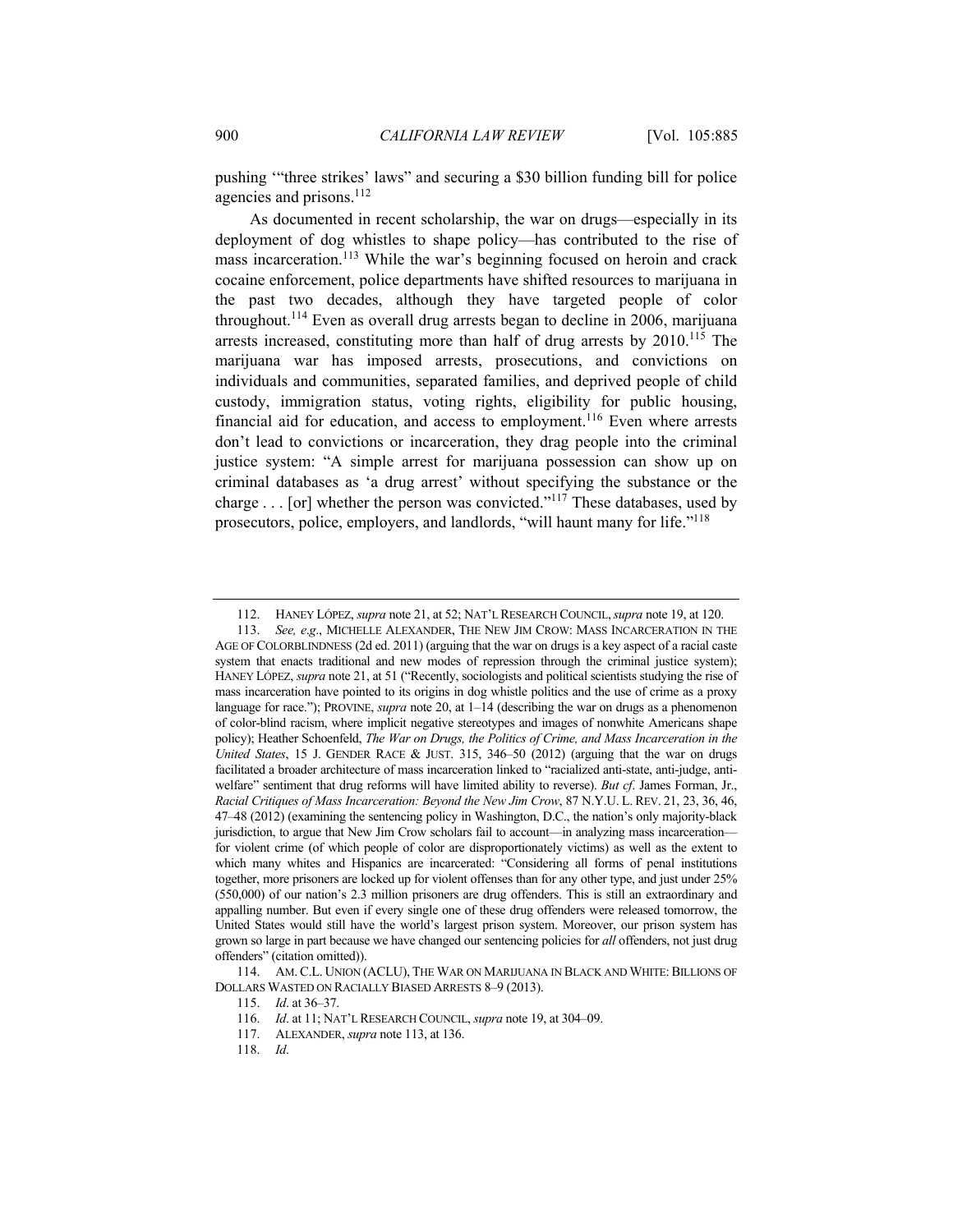Criminal drug laws built on racial rhetoric are correlated with large racial disparities in enforcement.<sup>119</sup> The American Civil Liberties Union (ACLU) conducted a major study of marijuana possession arrests from 2001 to 2010 in all fifty states and Washington, D.C., with all arrestees categorized as white or black.120 In that decade, there were 8,244,943 total marijuana arrests, 88 percent of which were for possession.121 A black person was 3.73 times more likely to be arrested for marijuana possession than a white person.<sup>122</sup> Between 2001 and 2010, the disparity between black and white arrests increased by 32.7 percent.123 In that decade, the white arrest rate remained at 192 whites arrested per 100,000 individuals, while the black arrest rate increased from 537 blacks arrested per 100,000 individuals in 2001 to 716 blacks arrested per 100,000 individuals in 2010.<sup>124</sup> In some states, black people were more than six times as likely as whites to be arrested for possession; in some counties, the magnitude of disparity reached ten, fifteen, and even thirty.125 Wide disparities between black and white arrest rates occurred consistently across the north, south, east, and western areas of the country; in large and small counties; in cities and rural areas; in counties with low and high median income; and in counties with small and large percentages of black populations.126

Georgetown law professor and former federal prosecutor Paul Butler, when considering the ACLU study's findings with respect to Washington, D.C., confirmed that this disparity is a product of racism: "[T]here's really no good explanation for [the racial disparities] other than kind of round up the usual suspects: this idea that what a drug criminal looks like is a young black man."<sup>127</sup> In D.C., black people were eight times more likely than whites to be

 127. Rebecca Sheir, *An Uncomfortable Link Between Race and Marijuana Arrests in D*.*C*.,  $WAMU$  (May 1, 2015),

<sup>119.</sup> *See, e*.*g*., NAT'L RESEARCH COUNCIL,*supra* note 19, at 60 (finding that drug-related arrest rates for blacks have been three to four times higher than those for whites in recent years and were six times higher in the late 1980s).

 <sup>120.</sup> ACLU, *supra* note 114, at 4. The dataset used by the study did not identify Latinos as a distinct racial group. Therefore, in the study, an arrest of a Latino person is overwhelmingly categorized as an arrest of a white person. To the extent Latino persons are categorized as white, the study underestimated racial disparities between arrests of black and white persons. Also, based on limited data from New York and California, it appears Latinos are arrested at rates higher than whites and lower than blacks. Other racial groups were not included. *Id*. at 31–32.

<sup>121.</sup> *Id*. at 39.

<sup>122.</sup> *Id*. at 4.

<sup>123.</sup> *Id*. at 9.

<sup>124.</sup> *Id*. at 48.

<sup>125.</sup> *Id*. at 9.

<sup>126.</sup> *Id*. at 9. While no multivariate regression analysis was possible based on available data, the study's authors concluded, "[G]iven the pervasiveness of . . . racially disparate arrests, existing, as our data reveals, in counties of different sizes, population densities, demographics, and economic wellbeing, it is not immediately clear just what variable, if not race itself, could in fact be the true driving causal force behind the consistent and widespread racial disparities in marijuana possession arrest rates in the vast majority of counties in this country. This report . . . presents the opportunity for future research on this fertile topic." *Id*. at 29.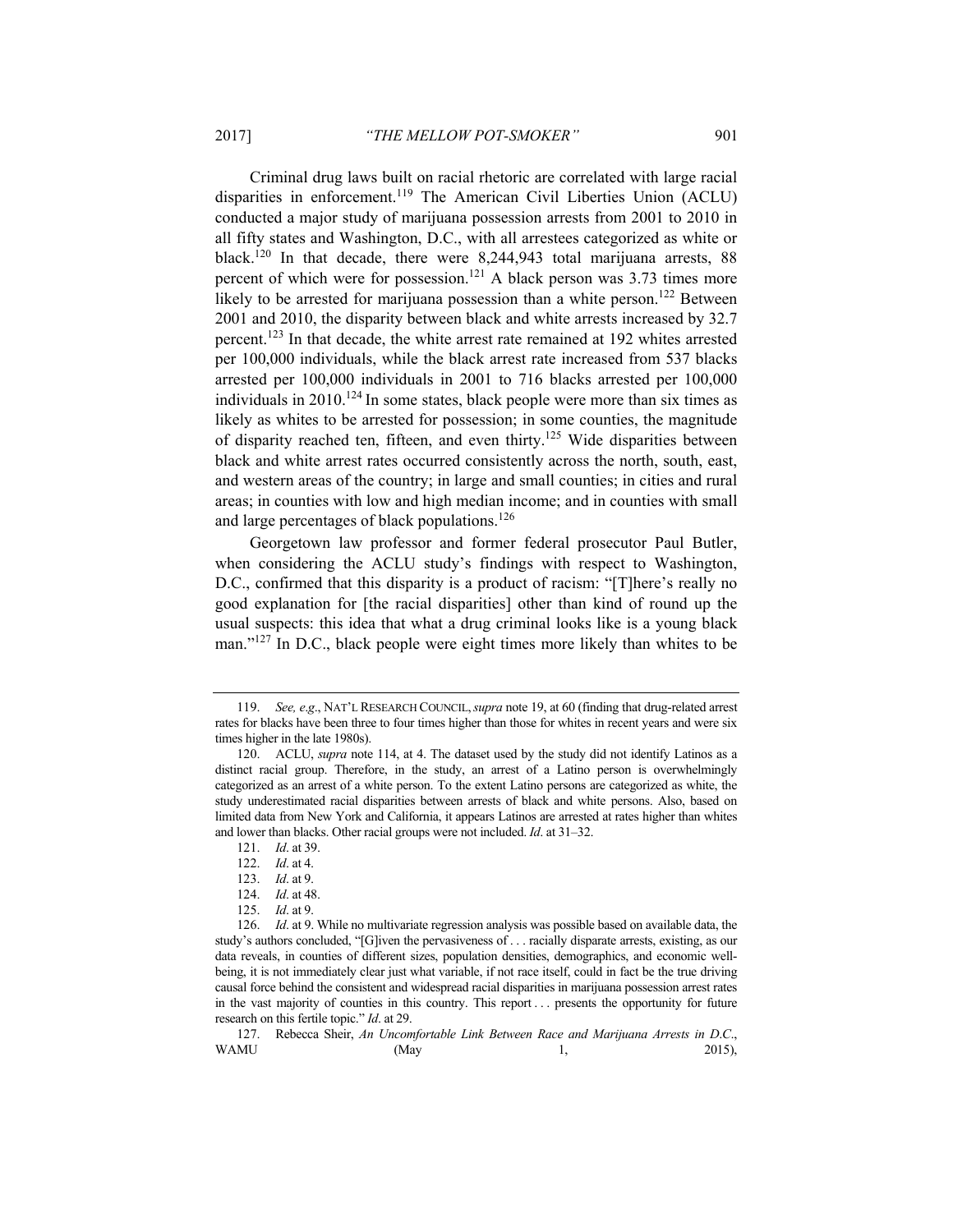arrested for marijuana possession and constituted over 90 percent of those prosecuted for marijuana crimes generally.<sup>128</sup> Yet, when the D.C. Department of Health surveyed city residents in 2011, asking if they ever used marijuana, 60 percent of white respondents said yes, compared to 46 percent of black respondents.129 Butler argued, "It's hard to find a reason . . . other than bias" to square those results with arrest rates.<sup>130</sup>

Despite recent scholarship, many white people, including criminal justice scholars, view claims of racial discrimination in the criminal justice system with skepticism. Ian Haney López has suggested that many whites are skeptical of racial discrimination claims in the criminal justice context because they accept the connections drawn between minorities and crime as part of the natural order, and thus perceive disparities in criminal consequences as nondiscriminatory.<sup>131</sup> To illustrate this, López highlighted a study that found that white support for the death penalty increases dramatically if whites are told that the death penalty is unfair because most of those executed are black.<sup>132</sup> Considering the study, López wrote,

Because many whites believe that major social institutions are racially fair *and* include vast racial disparities, simply informing them about dramatic race-correlated differences will not change their beliefs. Instead, and perversely, among those who accept dramatic racial inequalities as a normal and legitimate feature of society, hearing about discrepancies alone tends to solidify their beliefs regarding minority failings and society's basic fairness.<sup>133</sup>

Many social scientists share these attitudes, subscribing to a conventional wisdom that "overrepresentation of blacks and other minorities in the criminal justice system is not *primarily* due to discrimination in law enforcement, but rather to high levels of minority involvement in those crimes that the criminal

http://wamu.org/programs/metro\_connection/15/04/30/an\_uncomfortable\_link\_between\_race\_and\_ma rijuana\_arrests\_in\_dc [https://perma.cc/A7JM-9MT8].

<sup>128.</sup> *Id*.

<sup>129.</sup> *Id*.

<sup>130.</sup> *Id*. *But see* Forman, *supra* note 113, at 46–47 ("There is overwhelming evidence that discriminatory practices in drug law enforcement contribute to racial disparities in arrests and prosecutions, and even for violent offenses there remain unexplained disparities between arrest rates and incarceration rates. . . . [But] framing mass incarceration as a new form of Jim Crow . . . leads proponents to search for disparities in the criminal justice system that resemble those of the Old Jim Crow, [and] they confine their attention to cases where blacks are like whites in all relevant respects, yet are treated worse by law. Such a search usefully exposes the abuses associated with racial profiling and the drug war. But it does not lead to a comprehensive understanding of mass incarceration.").

 <sup>131.</sup> HANEY LÓPEZ,*supra* note 21, at 35–37.

<sup>132.</sup> *Id*. ("[B]lacks are about 12 percent of the population and about 43 percent of those on death row."). In the study, when whites were "first told that capital punishment 'is unfair because most of the people who are executed are African Americans,'" the number of whites "favoring" the death penalty increased by 18 percent, and the number of whites "strongly favor[ing]" the death penalty increased by 44 percent. *Id*. at 35–36.

<sup>133.</sup> *Id*. at 37.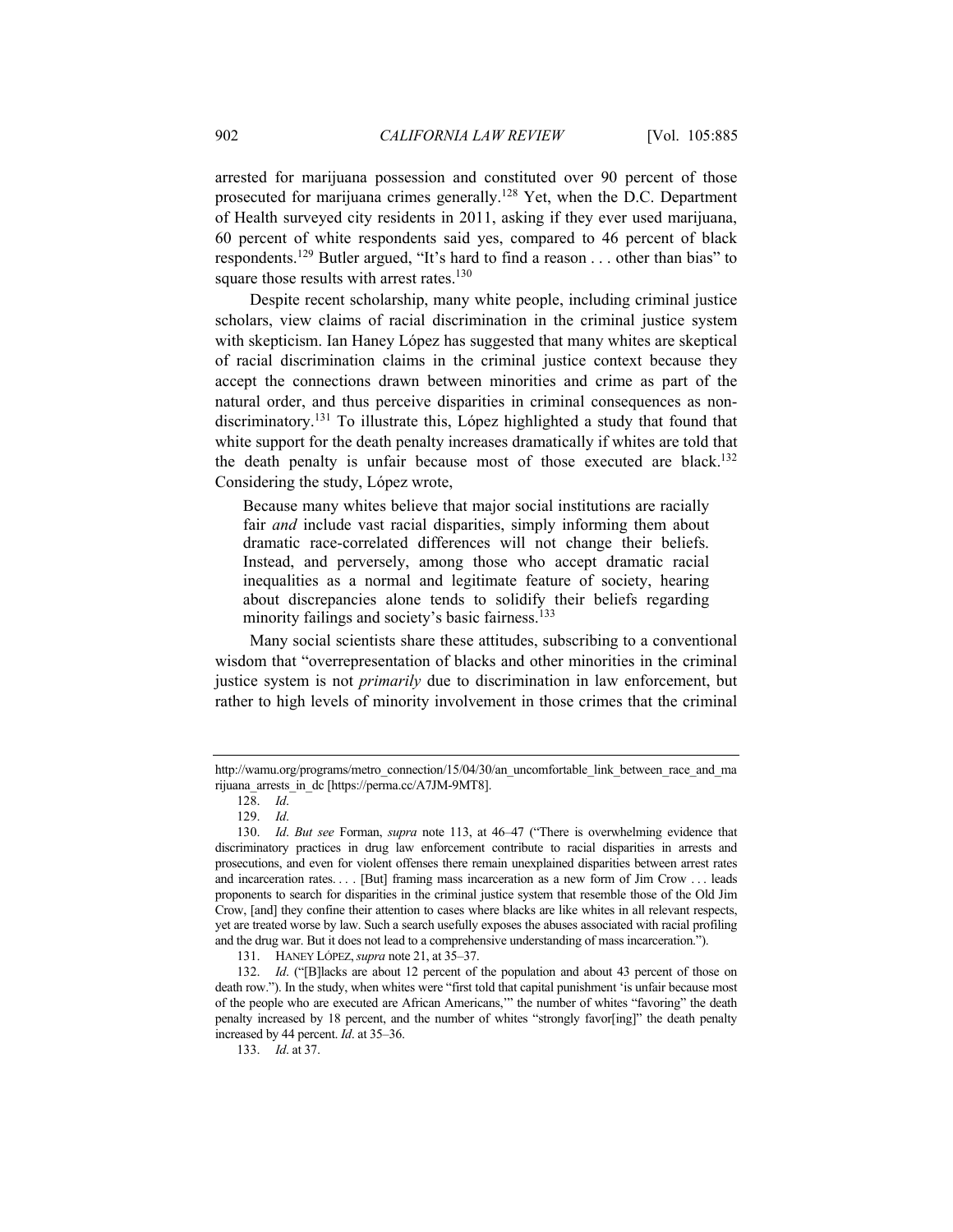justice system regularly prosecutes. $134$  Sonja Starr critiqued the scholarly use of crime rates by racial group to assess whether disparities in law enforcement reflect racial discrimination:

Many scholars have argued that crime differences are the single most important explanation for race gaps in U.S. arrest and incarceration rates. But this does not really explain why so many analyses focus on crime exclusively. Some policing-to-crime comparisons (such as the common comparison of drug arrest rates to use rates) do *not* actually find that crime substantially explains policing disparities . . . . And even when it does, other factors [like racial discrimination or raceneutral criteria applied differentially across races] may also be important. Indeed, when other contributors to disparity are layered on top of substantial crime differences, it amplifies their consequences.<sup>135</sup>

Starr proposed that instead of searching for causal inferences about race and policing from enforcement data, scholars should employ field studies—often used for discrimination research in employment and housing contexts—that compare police treatment of paired "testers" who are similar but for race, the characteristic of interest.136

Moreover, empirical studies illustrate similar rates of drug usage and distribution among different racial groups, suggesting that crime rates across racial groups cannot explain marijuana enforcement disparities.137 Drug use among whites is slightly higher than among blacks for some illegal drugs and slightly lower for others, but the differences are not substantial.<sup>138</sup> In addition,

136. *Id*. at 42–50.

<sup>138.</sup> *Id*. at 60 (citing MICHAEL TONRY, PUNISHING RACE: AN AMERICAN DILEMMA CONTINUES 53–76 (2011)). Consider, for example, the following statistics on the percentage of people using drugs based on representative sample surveys of the U.S. population in 2005:

|                      | Ever used                  | Within last year           |
|----------------------|----------------------------|----------------------------|
| Marijuana:           | White: 43.7%; Black: 39.0% | White: 10.6%; Black: 12.3% |
| Cocaine (all forms): | White: 15.5%; Black: 9.8%  | White: 2.4%; Black: 2.0%   |
| Crack Cocaine:       | White: 3.2%; Black: 4.9%   | White: 0.5%; Black: 1.2%   |
| Hallucinogens:       | White: 16.3%; Black: 6.5%  | White: 1.8%; Black: 0.8%   |

Tonry & Melewski, *supra* note 29, at 25–26.

 <sup>134.</sup> PROVINE, *supra* note 20, at 7 (quoting David Greenberg, *"Justice" and Criminal Justice*, *in* CRIME CONTROL AND SOCIAL JUSTICE: THE DELICATE BALANCE, *supra* note 34, at 319–54); Sonja B. Starr, *Explaining Race Gaps in Policing: Normative and Empirical Challenges* 14–15 (Mich. Law & Econ. Research Paper Series, Paper No. 15-003, 2015), http://papers.ssrn.com/sol3/papers.cfm?abstract\_id=2550032 [https://perma.cc/LTJ2-DU98]. In addition, some scholars attribute a portion of enforcement disparities to the locations of drug activity: "Much white drug dealing occurs behind closed doors and in private. Much black drug dealing occurs in public or semipublic, on the streets and in open-air drug markets." Tonry & Melewski, *supra* note 29, at 27.

 <sup>135.</sup> Starr, *supra* note 134, at 14; *id*. at 14 & n.65 ("For example, suppose crime could explain the vast majority of the 6-to-1 black-white incarceration gap, i.e., whites were only 10% less likely to be incarcerated than blacks with the same criminal conduct. Even then, that gap would be consequential: reducing black incarceration by 10% would mean restoring the liberty of more than 1% of all black men under 35 in the United States (1 in 9 of whom are now in prison).").

<sup>137.</sup> *See* NAT'L RESEARCH COUNCIL,*supra* note 19, at 60–61.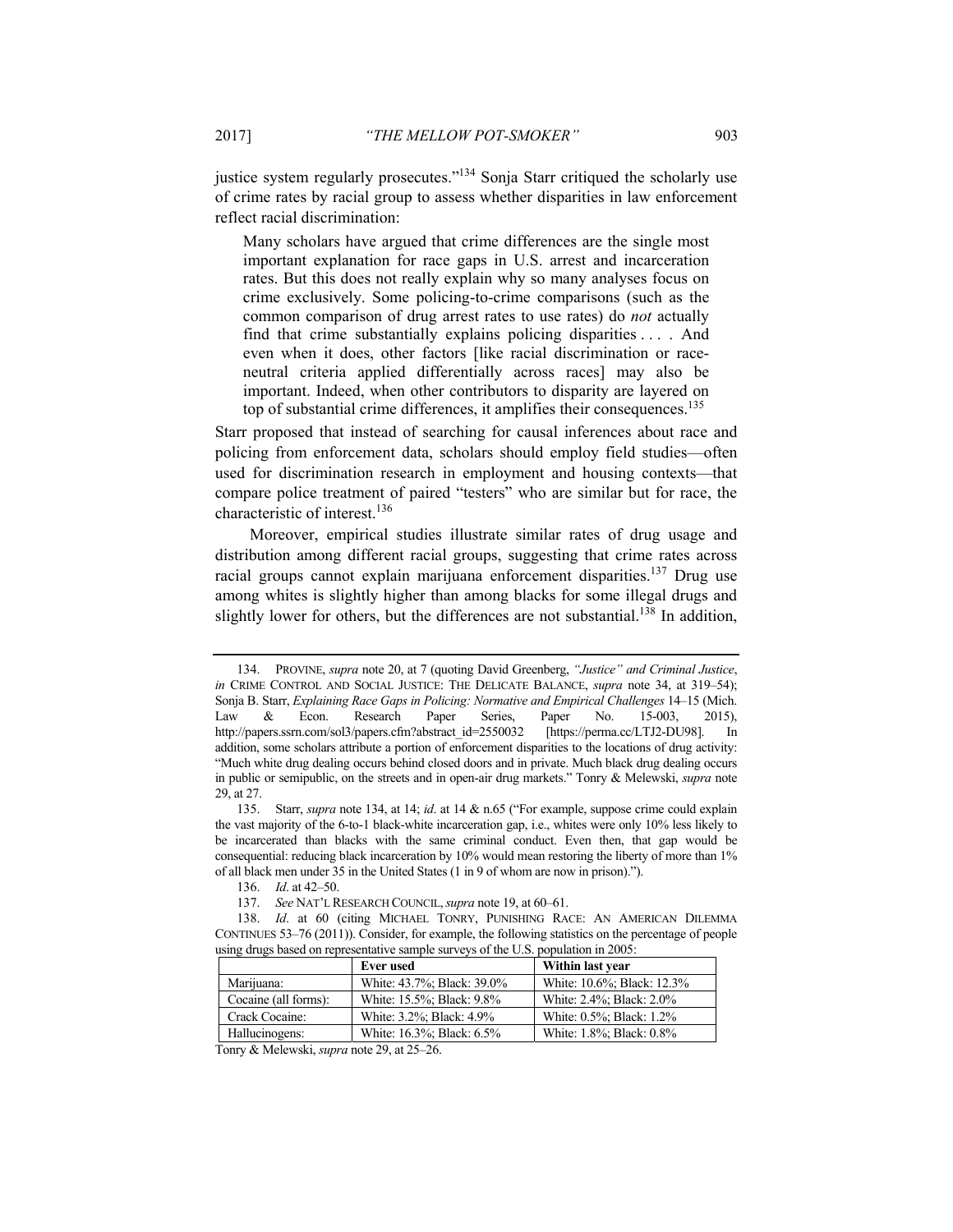evidence suggests that whites are at least equally participatory in drug trafficking.139 Surveys of representative samples of the U.S. population indicate blacks are not more involved in selling drugs than whites.<sup>140</sup> For twelve- to seventeen-year-olds in the years 2001–2006, rates of selling drugs among whites were slighter higher than among blacks on average.<sup>141</sup>

The skeptical reactions of many whites to claims of racial discrimination in the criminal justice system present a dilemma to those who seek to challenge the associations drawn between drug crimes and race. Discussing racial disparities may actually increase white support for drug prohibition, but avoiding race may reinforce the view that the connection between racial minorities and drug crimes is a naturalized feature of U.S. society.<sup>142</sup> Thus, marijuana legalization campaigns that avoid discussing racial inequities may increase white support, but at the cost of reinforcing racial stigmas.

#### $II$ .

## MARIJUANA LEGALIZATION CAMPAIGNS

This Part examines racially coded appeals in marijuana legalization campaigns in several states that recently passed or failed to pass ballot initiatives to legalize recreational marijuana. It focuses on the ways in which many of the successful marijuana legalization campaigns have used appeals to white middle-class sensibilities that assuage and reinforce white anxieties about people of color and drug crimes.

In the last several years, marijuana reform efforts have gained prominence and some success in local, state, and national politics. Marijuana prohibition has faced increased criticism, in part due to states seeking new sources of tax revenue to meet fiscal challenges after the late-2000s financial crisis—a situation that parallels the economic considerations that led to the repeal of Prohibition during the Great Depression.<sup>143</sup> Advances in the science of marijuana and the growing recognition of marijuana's medical benefits have also provided fodder for criticism.144 In November 2016, Florida, North Dakota, and Arkansas became the twenty-sixth, twenty-seventh, and twenty-

 <sup>139.</sup> Tonry & Melewski, *supra* note 29, at 25–26.

<sup>140.</sup> *Id*.

<sup>141.</sup> *Id*.

<sup>142.</sup> *See id*.

<sup>143.</sup> *See* Ballve, *supra* note 25.

 <sup>144.</sup> While marijuana is difficult to study because it is a Schedule I drug, a recent systemic review of randomized clinical trials of cannabinoids (the psychoactive chemical in marijuana) found "moderate-quality evidence to support the use of cannabinoids for the treatment of chronic pain and spasticity . . . [and] low-quality evidence suggesting that cannabinoids were associated with improvements in nausea and vomiting due to chemotherapy, weight gain in HIV infection, sleep disorders, and Tourette syndrome." Penny F. Whiting et al., *Cannabinoids for Medical Use: A Systematic Review and Meta-Analysis*, 313 J. AM. MED. ASS'N 2456, 2456 (2015).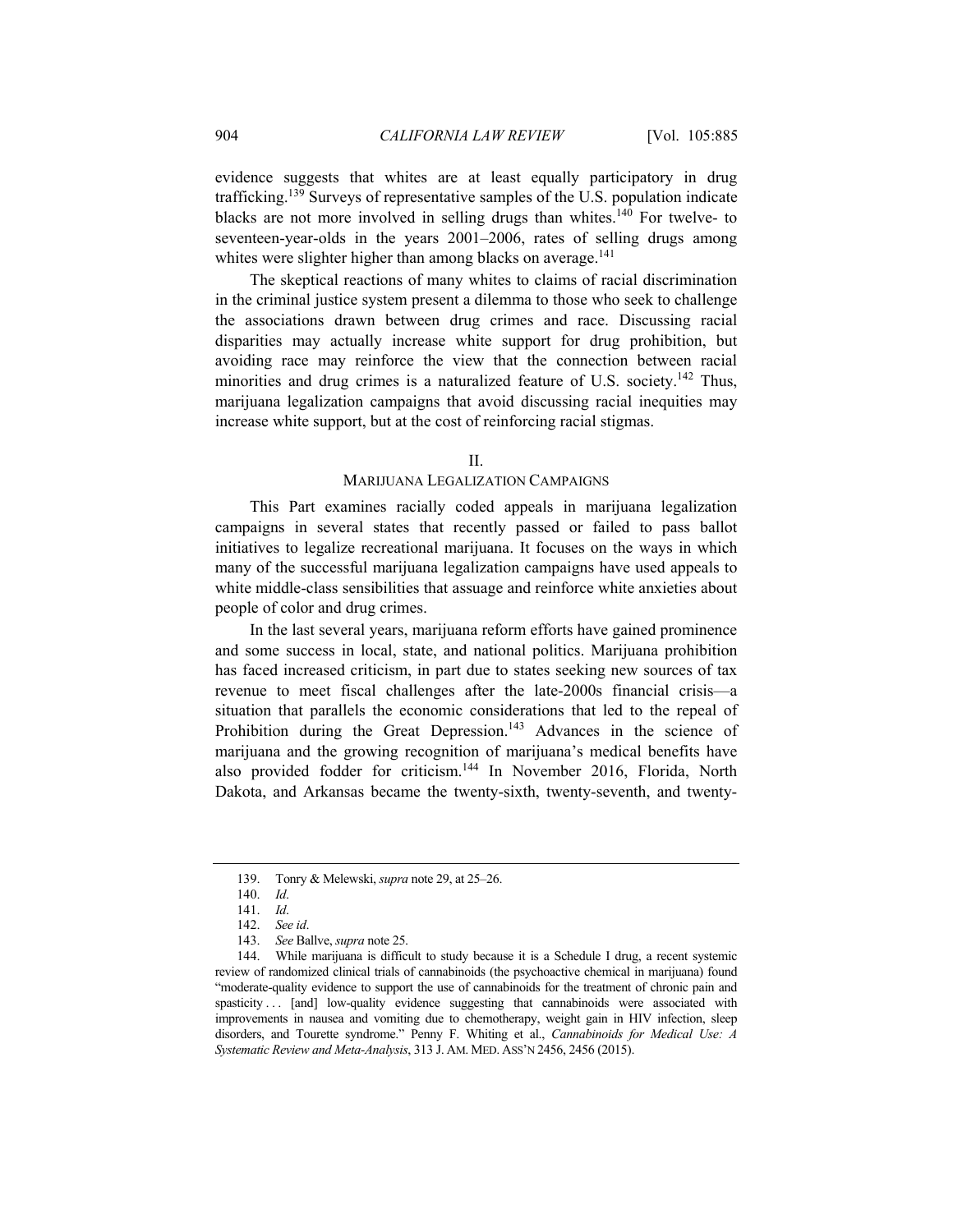eighth states, respectively, along with D.C., to legalize medical marijuana.<sup>145</sup> In addition, decriminalization has enjoyed success, as at least twenty-one states have non-incarceration penalties for first-time marijuana possession offenses.146 Finally, there have been numerous ballot initiative campaigns to legalize recreational marijuana. Though several recent measures failed, such as those in Nevada (2006), California (2010), Oregon (2012), <sup>147</sup> Ohio (2015), <sup>148</sup> and Arizona  $(2016)$ ,<sup>149</sup> voters in eight states have passed initiatives: Colorado (2012), Washington (2012), Alaska (2014), Oregon (2014), California (2016), Nevada (2016), Massachusetts (2016), and Maine (2016).<sup>150</sup> A few municipalities have legalized recreational marijuana, most notably the District of Columbia (2014).151 Soon after, however, Congress passed a spending prohibition barring D.C. from allowing marijuana to be bought and sold.152

Successful pro-marijuana legalization campaigns have put forward a variety of policy arguments on websites, in debates, in media appearances, and in ads. Colorado, Alaska, Maine, and Nevada campaigners raised the common argument that because marijuana is less harmful than alcohol, states should regulate marijuana as they do alcohol.<sup>153</sup> In addition to the alcohol comparison,

 147. Kenneth Leon & Ronald Weitzer, *Legalizing Recreational Marijuana: Comparing Ballot Outcomes in Four States*, 2 J. QUALITATIVE CRIM.JUST. & CRIMINOLOGY 193, 193 (2014).

 148. Christopher Ingraham, *Why Ohio Voted Against Legal Marijuana —And What It Means for the Future of the Pot Debate*, WASH. POST (Nov. 4, 2015), https://www.washingtonpost.com/news/wonk/wp/2015/11/03/ohio-rejected-legalizing-marijuanawhat-that-means-for-the-future-of-pot [https://perma.cc/8XGD-F4E2].

 149. Ray Stern, *Why Did Arizona Just Say No to Marijuana Legalization in 2016?*, PHX. NEW TIMES (Nov. 10, 2016, 8:00 AM), http://www.phoenixnewtimes.com/news/why-did-arizona-just-sayno-to-marijuana-legalization-in-2016-8814965 [https://perma.cc/KQF7-GZ57].

150. NORML, *supra* note 9.

 151. Cox, *supra* note 1. Also, in 2015, the Flandreau Santee Sioux Tribe of South Dakota became the first tribe to legalize recreational marijuana on tribal land in a state where it is illegal. London Swan, *Flandreau Santee Sioux Tribe Approves Using and Selling Marijuana on Tribal Lands*, KDLT (June 16, 2015, 6:23 PM), http://www.kdlt.com/news/local-news/flandreau-santee-sioux-tribeapproves-using-selling-marijuana-on-tribal-lands/33616526 [https://perma.cc/AN5N-YPLZ].

152. Cox, *supra* note 1.

<sup>145.</sup> *28 Legal Medical Marijuana States and DC: Laws, Fees, and Possession Limits*, PROCON.ORG, http://medicalmarijuana.procon.org/view.resource.php?resourceID=000881 [https://perma.cc/QZ5G-CJ3J] (last visited Feb. 24, 2017).

<sup>146.</sup> *State Decriminalization Laws,* MARIJUANA POL'Y PROJECT, https://www.mpp.org/issues/decriminalization/state-laws-with-alternatives-to-incarceration-formarijuana-possession [https://perma.cc/MG9G-WUMP] (last visited Feb. 24, 2017).

 <sup>153.</sup> These campaigns were both called "Campaign to Regulate Marijuana Like Alcohol" and emphasized that marijuana is less harmful than alcohol. COLO. CAMPAIGN TO REGULATE MARIJUANA LIKE ALCOHOL, http://www.regulatemarijuana.org [https://perma.cc/3WRB-9HWY] (last visited Feb. 25, 2017); *Colorado Amendment 64*, OMNICANNA HEALTH SOLUTIONS, http://www.omnicanna.com/index.php/store/27-research/laws-passed/107-colorado-amend-64 (last visited Feb. 25, 2017) [https://perma.cc/5N4C-23LK] ("Stop the arrest and prosecution of adults who are simply choosing to use a substance that is objectively less harmful than alcohol."); CAMPAIGN TO REGULATE MARIJUANA LIKE ALCOHOL IN ALASKA, http://regulatemarijuanainalaska.org [https://perma.cc/9VS6-56HY] (last visited Feb. 25, 2017) ("Responsible adults 21 and older should not be punished for simply choosing to use a substance that is objectively safer than alcohol."); *About*, CAMPAIGN TO REGULATE MARIJUANA LIKE ALCOHOL, https://www.regulatemaine.org/about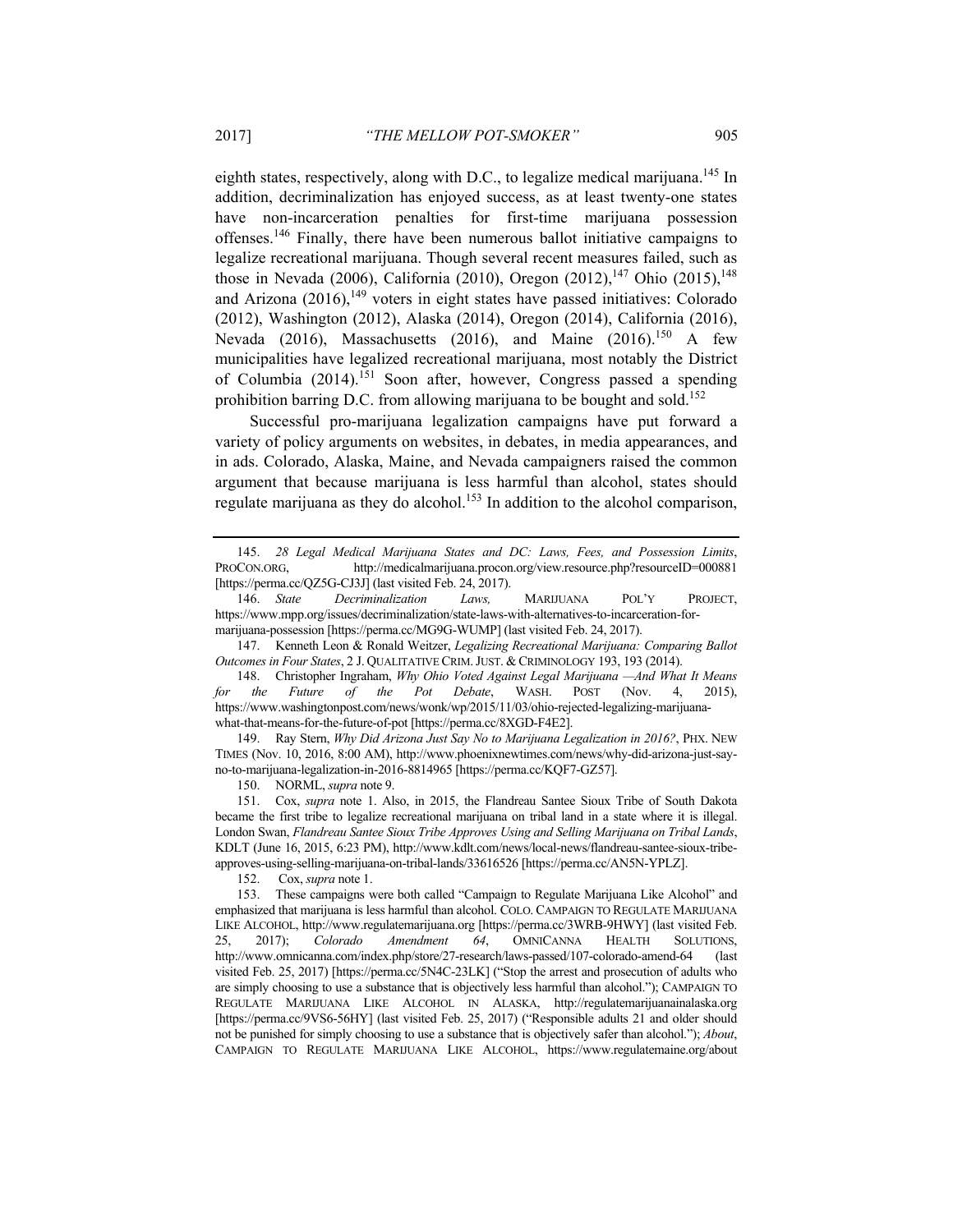some of the most prominent policy arguments for marijuana legalization in successful campaigns were that legalization would (1) reroute profits from black markets to state tax proceeds,<sup>154</sup> (2) redirect law enforcement resources from unproductive marijuana enforcement to important violent crime investigations,<sup>155</sup> (3) inhibit minors from accessing marijuana,<sup>156</sup> (4) improve public health,157 and (5) diminish racially disparate marijuana arrests that harm people's lives.158

 158. The fifth argument listed—that marijuana legalization would diminish racially disparate marijuana arrests—was used in the D.C., California, Ohio, and Massachusetts legalization campaigns. *See infra* Part II.B.

<sup>[</sup>https://perma.cc/ND9F-VHCP] (last visited Feb. 25, 2017) (Maine); *Why Vote Yes?*, REGULATE MARIJUANA LIKE ALCOHOL IN NEV., https://www.regulatemarijuanainnevada.org/yeson2 [https://perma.cc/K6S3-PDZB] (last visited Feb. 25, 2017).

 <sup>154.</sup> OMNICANNA HEALTH SOLUTIONS, *supra* note 153 ("Regulating marijuana like alcohol will take marijuana sales out of the hands of cartels and criminals, and redirect that money toward legitimate, taxpaying Colorado businesses."); *id.* ("significant new tax revenue"); *Who We Are*, NEW APPROACH OR., http://www.newapproachoregon.com/who-we-are [https://perma.cc/4BRV-A7CQ] (last visited Feb. 25, 2017) ("Taking money and power away from the criminal market and drug cartels ... [g]enerating tax revenue"); *About* | Yes on I-502, NEW APPROACH WASH., http://www.newapproach wa.org/about [https://perma.cc/A348-GUMZ] (last visited Feb. 25, 2017) ("Washington should stop wasting law enforcement resources on adults who use marijuana, and instead create a tightly regulated system that takes money away from criminal organizations and generates tax revenue for our state and local governments."); *Why Vote Yes?*, REGULATE MARIJUANA LIKE ALCOHOL IN NEV., https://www.regulatemarijuanainnevada.org/yeson2 [https://perma.cc/4F35-A8BK] (last visited Feb. 25, 2017) (same).

 <sup>155.</sup> OMNICANNA HEALTH SOLUTIONS, *supra* note 153 ("allow law enforcement to focus on violent and otherwise harmful crimes"); NEW APPROACH OR., *supra* note 154 ("Focusing law enforcement resources on violent crimes"); Campaign to Regulate Marijuana Like Alcohol in Alaska, *Yes on 2 TV Ad - "The Deputy Commissioner*,*"* YOUTUBE (Oct. 15, 2014), https://www.youtube.com/watch?v=OEVRpeFGaU4 [https://perma.cc/7GMU-33Q2] (arguing that the state's limited resources should be spent addressing serious crime); REGULATE MARIJUANA LIKE ALCOHOL IN NEV., *supra* note 154 (same); CAMPAIGN TO REGULATE MARIJUANA LIKE ALCOHOL, *supra* note 153 (same argument for Maine); *Why Vote YES on Question 4?*, YES ON 4: REGULATE MASS., https://www.regulatemassachusetts.org/yeson4 [https://perma.cc/M3LV-89T3] (last visited Feb. 25, 2017).

 <sup>156.</sup> OMNICANNA HEALTH SOLUTIONS, *supra* note 153 ("reduce youth access"); NEW APPROACH OR., *supra* note 154 ("[p]rotecting children"); NEW APPROACH WASH., *supra* note 154, http://www.newapproachwa.org/content/about-initiative [https://perma.cc/2424-WSJ6] ("bans advertising in places frequented by youth."); *About Prop 64—the Adult Use of Marijuana Act*, YES ON 64, http://www.yeson64.org/about [https://perma.cc/MC23-AG66] (last visited Feb. 25, 2017) (noting California's Prop 64 has "toughest-in-the-nation protections for children").

 <sup>157.</sup> Campaigns put forward public health policy goals in addition to the argument that marijuana is less harmful than alcohol. *See* NEW APPROACH WASH., *supra* note 154 ("[P]rotections for safety and public health: State agencies will regulate numbers of stores per county, operating hours, security, quality control, labeling, and other health and safety issues."), http://www.newapproachwa.org/content/about-initiative [https://perma.cc/E6AG-8272] (last visited Feb. 25, 2017); REGULATE MARIJUANA LIKE ALCOHOL IN NEV.,*supra* note 154 ("ensure marijuana is not contaminated"); YES ON 4: REGULATE MASS., *supra* note 155 (noting campaign will dramatically reduce cost for treating "chronic pain, opiate addiction, intense nausea" with marijuana); CAMPAIGN TO REGULATE MARIJUANA LIKE ALCOHOL, *supra* note 153 (promoting easier access to marijuana for medicinal purposes in Maine).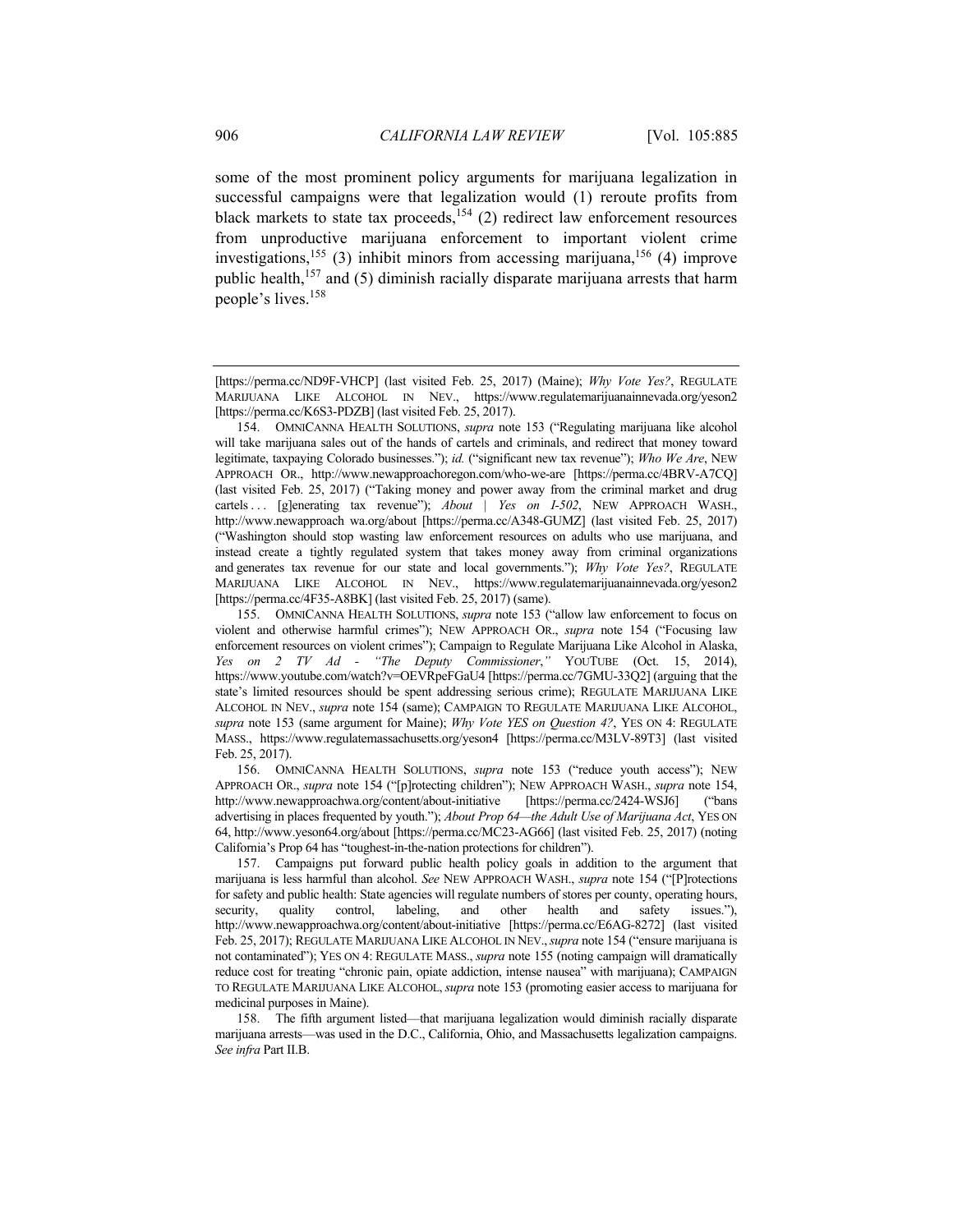#### *A. White Individualism*

While campaigns asserted policy arguments, a number also deployed coded racial messages: depictions of hardworking, middle-class whites who exercise individual responsibility and use marijuana responsibly. These messages resonate with what scholars have termed "white middle-class individualism."<sup>159</sup>

john a. powell has used this term to describe the post-New Deal emergence of a white middle-class identity organized around the idea of individual merit. In this conception, economic outcomes result only from individual sacrifice and dedication, which ignores government housing aid programs that tended to exclude nonwhites.160 White workers, who achieved homeownership in segregated communities due to racially discriminatory government housing programs in the 1930s, 1940s, and 1950s, came to accept the narrative that they had earned their homes and the associated accumulation of wealth.161 The narrative of individual merit rendered invisible "racially discriminatory public policy and private discrimination [that] produced entrenched patterns of residential segregation and resource disparities that continue today."162 The seeming invisibility of discrimination, however, did not render discrimination nonexistent. In fact, middle-class identity helped reinforce stereotypes about black inferiority and irresponsibility, the implied flipside of white merit and hard work.<sup>163</sup>

Just as post-war middle-class narratives naturalized the effects of discriminatory housing policy, white middle-class individualism in marijuana legalization campaigns functions to naturalize the racial anxieties and social harms of marijuana prohibition and the drug war. It presents marijuana legalization as a recreational reward for individual hardworking middle-class whites. In the process, it reinforces by failing to challenge, and by naturalizing,

 <sup>159.</sup> powell, *supra* note 28, at 395 (citing MICHAEL K. BROWN, RACE, MONEY AND THE AMERICAN WELFARE STATE 358 (1999)) (analyzing mid-twentieth-century housing policy through the lens of "white middle-class individualism" that rendered invisible the exclusion of nonwhites). powell drew on the work of Michael Brown, who used the term "white middle class individualism" in his own study of race and welfare in America, writing, "White middle class individualism, thus, is defined in opposition to blacks, who are seen as an excluded but ominous group who do not share white middle class values." BROWN, *supra* at 351. Those values include "a consciousness of themselves as a group of beleaguered whites," "consider[ing] success the result of hard work and individual self-reliance[,] and reject[ing] policies they think benefit only blacks." *Id*. at 348. Brown's use of this term differs from powell's; in Brown's welfare context, white individualism rejects programs perceived as benefiting blacks, *see* BROWN, *supra* at 351, whereas in powell's discussion of housing policy, individualism tends to naturalize and render invisible programs excluding nonwhites and benefiting whites, *see* powell, *supra* note 28, at 395. Here, powell's usage is more pertinent, in that white individualism in marijuana legalization naturalizes and renders invisible a legacy of racially discriminatory harms. *See infra* notes 160–64 and accompanying text.

 <sup>160.</sup> powell, *supra* note 28, at 389–96.

<sup>161.</sup> *Id*.

<sup>162.</sup> *Id*. at 393.

<sup>163.</sup> *Id*. at 394.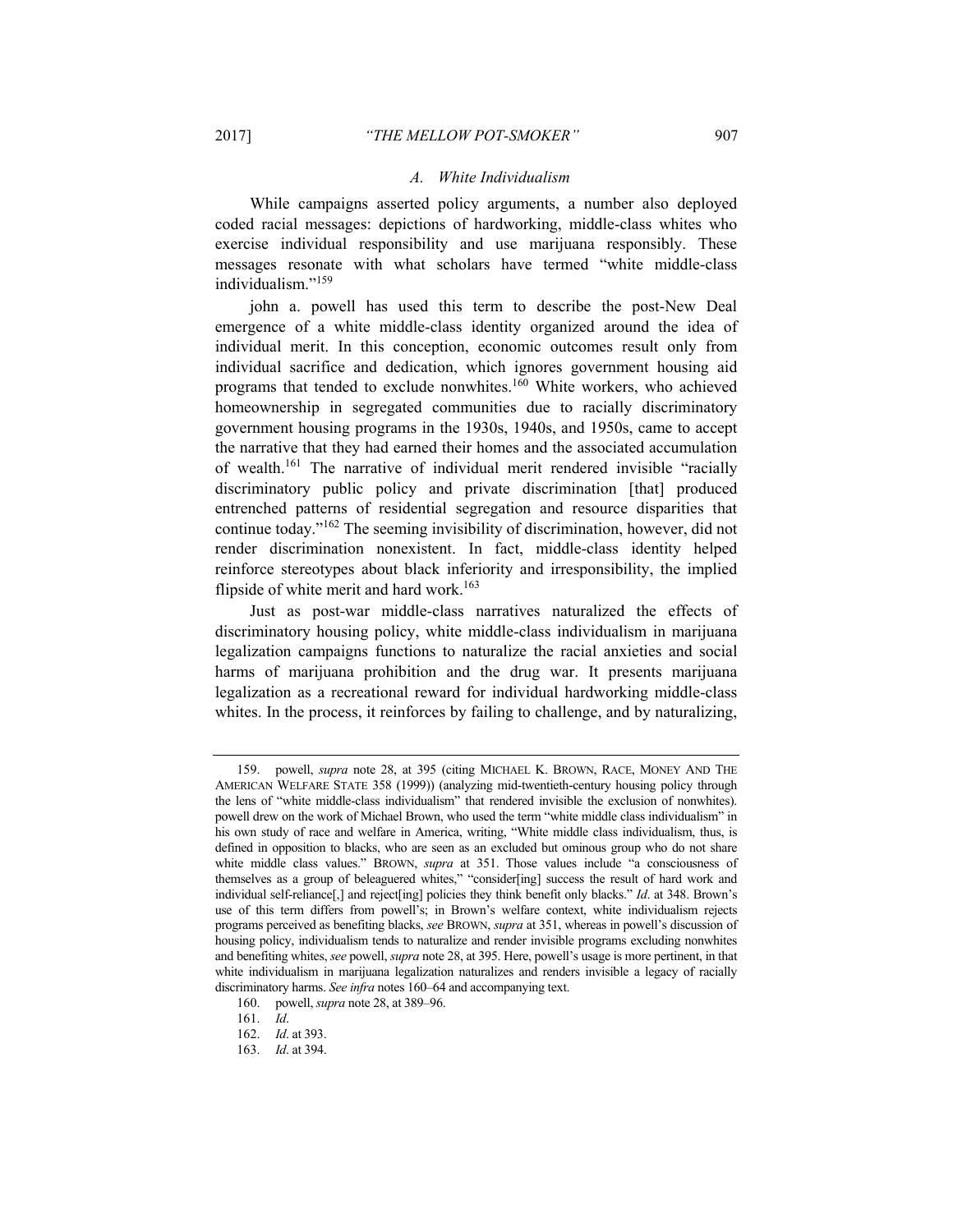existing racial stereotypes about drug criminals. Thus, white individualist framing of legal marijuana is a form of dog whistle politics, a coded racial rhetoric with plausible deniability that the speaker is invoking race.<sup>164</sup>

White individualism was especially prominent in Colorado, Washington, Oregon, and Alaska, the first four states to legalize marijuana between 2012 and 2014.165 Campaigns that have veered off the script of white individualism have at times run into political obstacles, like those in Alaska and Washington, D.C.<sup>166</sup> While this Note focuses on the first wave of legalization campaigns, it will briefly address how 2016 campaigns in California and Massachusetts raised prominent racial justice arguments yet nonetheless succeeded at the ballot box.167

## *1. Colorado*

Encoded messages of white individualism were most evident in Colorado's 2012 legalization campaign. Consider the first five in a series of televised and online video ads the campaign ran before the November ballot measure. The first ad, released on Mother's Day, was described in this Note's introduction.168 It features a white millennial trying to convince her mother that using marijuana is acceptable and that she feels safe around marijuana users.

The second ad, "Dear Dad," released on Father's Day, depicts a young white man sitting in a bucolic nature setting and typing a message on his laptop. A voice-over begins, "Dear Dad . . . . You know how you enjoy a drink after work? Well, in many ways, I'm just like you, *I have a good job*, *I work hard*, but when I get home, I prefer to relax with marijuana."<sup>169</sup> This message signals notions of individual merit, hard work, individual responsibility, and the reward of middle-class values in the form of recreational marijuana.

The third ad featured a song set to the tune of a Beatles melody about taking marijuana off the streets, putting it into a store, making it harder for teens to buy, and creating jobs and tax revenue.<sup>170</sup>

<sup>164.</sup> *See* HANEY LÓPEZ, *supra* note 21 and accompanying text.

 <sup>165.</sup> In these states, the percentage of the population that is black—Colorado (4.3 percent), Washington (3.8 percent), Oregon (1.9 percent), Alaska (3.6 percent)—is low when compared with the national average (13 percent). ACLU, *supra* note 114, at 8 & n.7, 54. In addition, Alaska has a large nonblack/nonwhite population (15 percent American Indian or Alaska Native, 6 percent Asian, 6 percent Latino). *Id*. at 33 & n.29.

<sup>166.</sup> *See infra* Part II.B. Part II.B will further elaborate on how the appeals to end racial injustice impacted campaign effectiveness for marijuana legalization campaigns in Washington, D.C. and several states.

 <sup>167.</sup> See *infra* Part II.B.2.

<sup>168.</sup> *See supra* notes 4–8 and the accompanying text.

 <sup>169.</sup> Colorado Marijuana Initiative 2012, *Yes on 64 Web Ad - "Dear Dad*,*"* YOUTUBE (June 15, 2012), https://www.youtube.com/watch?v=yb0HJR2dTR4 [https://perma.cc/22MF-3DSQ].

 <sup>170.</sup> Colorado Marijuana Initiative 2012, *Yes on 64 Theme Song*, YOUTUBE (Aug. 21, 2012), https://www.youtube.com/watch?v=5rnW0jF2kw0 [https://perma.cc/E687-MG3E].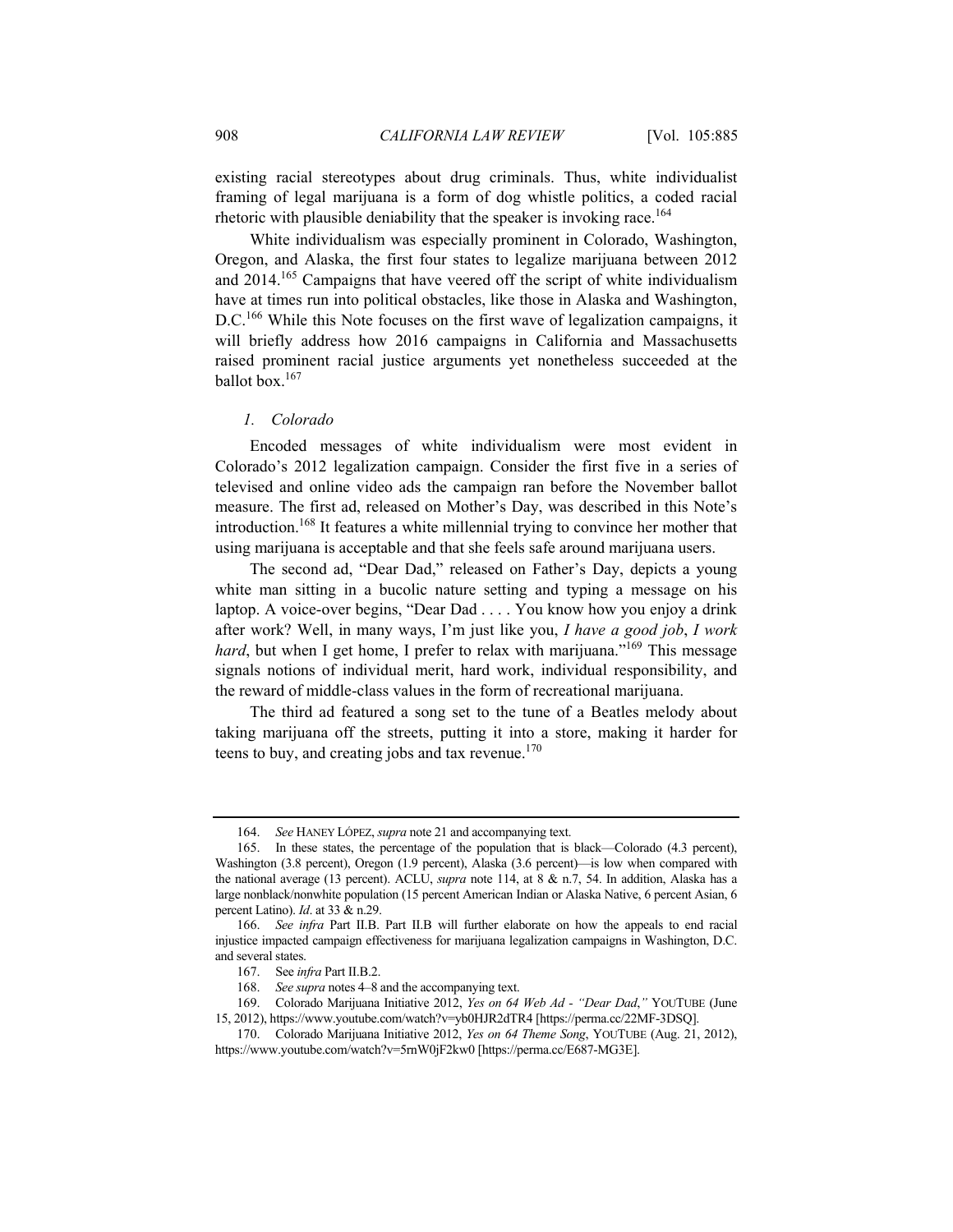The fourth ad was a major buy that ran in September 2012 during fifteen prime-time slots on CNN and MSNBC across the state to coincide with the Democratic National Convention.171 This ad told a very incomplete history of marijuana prohibition, omitting its racist origins. The goal of the ad, as stated on the campaign's website, was "to encourage thoughtful viewers to contemplate the differing ways in which we as a nation treat marijuana and alcohol consumers . . . [and] highlights the false pretenses under which the war on marijuana was established."172 The ad opens with a shot of President Barack Obama, Henry Louis Gates, and James Crowley sharing a beer in the White House Rose Garden, as a voice-over says, "We're not looking to end beer summits at the White House."<sup>173</sup> Then, an image flashes of President Obama hoisting a beer in a bar, with Michelle Obama standing at his side, as the voiceover continues, "or change the way people behave on the campaign trail."<sup>174</sup> As the image shifts to a white couple sitting in front of a fireplace, the voice-over explains, "We just believe adults, in the privacy of their homes, should be allowed to use marijuana instead of alcohol." $175$  The ad links the first black president to alcohol and, by contrast, links a white couple at home to marijuana consumption. The ad closes with a photo of President Nixon, as a voice-over says, "Forty years ago, our government launched an irrational war on marijuana for reasons unrelated to the actual and limited harms of the substance. It's time for a sensible approach."<sup>176</sup> The ad hints at—but never actually mentions—the "false pretenses" under which the war on marijuana began, as the campaigners promised it would. The viewer never learns the racist reasons for the war on marijuana.

The campaign's fifth ad, released in October 2012, shows a white teacher in front of a classroom of white school children, as a voice-over says, "Let's vote for the good guys and against the bad guys. Let's have marijuana tax money go to our schools rather than criminals in Mexico. Vote for Colorado."177 The ad links good guys with whites and bad guys with criminals in Mexico, thus playing up white individualism and anti-Mexican anxieties among whites.

As shown above, some of the Colorado marijuana legalization campaign ads used white individualism as a selling point for legalization.

 <sup>171.</sup> Johnny Green, *Regulate Marijuana Like Alcohol Campaign Releases New Ad*, WEED BLOG (Aug. 31, 2012), http://www.theweedblog.com/regulate-marijuana-like-alcohol-campaignreleases-new-ad [https://perma.cc/3JB4-XETR]; Colorado Marijuana Initiative 2012, *Yes on 64 TV Ad - "It's Time*,*"* YOUTUBE (Aug. 31, 2012), https://www.youtube.com/watch?v=ZjDMaNMjSIE [https://perma.cc/E3RA-7WKN].

 <sup>172.</sup> Green, *supra* note 171.

<sup>173.</sup> *Id*.

<sup>174.</sup> *Id*.

<sup>175.</sup> *Id*.

<sup>176.</sup> *Id*.

 <sup>177.</sup> Colorado Marijuana Initiative 2012, *Yes on 64 TV Ad – "Vote for Colorado*,*"* YOUTUBE (Oct. 6, 2012), https://www.youtube.com/watch?v=1KAOq7XX2OY [https://perma.cc/393M-29X4].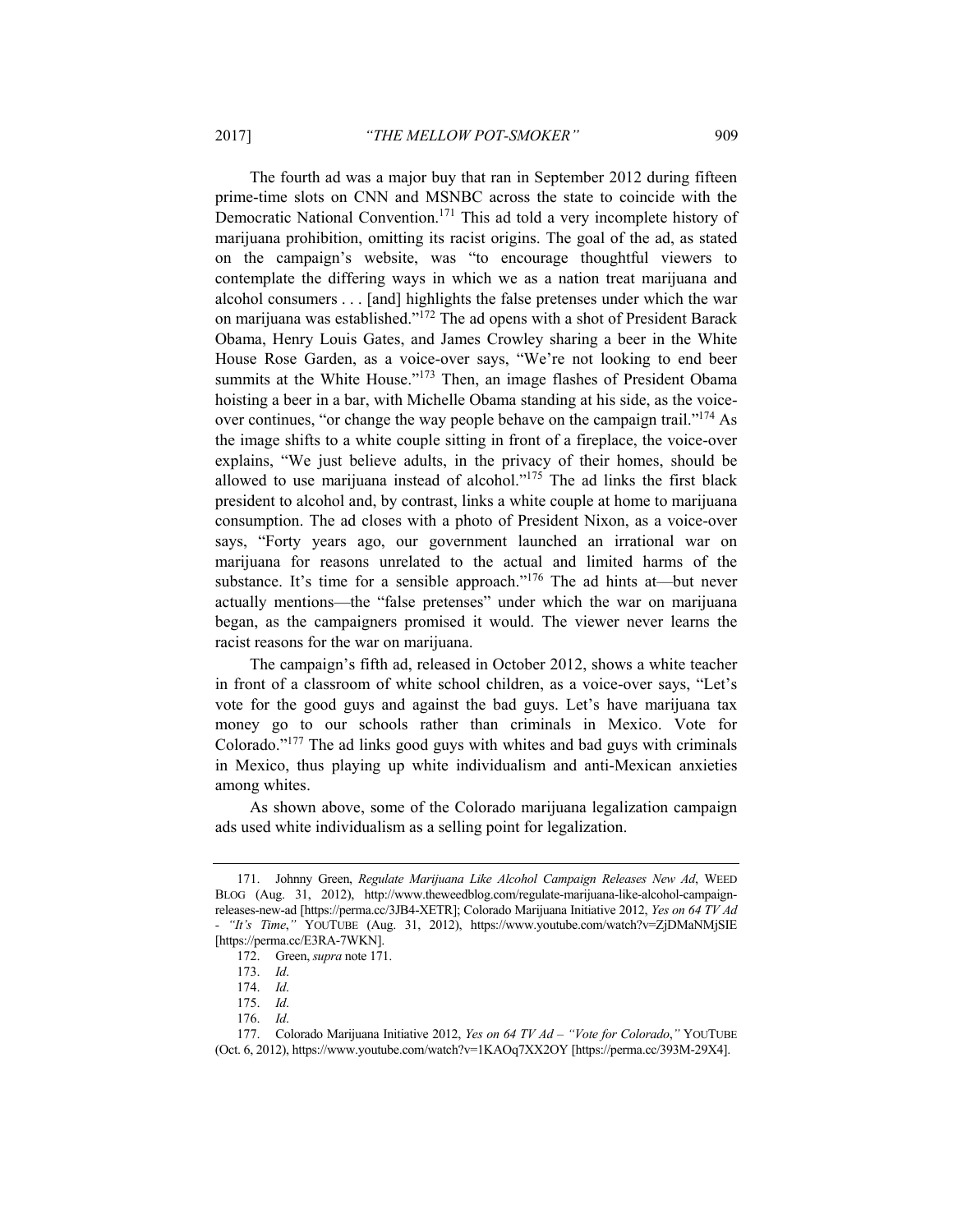#### *2. Washington and Oregon*

The 2012 Washington and 2014 Oregon campaigns also employed white individualism in their messaging. The Washington campaign sent Rick Steves, a white travel writer and TV host with "folksy charm," on a traveling roadshow through Eastern Washington to sell a message that would bring together conservative and libertarian themes: spend less money on enforcement and respect adult privacy.178 At one roadshow in Yakima, Washington, Steves got his biggest applause of the night when he said, "I'm a hardworking, churchgoing, child-raising, taxpaying citizen. If I want to go home and smoke a joint and stare at the fireplace for two hours, that's my civil liberty."<sup>179</sup> In this line, we see the features of white marijuana individualism: individual sacrifice, merit, responsibility, and freedom along with a legitimate, tax-paying citizenship and property-based privacy. The line implies that some people with these values—deserve civil liberties and that perhaps other people do not. Shortly before Election Day in 2012, the National Organization for the Reform of Marijuana Laws (NORML), a leading reform organization in Washington, D.C., released a picture of Steves with the "hardworking, churchgoing" line quoted above for its supporters to share on Facebook, Pinterest, and Twitter as part of its "Smoke the Vote" campaign.<sup>180</sup>

Steves' rhetoric indirectly echoed social pathology rhetoric, a form of public discourse that emerged from Daniel Patrick Moynihan's influential 1965 Department of Labor report, *The Negro Family: The Case for National Action*. The Moynihan Report constructed the challenges facing poor black families as stemming from a "tangle of pathology" including "female-headed households, 'illegitimate births,' teen pregnancy, poverty and welfare dependency, delinquency and crime, and drug abuse."181 Social pathology constructs target populations in "either a positive or negative light through the use and management of public and political rhetoric."<sup>182</sup> Such constructions "become so embedded in the public psyche that they can easily be deployed to justify otherwise unacceptable government actions."183 In some ways, Steves's patriarchal and hardworking positioning inverted Moynihan's pathologies of matriarchal, welfare-dependent blacks. By thus linking marijuana legalization

 <sup>178.</sup> Jonathan Martin, *Marijuana Initiative 502 a Tough Sell in Eastern Washington*, SEATTLE TIMES (Oct. 24, 2012 4:23 PM), http://www.seattletimes.com/seattle-news/marijuana-initiative-502-atough-sell-in-eastern-washington [https://perma.cc/Q7QK-Q9SS].

<sup>179.</sup> *Id*.

 <sup>180.</sup> Erik Altieri, *7 Simple Ways YOU Can Help Legalize Marijuana*, NORML (Oct. 31, 2012), http://blog.norml.org/2012/10/31/7-simple-ways-you-can-help-legalize-marijuana [https://perma.cc/2G88-7EAY].

 <sup>181.</sup> Kalynn Amundson, Anna M. Zajicek & Valerie H. Hunt, *Pathologies of the Poor: What Do the War on Drugs and Welfare Reform Have in Common?*, 41 J. SOC. & SOC. WELFARE 5, 6 (2014) (citing U.S. DEP'T OF LABOR, THE NEGRO FAMILY: THE CASE FOR NATIONAL ACTION (1965)).

<sup>182.</sup> *Id*.

<sup>183.</sup> *Id*.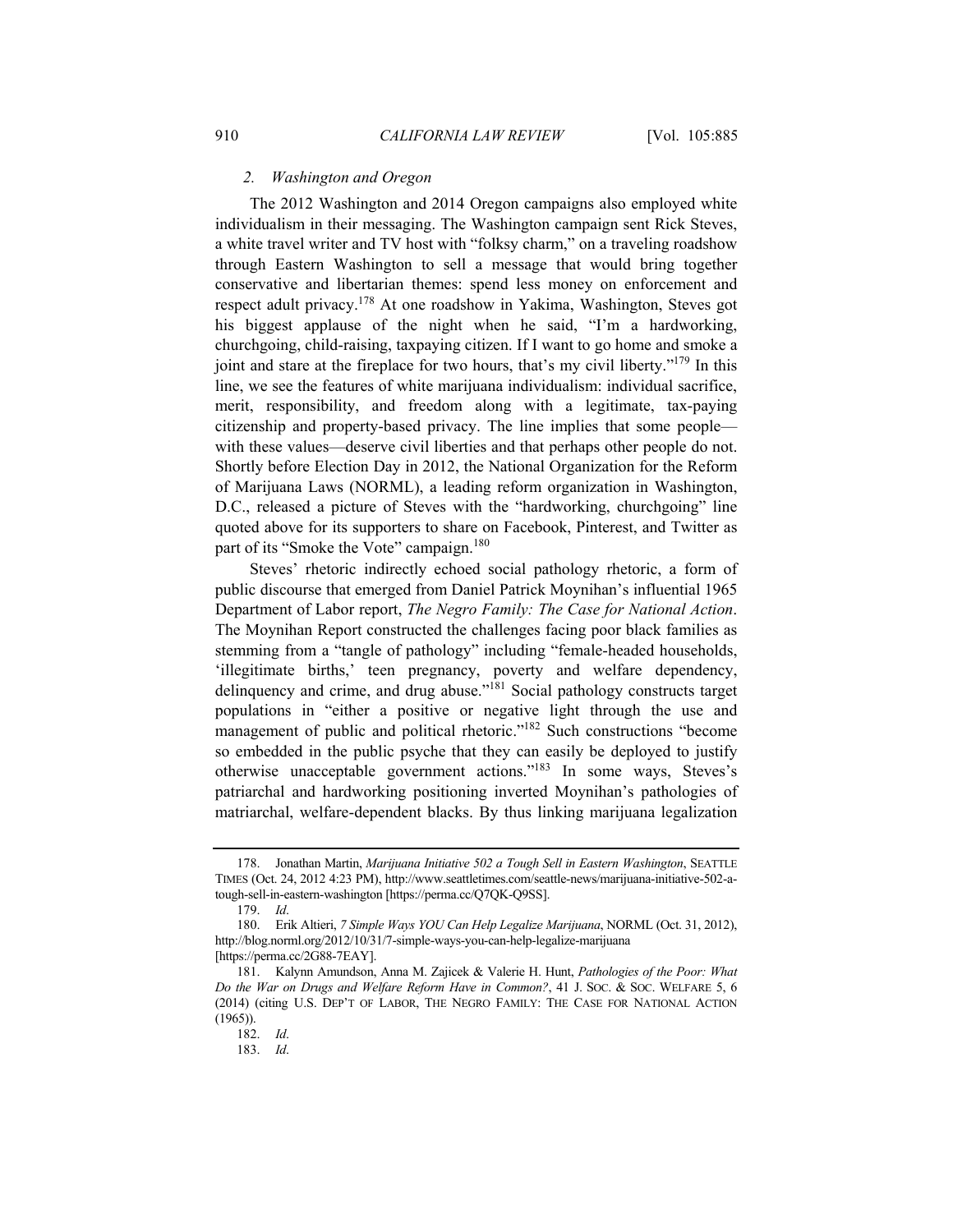to certain notions of responsible white patriarchy, Steves perhaps reassured white voters that marijuana legalization is not a threat. Also, in emphasizing his work ethic and religiosity, Steves rebutted the hippie, anti-establishment, "turn on, tune in, drop out" image associated with marijuana.<sup>184</sup>

In 2014, the Oregon campaign sent Steves on a six-day, ten-city tour around the state.<sup>185</sup> In speeches, Steves acknowledged racism, calling marijuana laws racist for disproportionately impacting young, poor people of color.186 Nonetheless, his message of hardworking, churchgoing citizenship and responsible freedom in the privacy of his own property, repeated in Washington and Oregon,<sup>187</sup> powerfully and succinctly conveyed white individualism.<sup>188</sup>

## *3. Alaska*

While the 2014 Alaska campaign did not exemplify white individualist strategies as clearly as other states' campaigns, its relevance lies in the expressions of white individualism in the campaign's reception.<sup>189</sup> The Alaska campaign was marked by a central controversy: while reporting about medical marijuana businesses on the live evening broadcast of KTVA Anchorage news on September 21, 2014, reporter Charlo Greene went off script and said,

 185. Yes on 91, *Rick Steves Tours Oregon for Marijuana Reform*, YOUTUBE (Oct. 24, 2014), https://www.youtube.com/watch?v=DF1j6g5H2FA [https://perma.cc/B47W-MVJU].

186. *Id*.

 187. Noelle Crombie, *Rick Steves Campaigns for Marijuana Legalization in Oregon: Q&A*, OREGONLIVE (Oct. 8, 2014, 8:06 AM), http://www.oregonlive.com/marijuana/index.ssf/2014/10/rick\_steves\_campaigns\_for\_mari.html [https://perma.cc/7D8W-LKBR].

188. *But cf*. Gillian Graham, *Travel Guru Rick Steves Visits Maine to Stump for Legal Marijuana*, PORTLAND PRESS HERALD (Oct. 17, 2016), http://www.pressherald.com/2016/10/17/travel-guru-rick-steves-visits-maine-to-stump-for-legalmarijuana [https://perma.cc/82YN-D65Y]. In 2016, Steves traveled to Maine to support the legalization campaign (for which he was the largest individual donor); there, he seemed more attuned to the histories shaping marijuana policy. *See id*. Rather than returning to his "hardworking, churchgoing . . ." line, he focused on the racism and propaganda of marijuana policy, remarking in a newspaper interview, "I'm looking at the big picture. This is a racist, expensive, nonproductive law based on reefer madness propaganda. . . . This (initiative) is not pro-pot. This is smart policy." *Id*. Steves also traveled to Massachusetts in 2016 to support the campaign, with a similar sentiment: "Bans on marijuana are an 'excuse to lock up black people so they can't vote. . . . Rich white guys don't get arrested." Gintautas Dumcius, *Travel Writer Rick Steves Says Massachusetts Rejection of Marijuana Legalization Would Be Setback for Movement*, MASS LIVE (Oct. 13, 2016, 8:45 AM), http://www.masslive.com/politics/index.ssf/2016/10/travel\_writer\_rick\_steves\_says.html [https://perma.cc/LFQ3-7UGM].

 189. In addition, a number of prominent Alaska Native leaders came out in opposition to legalization. *See, e*.*g*., Suzanna Caldwell, *Western Alaska Leaders Fret Over Marijuana Legalization in Rural Communities*, ALASKA DISPATCH NEWS (Apr. 22, 2014), http://www.adn.com/cannabisnorth/article/western-alaska-leaders-fret-over-marijuna-legalization-rural-communities/2014/04/23 [https://perma.cc/A6K2-CXBQ].

<sup>184.</sup> *See* BOOTH, *supra* note 11, at 253; *see generally id*. at 249–74 (discussing the role of marijuana in cultural upheaval, social activism, hippie movements, and government policy in the 1960s).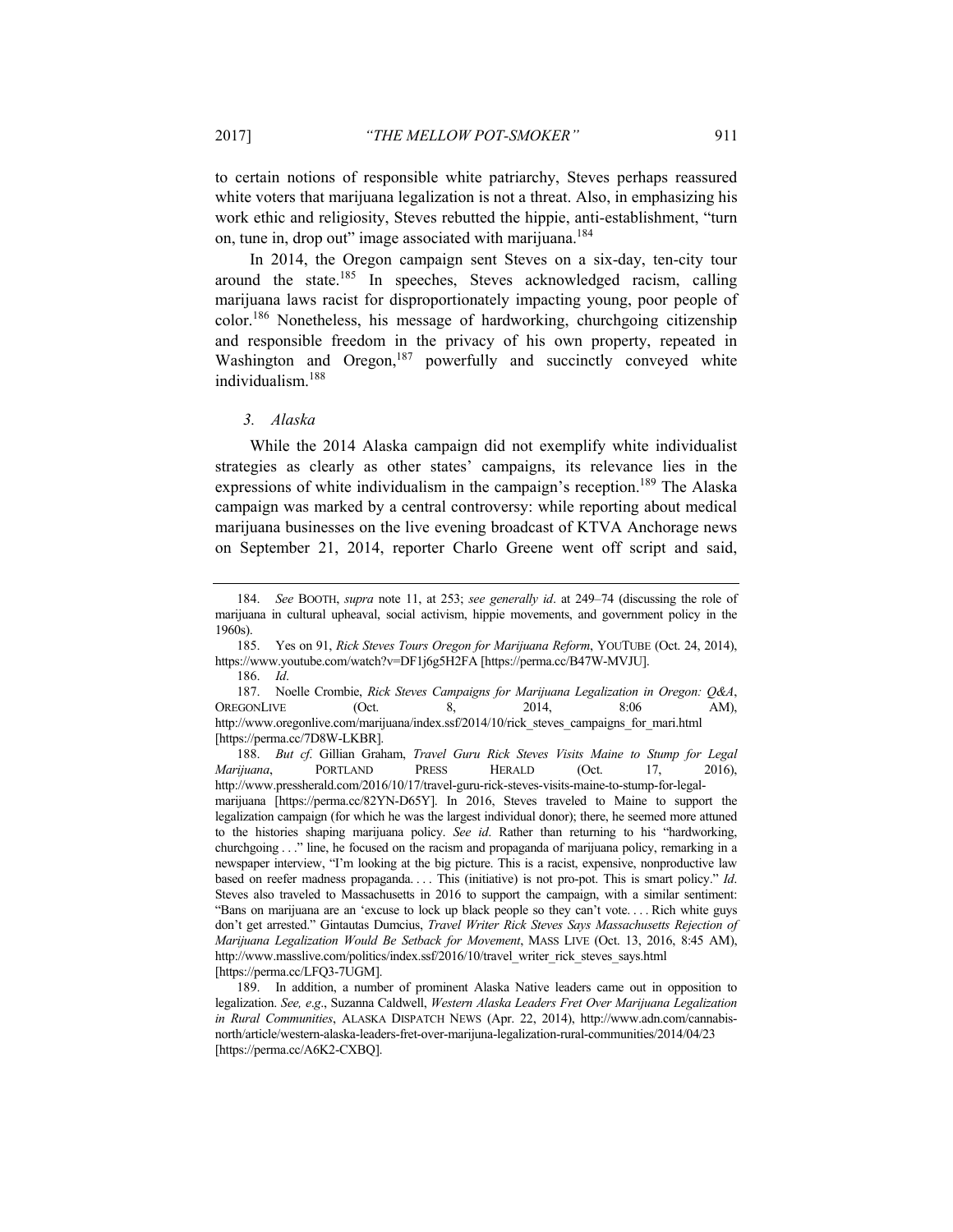"[E]verything you've heard is why I, the actual owner of the Alaska Cannabis Club, will be dedicating all of my energy toward fighting for freedom and fairness, which begins with legalizing marijuana here in Alaska. And as for this job . . . fuck it, I quit."190 Two days later, Greene testified at a public discussion of the legalization measure, where some audience members hailed her as a hero.<sup>191</sup> Although the spectacle of the on-air resignation dominated reactions to Greene's discussion of marijuana policy, public commentary suggests ways in which the event disrupted racialized expectations about the campaign. For example, in an opinion piece in Alaska's biggest newspaper, *Alaska Dispatch News*, author Paul Jenkins explained, "Everybody was climbing aboard, from lawyers anxiously envisioning profitable new practices to businesses wanting a taste of Big Dope."192 That is, until Greene abandoned her KTVA job on air. According to an observer who spoke with Jenkins, proponents at the public discussion "yakked about their rights, heckled, interjected, shouted down the opposition," and Greene shouted down an opponent, using an expletive and saying speaking out was her right.<sup>193</sup> The author concluded, "The dope dudes must be scratching their heads, wondering whether their campaign . . . is - poof! -- going up in smoke. . . . So much for the image of the mellow pot smoker."<sup>194</sup>

The editorial's lament was subtly raced and gendered. Jenkins depicted the Nigerian-American Greene and others as hecklers and shouters who "yakked" and disrupted the formerly rational tenor of the Alaska campaign, which was designed by the "dope dudes" to serve the "mellow pot smoker."<sup>195</sup> Jenkins dubbed the lawyers, politicians, businessmen, and legalization activists as "dope dudes" led by a white male politician—Alaska Lt. Gov. Mead Treadwell—who just tried "to keep things civil" and failed in the wake of the "meltdown" by pot "diva" Charlo Greene.<sup>196</sup> By characterizing the civil debate as populated by white men and the interference with that debate as initiated by a woman of color, the author, perhaps unwittingly, deployed the tired stereotype of the "angry black woman." Melissa Harris-Perry has explained the damaging nature and nefarious uses of this stereotype, writing, "[W]hite policymakers and black patriarchs can dismiss gendered claims as the ranting

 <sup>190.</sup> Laurel Andrews, *KTVA Reporter Quits On-Air After Saying She Owns Alaska Cannabis Club*, ALASKA DISPATCH NEWS (Sept. 21, 2014), http://www.adn.com/article/20140921/ktvareporter-quits-air-after-saying-she-owns-alaska-cannabis-club [https://perma.cc/BT42-JC8T].

 <sup>191.</sup> Suzanna Caldwell, *Anchorage Hearing on Marijuana Ballot Measure Quickly Grows Heated*, ALASKA DISPATCH NEWS (Sept. 23, 2014), http://www.adn.com/article/20140923/anchoragehearing-marijuana-ballot-measure-quickly-grows-heated [https://perma.cc/T8ZA-6H3E].

 <sup>192.</sup> Paul Jenkins, *Sane Support for Pot Initiative Gone in a Puff of Smoke*, ALASKA DISPATCH NEWS (Sept. 27, 2014), http://www.adn.com/article/20140927/paul-jenkins-sane-support-potinitiative-gone-puff-smoke [https://perma.cc/3ANT-KRFD].

<sup>193.</sup> *Id*.

<sup>194.</sup> *Id*.

<sup>195.</sup> *See id*.

<sup>196.</sup> *See id*.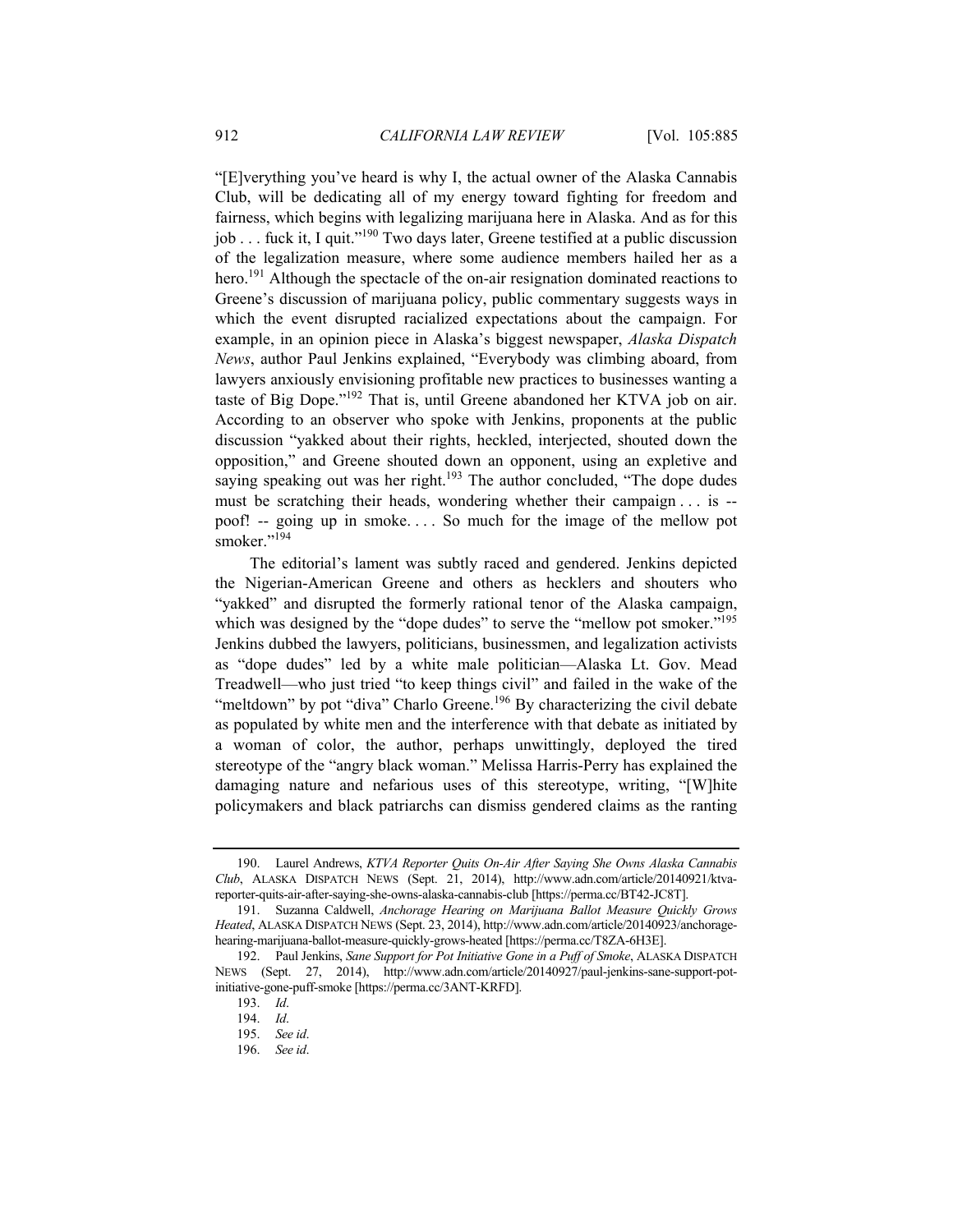of eye-rolling, neck-popping, 'oh-no-you didn't' angry women. Black women's concerns can be ignored and their voices silenced in the name of maintaining calm and rational conversation."197 Jenkins' editorial criticism may have reflected an anxiety among legalization proponents and observers in Alaska that diverging from the image of the mellow pot smoker—a non-outspoken white "dope dude"—could harm the prospects for marijuana reform.

As discussed, campaign materials in the first wave of legalization relied on white individualism to successfully appeal to voters. These sentiments are rooted deeply in the historical forces traced in Part I, but they intersect with a variety of political variables. Their possible utility in swaying voters has varied: the four states above legalized marijuana; in November 2016, campaigns in Maine (where legalization succeeded) and Arizona (where legalization failed) revived the "Dear Mom" ad from Colorado's 2012 campaign, to varying success.198 Nonetheless, tracing white individualism in campaigns is vital to understanding viable paths to legalization and their relationships to histories of racial criminalization and prohibition.

## *B. Racial Injustice*

In general, racial injustice concerns played a less significant role in the first wave of successful marijuana legalization campaigns in Colorado, Washington, Oregon, and Alaska. The 2012 Colorado and 2014 Alaska campaign websites did not mention racial justice issues at all, whereas the 2012 Washington campaign noted racial justice concerns, but did not make them a focus. The campaign website's sections that described its positions did not mention race. On the campaign's FAQ page, the text, "Why is marijuana law reform a racial justice issue?" linked to a fact sheet with statistics about

 <sup>197.</sup> MELISSA HARRIS-PERRY, SISTER CITIZEN: SHAME, STEREOTYPES, AND BLACK WOMEN IN AMERICA 95–96 (2004). Harris-Perry summarized the literature on the angry black woman stereotype thusly:

The academic literature on stereotyping traces the popular representation of black women as uniquely and irrationally angry, obnoxious, and controlling to the 1930s *Amos 'n' Andy*  radio show. The nagging, assertive Sapphire character on *Amos 'n' Andy* gave rise to an oft-repeated trope in popular culture representations of black women, from Aunt Esther on *Sanford and Son* to Pam on *Martin*. The brash, independent, hostile black woman rarely shows vulnerability or empathy. The myth of black women's emasculating anger has not been studied in as much detail as the Jezebel and Mammy images. But the extant literature does suggest that while Sapphire is one name for the myth, the angry black woman has many different shadings and representations: the bad black woman, the black "bitch," and the emasculating matriarch.

*Id*. at 88.

<sup>198.</sup> *See Videos*, CAMPAIGN TO REGULATE MARIJUANA LIKE ALCOHOL, https://www.regulatemaine.org/videos [https://perma.cc/9BYR-FJKY] (last visited Feb. 25, 2017) (Maine); "*Dear Mom" Video: Talking to Your Loved Ones About Marijuana*, REGULATE MARIJUANA LIKE ALCOHOL (May 11, 2016), https://www.regulatemarijuanainarizona.org/dear-mom [https://perma.cc/M6DL-EZSG] (Arizona).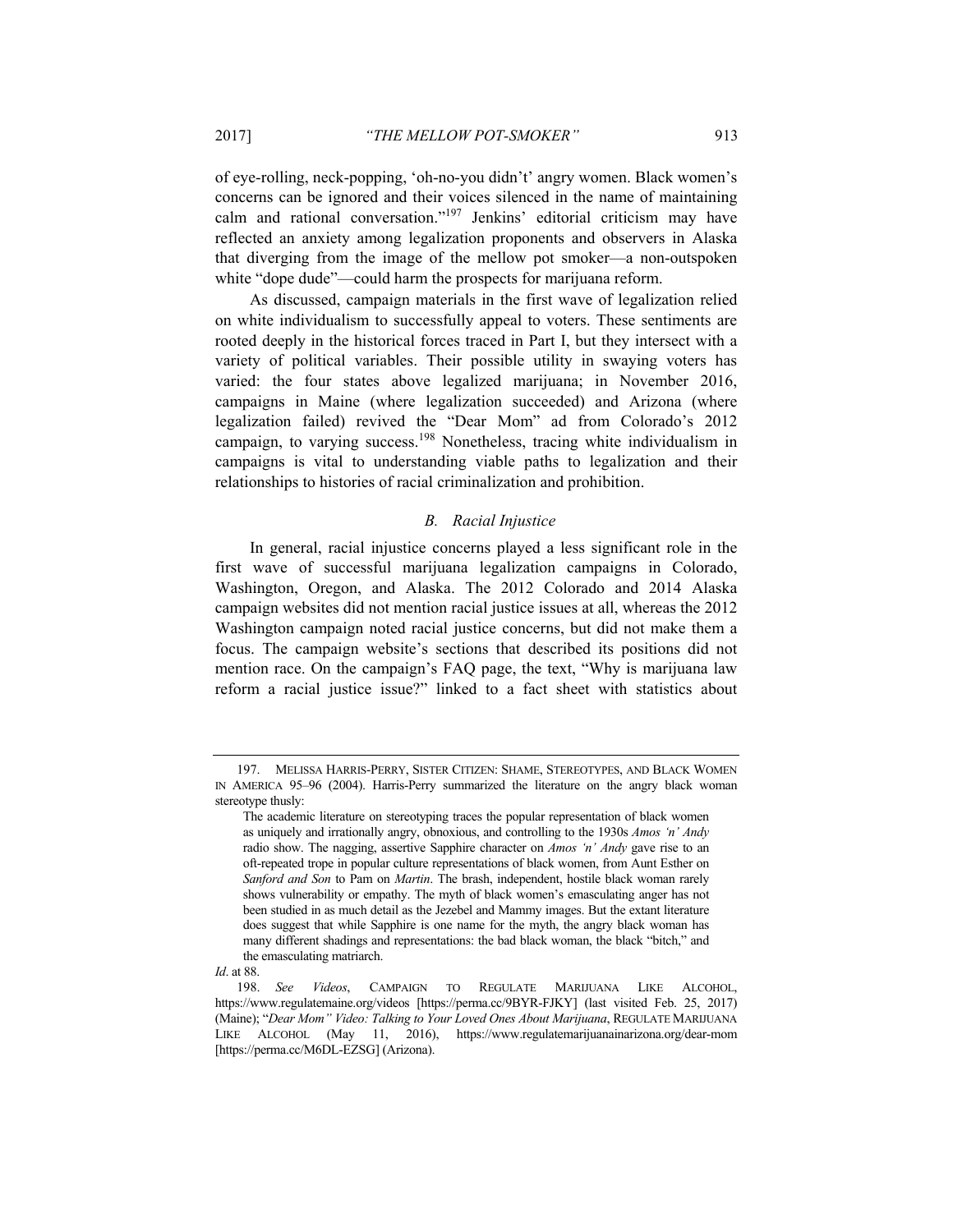disproportionate marijuana enforcement against African Americans.<sup>199</sup> Washington campaigners also emphasized in newspaper articles the "racialized law enforcement" of marijuana laws.200 The 2014 Oregon campaign mentioned racial injustice a good deal more. Their website's central arguments highlighted "huge and unjustified racial disparities in how current marijuana laws are implemented" and included endorsements from "Racial Justice Groups."201 Five weeks before the vote, the campaign also issued a press release announcing that four racial justice groups were endorsing the initiative and highlighting the ways that the "[c]urrent system has unfair impact on communities of color."<sup>202</sup> Ultimately, however, the Colorado, Washington, Oregon, and Alaska campaigns primarily relied on white individualist appeals to advance their agendas.<sup>203</sup> Among these states, the Oregon campaign was the only one to exhibit any substantive acknowledgement of the racial justice outcomes of legalization, while simultaneously deploying the politics of white individualism.

Nonetheless, a number of campaigns meaningfully attended to the racial justice concerns of marijuana legalization: Washington, D.C. (2014), Ohio (2015), California (2010 and 2016), and Massachusetts (2016).

203. *Supra* Part II.A.

<sup>199.</sup> *FAQ*, NEW APPROACH WASH., http://www.newapproachwa.org/content/faq [https://perma.cc/TW3B-BZJU] (last visited Feb. 25, 2017).

 <sup>200.</sup> Leon & Weitzer, *supra* note 147, at 209. Leon and Weitzer argued, based on an analysis of local news reporting and editorials, that the Washington campaign's argument centered on the "harms of the law's overreach, enforcement costs, racialized law enforcement, and involvement of the criminal underworld in the marijuana trade—while failing to reduce usage. The campaign emphasized that over 241,000 state residents had been arrested for marijuana possession since 1986 and claimed that the cost of this enforcement was \$306 million, with blacks and Latinos arrested disproportionately." *Id*. While that may be true with respect to print media, this author's review of the campaign's website and video ads suggest that "racialized law enforcement" was not a key feature of its messaging in those mediums. *See id*.

<sup>201.</sup> *Myth v*. *Fact*, NEW APPROACH OR., http://www.newapproachoregon.com/legalizemarijuana-oregon-get-the-facts [https://perma.cc/YCA9-BQ4C] (last visited Feb. 25, 2017); *Yes on 91 Endorsement*, NEW APPROACH OR., http://www.newapproachoregon.com/yes-91-endorsers/#race [https://perma.cc/Z3HK-YD2V] (last visited Feb. 25, 2017) ("People of color are disproportionately more likely to be arrested for and incarcerated longer for marijuana possession than white people, also making this measure a step toward reducing unjust impacts of the prison system on people of color. . . . Even though both groups use marijuana at the same rate, Black Oregonians are twice as likely to be arrested for marijuana possession as Whites.").

<sup>202.</sup> *Press Release: Oregon Racial Justice Groups: End Marijuana Prohibition*, NEW APPROACH OR. (Sept. 29, 2016), http://www.newapproachoregon.com/press-release-oregon-racialjustice-groups-end-marijuana-prohibition [https://perma.cc/2QP3-FSNH] ("People of color in Oregon are 100 percent more likely to face legal punishments for marijuana than white people, despite equal rates of use. . . . 'Too many people have been punished, and too many of them have been youth and people of color,' said the Partnership for Safety and Justice in a statement. 'Too many tax dollars have been wasted without increasing public safety. Too many public resources have been diverted that could have been used to help crime victims and address unmet community needs across Oregon. . . . We believe that it is time to start addressing marijuana realistically as a health, education and economic issue. Measure 91 would do just that.'").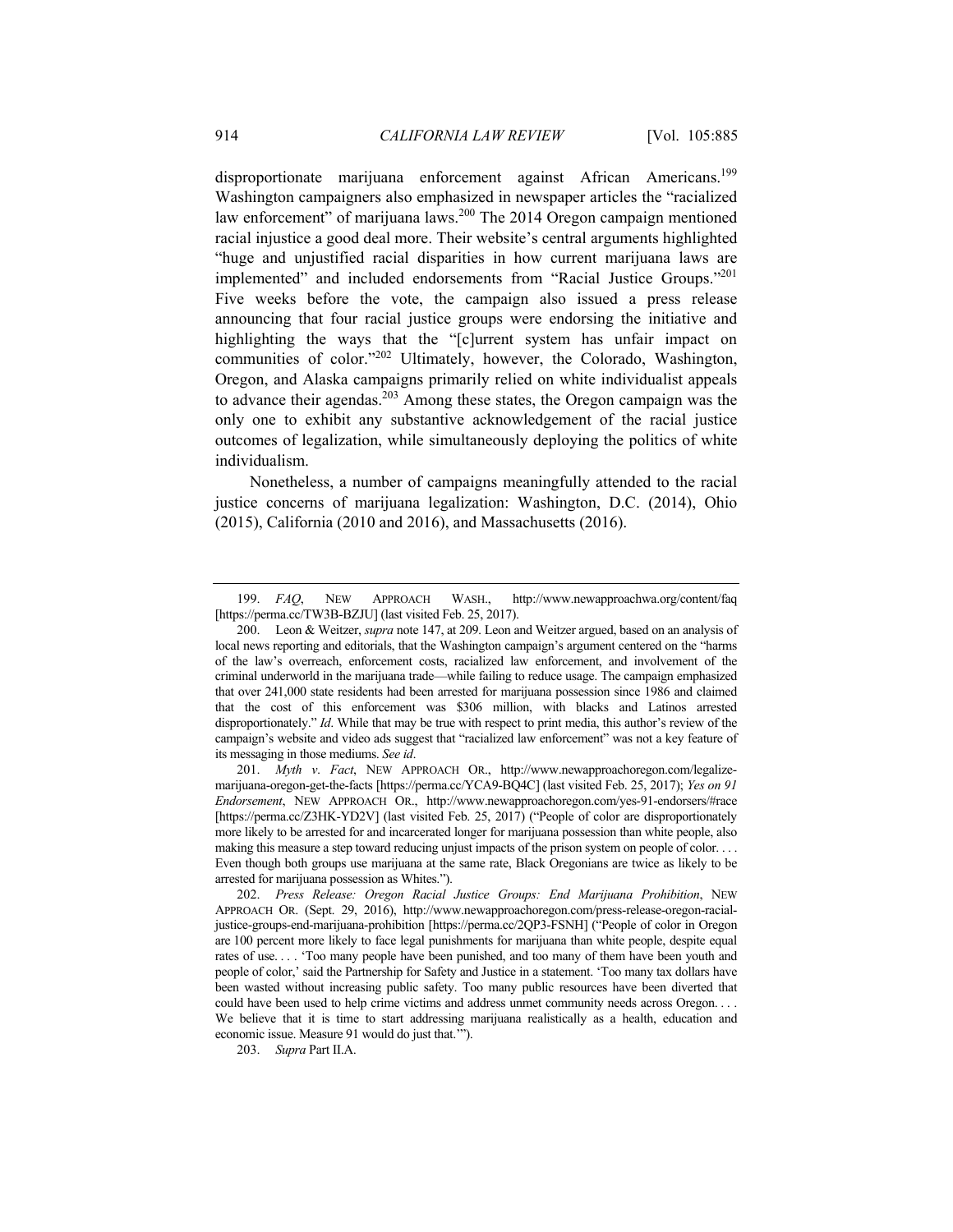*1. Washington, D.C.* 

In Washington, D.C., voters passed marijuana legalization in 2014. Although Congress blocked the law's implementation, racial justice concerns were central to the campaign.<sup>204</sup> Professor Paul Butler observed that D.C. was the "first place where the racial justice arguments were the main reasons behind the campaign" for legalizing marijuana.<sup>205</sup> The campaign website's slogan was "Legalization Ends Discrimination";206 the website's background featured an illustration of a black woman partially handcuffed, raising her fist, and standing next to a field of marijuana.<sup>207</sup> The website further highlighted the "billions of dollars wasted on racially biased arrests."<sup>208</sup> When interviewed by a local media outlet, the leader of the D.C. campaign listed "[d]ignity for victims of the racist drug war" as the first of several reasons to support legalization.<sup>209</sup> During the campaign, recognizing the whiteness of the legal marijuana industry in general and the fact that D.C.'s medical marijuana industry only has one nonwhite dispensary owner, city councilpersons introduced a bill to require marijuana business owners to have lived in D.C. for at least six months to receive a license. The bill's purpose was to help ensure that local residents of color were not cut out of the industry.210 D.C., with a black population of 48 percent, $2^{11}$  is the only near-majority-black or majority-black jurisdiction in the United States that controls its criminal justice sentencing laws.<sup>212</sup> This may have influenced its ability to pass legalization using racial justice appeals.

*2. Ohio* 

During Ohio's 2015 campaign, advertisements were notably direct about the racial justice stakes of marijuana legalization. Ads highlighted the severity of consequences attached to minor misdemeanor offenses, the disproportionate impact and application of these charges on black people, and aspirations for

<sup>204.</sup> *See* Sheir, *supra* note 127.

 <sup>205.</sup> Sheir, *supra* note 127.

 <sup>206.</sup> DCMJ, *Legalize*. *Legalization Ends Discrimination*. (photograph), FACEBOOK (Nov. 10, 2014), https://www.facebook.com/dcmj2014/photos/pb.405634282868085. 2207520000.1462594391./679469155484595 [https://perma.cc/BC6H-EEC7].

<sup>207.</sup> *Home*, DCMJ, http://dcmj.org [https://perma.cc/DK7J-B8FS] (last visited Feb. 25, 2017).

<sup>208.</sup> *About*, DCMJ, http://dcmj.org/about [https://perma.cc/KQ45-EJ2V] (last visited Feb. 25, 2017).

 <sup>209.</sup> Matt Cohen, *Marijuana Activists Fight for Full Legalization, Home Cultivation in D*.*C*., DCIST (Oct. 18, 2013, 4:47 PM), http://dcist.com/2013/10/marijuana activists fight for full.php [https://perma.cc/23BA-Z5G3].

 <sup>210.</sup> Ted Hesson, *DC's Black Residents Want a Piece of the Legal Marijuana Market*, FUSION (Feb. 28, 2015, 8:07 AM), http://fusion.net/story/56325/black-residents-want-a-piece-of-dcsmarijuana-market [https://perma.cc/AS8T-6KDB].

<sup>211.</sup> *QuickFacts: District of Columbia*, U.S. CENSUS BUREAU, http://www.census.gov/quickfacts/table/PST045215/11 [https://perma.cc/7964-WA57] (last visited Feb. 25, 2017).

<sup>212.</sup> *See* Forman, *supra* note 113, at 117.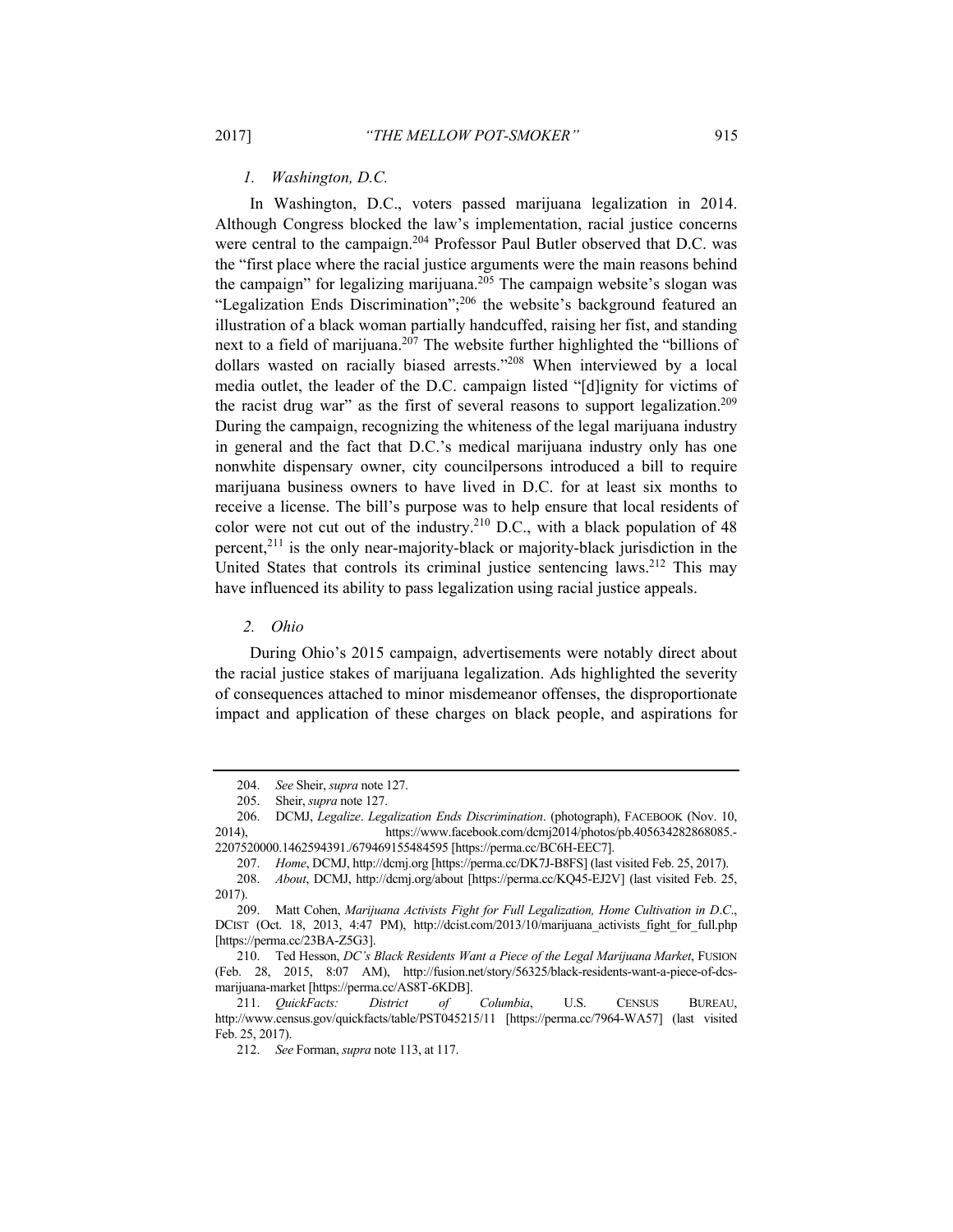social justice change that motivated the campaign.<sup>213</sup> However, a number of campaign strategies might not have sat well with voters. First, a mascot named Buddie, a friendly, smiling, and muscular anthropomorphized bud of marijuana, was attached to campaign materials and appeared at campaign events.214 Some voters perceived the superhero-like mascot as an appeal to children, and thus the campaign came under criticism like that leveled at Marlboro's Joe the Camel in the  $1990s$ <sup>215</sup> Second, the Ohio campaign's legislation would have granted a monopoly on marijuana production to ten investor groups—who each donated \$2 million to the campaign.<sup>216</sup> The roster of investors was a strange group of both former celebrities and conspicuous locals, including Nick Lachey (formerly of the band 98 Degrees), Frostee Rucker and Oscar Robertson (former professional athletes), and Woody Taft (descendant of William Howard Taft).<sup>217</sup> Although this list of investors is racially diverse, and the campaign emphasized the way in which legalization would combat the ills of racial injustice, voters may have been alienated by both the corporate monopoly system of marijuana production and the seemingly child-directed appeal of Buddie.<sup>218</sup> It is hard to divorce the impact of each of these factors from the larger viability of the campaign's racial justice messaging.

## *3. California and Massachusetts*

The 2010 California campaign highlighted racial justice issues and failed. The campaign emphasized a broad set of policy issues, including growing tax revenue (for schools and police forces), increasing jobs, preventing teenagers from acquiring marijuana, reducing racial disparities in arrests, and reducing profits for Mexican cartels.219 One TV ad opened, "A half million Californians

 <sup>213.</sup> ResponsibleOhio, *Legalizing Ohio: What's Wrong with What We Do Now?*, YOUTUBE (Aug. 6, 2015), https://www.youtube.com/watch?v=UXqN8sgzkiI [https://perma.cc/2WHL-CTRS]; ResponsibleOhio, *Legalizing Ohio: An Introduction*, YOUTUBE (Aug. 6, 2015), https://www.youtube.com/watch?v=bCOwAIvQM9Y [https://perma.cc/9ZKX-FBZZ].

 <sup>214.</sup> Jackie Borchardt, *Buddie the Marijuana Mascot Draws Complaints from Children's Advocates*, CLEVELAND.COM (Aug. 27, 2015, 12:21 PM), http://www.cleveland.com/open/index.ssf/2015/08/buddie\_the\_marijuana\_mascot\_dr.html [https://perma.cc/3WX5-TLBR].

<sup>215.</sup> *See id*.

 <sup>216.</sup> Anne Saker, *What You Need to Know About Marijuana Initiative*, CINCINNATI.COM (July 24, 2015, 12:52 PM), http://www.cincinnati.com/story/news/2015/06/17/marijuana-ohioballotinitiative-responsibleohio/28897081 [https://perma.cc/4YT3-A4CR].

<sup>217.</sup> *Id*.

<sup>218.</sup> *See* Alan Johnson, *Pot-Legalization Push in 2016 to Drop Monopolies, Mascot Buddie*, COLUMBUS DISPATCH (Nov. 19, 2016, 6:36 AM), http://www.dispatch.com/content/stories/local/2015/11/18/marijuana\_mistakes.html [https://perma.cc/C5GJ-QS6U].

 <sup>219.</sup> Leon & Weitzer, *supra* note 147, at 199–200; John Gravois, *Mexi-juana: The Debate over Cannabis Policy Has Always Had Everything to Do with Immigration*, SLATE (Oct. 27, 2010, 5:51 PM), http://www.slate.com/articles/news\_and\_politics/politics/2010/10/mexijuana.html [https://perma.cc/6XY5-PA2D].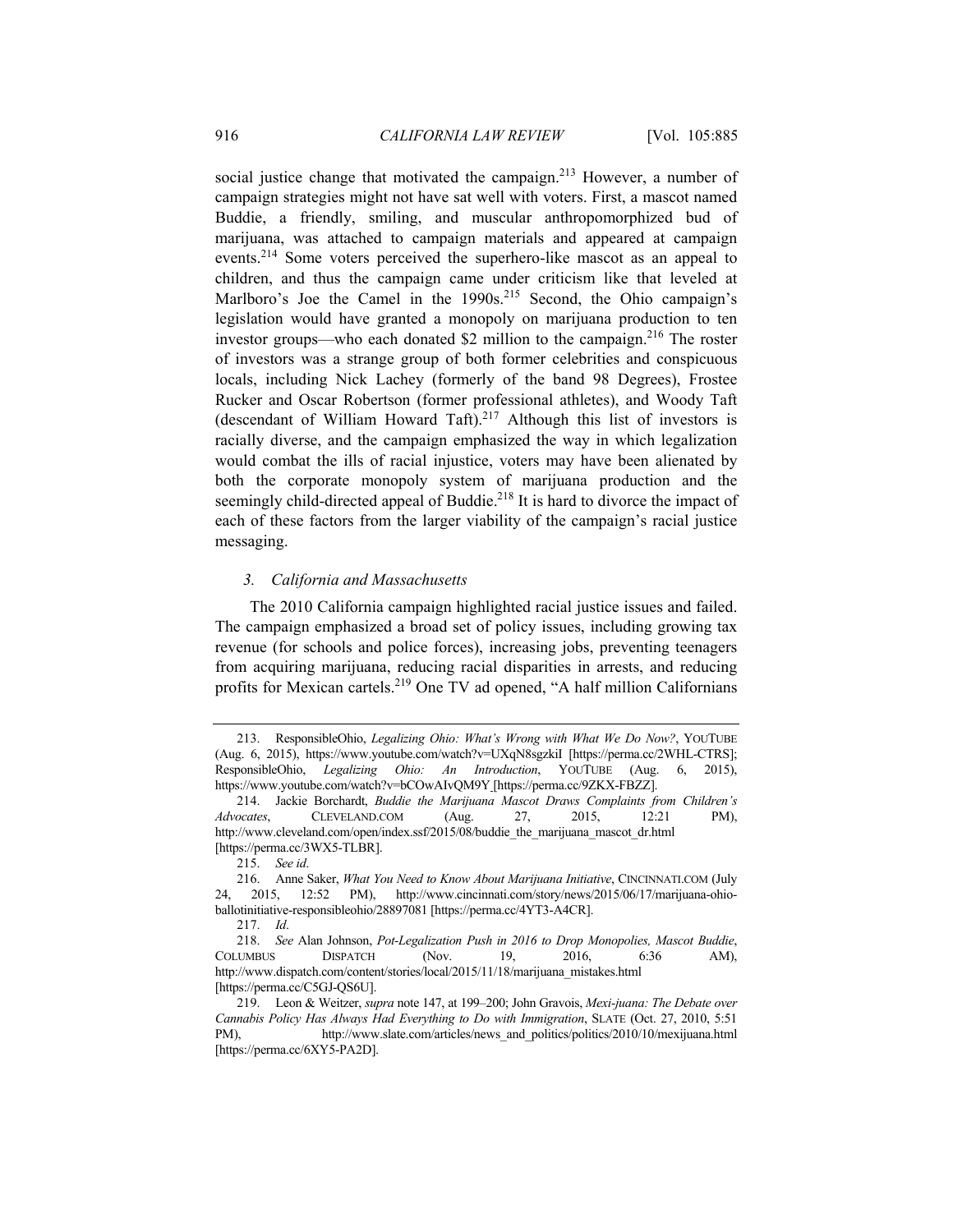have been arrested in the past ten years for marijuana possession, mostly minorities and the poor," and suggested that funding from arrests could be redirected to schools and healthcare.<sup>220</sup> Other ads had a law enforcement focus, like one featuring a former police chief who implored voters to regulate marijuana "like alcohol."<sup>221</sup> The California campaign seemed potentially viable, with its combination of sensible economics, law enforcement support, and a dash of racial justice; indeed, polls about a month before voting found that voters seemed to favor legalization.<sup>222</sup> Yet the measure failed to pass. A number of theories emerged about the factors that led to its failure. Polling researchers and the popular press have attributed its failure both to U.S. Attorney General Eric Holder's announcement a few weeks before the election that the federal government would continue to enforce federal marijuana laws and the proposition's provision for a complicated and potentially unmanageable patchwork of regulations set by local jurisdictions. Both issues received considerable media coverage before the vote, and perhaps dissuaded formerly supportive voters.223

While the Ohio and 2010 California campaigns failed, and the D.C. initiative was blocked, two successful campaigns from the second wave of legalization in 2016 emphasized racial justice: those in California and Massachusetts. The 2016 California campaign, as in 2010, highlighted racial justice among its arguments, as organizers ran several moving ads about racial inequality and the harms of prohibition—including an animated film featuring Jay  $Z^{224}$  California is an increasingly racially diverse and liberal state,  $225$  which may partially explain the campaign's ability to successfully put forth a racial

 <sup>220.</sup> taxcannabis, *Yes on 19*, YOUTUBE (Oct. 31, 2010), https://www.youtube.com/watch?v=doRymwwLdE0 [https://perma.cc/G47H-YN2U].

 <sup>221.</sup> taxcannabis, *TV Ad - Police Chief McNamara: Vote YES on Proposition 19*, YOUTUBE (Oct. 24, 2010), https://www.youtube.com/watch?v=L\_oIpIyZRu0 [https://perma.cc/2KUP-AJZ3].

 <sup>222.</sup> J. Andrew Sinclair, Jaclyn R. Kimble & R. Michael Alvarez, *Why Did Proposition 19 Fail?*, *in* SOMETHING'S IN THE AIR: RACE, CRIME, AND THE LEGALIZATION OF MARIJUANA 54, 56– 57 (Katherine Tate, James Lance Taylor & Mark Q. Sawyer eds., 2014).

<sup>223.</sup> *Id*. at 54–57.

<sup>224.</sup> *See, e*.*g*., Yes on 64 - The Adult Use of Marijuana Act, *Prop 64: "Every Future*,*"*  YOUTUBE (Oct. 28, 2016), https://www.youtube.com/watch?v=bCXi8ld4lHA [https://perma.cc/WD6Q-82NC]; Patrick McGreevy, *A New Jay Z Video Says Pot Should Be Legal in California and Calls the War on Drugs an 'Epic Fail*,*'* L.A. TIMES (Oct. 18, 2016, 1:12 PM), http://www.latimes.com/politics/essential/la-pol-sac-essential-politics-updates-war-on-drugs-is-epicfail-jay-z-1476819919-htmlstory.html [https://perma.cc/ZK4F-2F4N].

 <sup>225.</sup> Wendell Cox & Joel Kotkin, *The Future of Racial Politics*, REAL CLEAR POL. (Dec. 9, 2016),

http://www.realclearpolitics.com/articles/2016/12/09/republicans\_and\_the\_future\_of\_racial\_politics\_1 32523.html [https://perma.cc/ZR6X-XJCJ] (stating that in 2016, racial minorities constituted 62 percent of California's population, compared to 43 percent in 1990; and in 2016, the electorate was 45 percent Democrat and 26 percent Republican, compared to 49 percent Democrat and 37 percent Republican in 1994).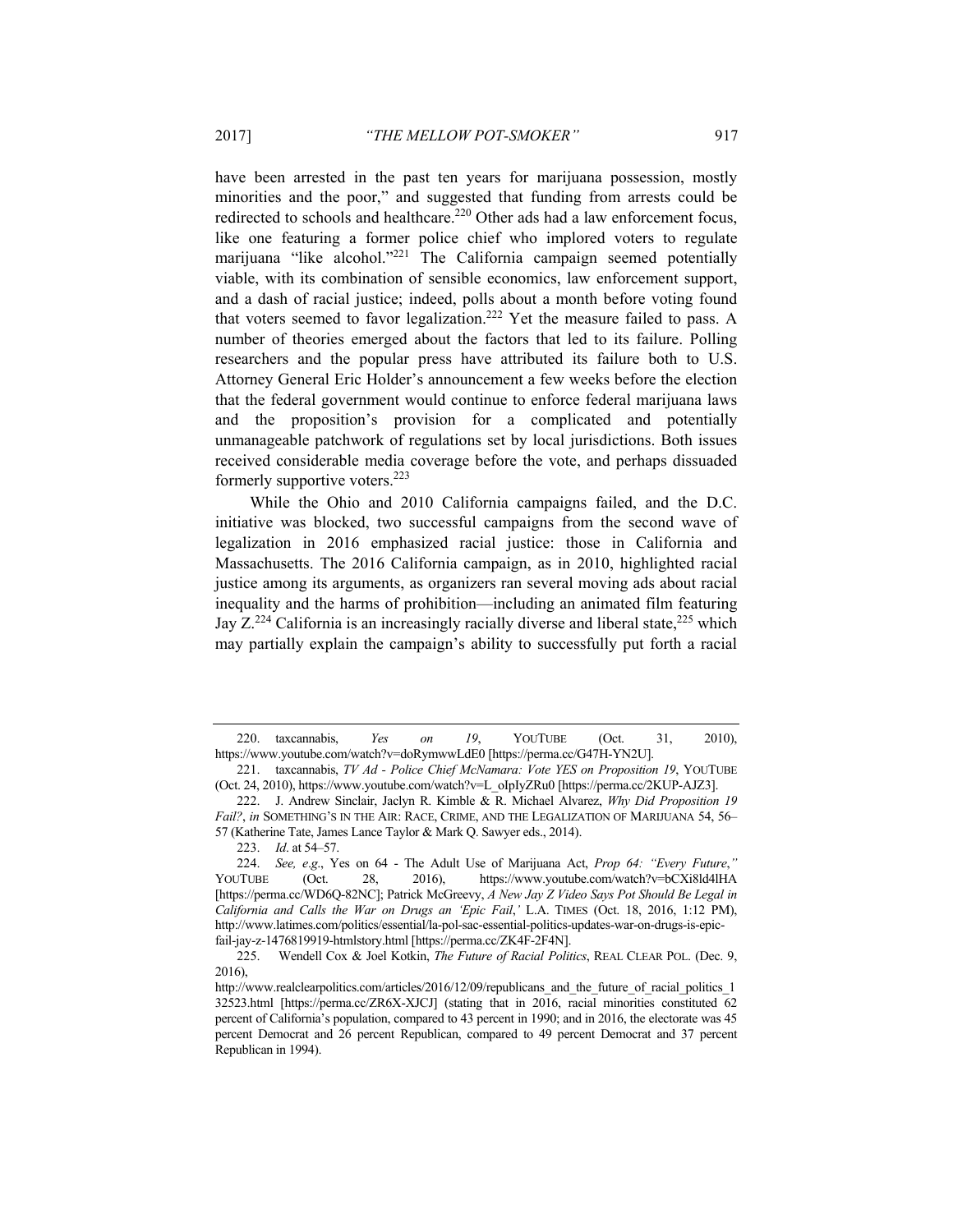justice-oriented campaign. In addition, the campaign overcame several political, legal, and financial obstacles that it had faced in 2010.<sup>226</sup>

The Massachusetts campaign also highlighted racial injustice. The website reads, "Too often young people and people of color can't find a job or take care of their families because they have a petty arrest record for possessing marijuana. . . . In Massachusetts, people of color are three times more likely to be arrested for marijuana possession. . . . These arrests lead to jail terms and a lifetime of difficulty getting a job." $227$  Two video ads highlighted the racial harms and social justice dimensions of marijuana prohibition.<sup>228</sup> In one, Boston City Council President Michelle Wu states, "It just seems ridiculous that kids at Harvard can smoke pot and have incredibly successful careers while blacks and Latinos, particularly men and boys, who are using the same substance are sent to jail. It doesn't make sense for our criminal justice system . . . [or] for our economy."229 The campaign also argued that legalization of marijuana is a "reasonable way to slow the [opiate addiction] epidemic down" by increasing access to marijuana as treatment for chronic pain and opiate addiction.<sup>230</sup> The Massachusetts campaign's success suggests that racial justice arguments—in conjunction with other policy concerns, such as opiate addiction—are increasingly viable in legalization campaigns.

## *C. Why Marijuana Legalization Campaigns Rely on White Individualism*

Despite recent emphasis on racial justice in California and Massachusetts, white individualism remains an important and politically expedient aspect of marijuana politics. Observers have attributed the white individualism of many marijuana legalization campaigns to self-interest and strategy. Carl Hart, a Columbia University neuroscience professor active in the drug reform movement, attributed it to the racial composition and experiences of reform organization members:

 <sup>226.</sup> First, since the 2010 election, the U.S. Department of Justice issued a memo advising federal prosecutors to allow access to recreational marijuana, provided that individuals and business comply with state law. *See* MARIJUANA POLICY PROJECT, FEDERAL ENFORCEMENT POLICY ON STATE MARIJUANA LAWS, https://www.mpp.org/federal/federal-enforcement-policy-on-statemarijuana-laws [https://perma.cc/JZ59-JP4P] (last visited Feb. 25, 2017). Second, the campaign raised much more money than the previous campaign. *See* Robin Abcarian, *Is Marijuana Legalization in California the Beginning of the End of the War on Weed?*, L.A. TIMES (Dec. 21, 2016, 2:50 PM), http://www.latimes.com/local/abcarian/la-me-yir-abcarian-essay-12252016-story.html

<sup>[</sup>https://perma.cc/5ZGE-68FD] ("Unlike previous failed legalization campaigns, there was a lot of money backing Prop. 64—\$22.5 million compared with a paltry \$2.1 million for the No on 64 side."). Third, campaign ads focused on persuading parents, many of whom voted "no" in 2010, by emphasizing that the new proposition would prohibit marijuana ads on TV, mandate child-proof packaging, and ban edibles that appeal to children. *See id*.

 <sup>227.</sup> YES ON 4:REGULATE MASS., *supra* note 155.

 <sup>228.</sup> *Videos*, YES ON 4: REGULATE MASS., https://www.regulatemassachusetts.org/videos [https://perma.cc/BL4L-UGQA] (last visited Feb. 25, 2017).

<sup>229.</sup> *Id*.

 <sup>230.</sup> YES ON 4:REGULATE MASS., *supra* note 155.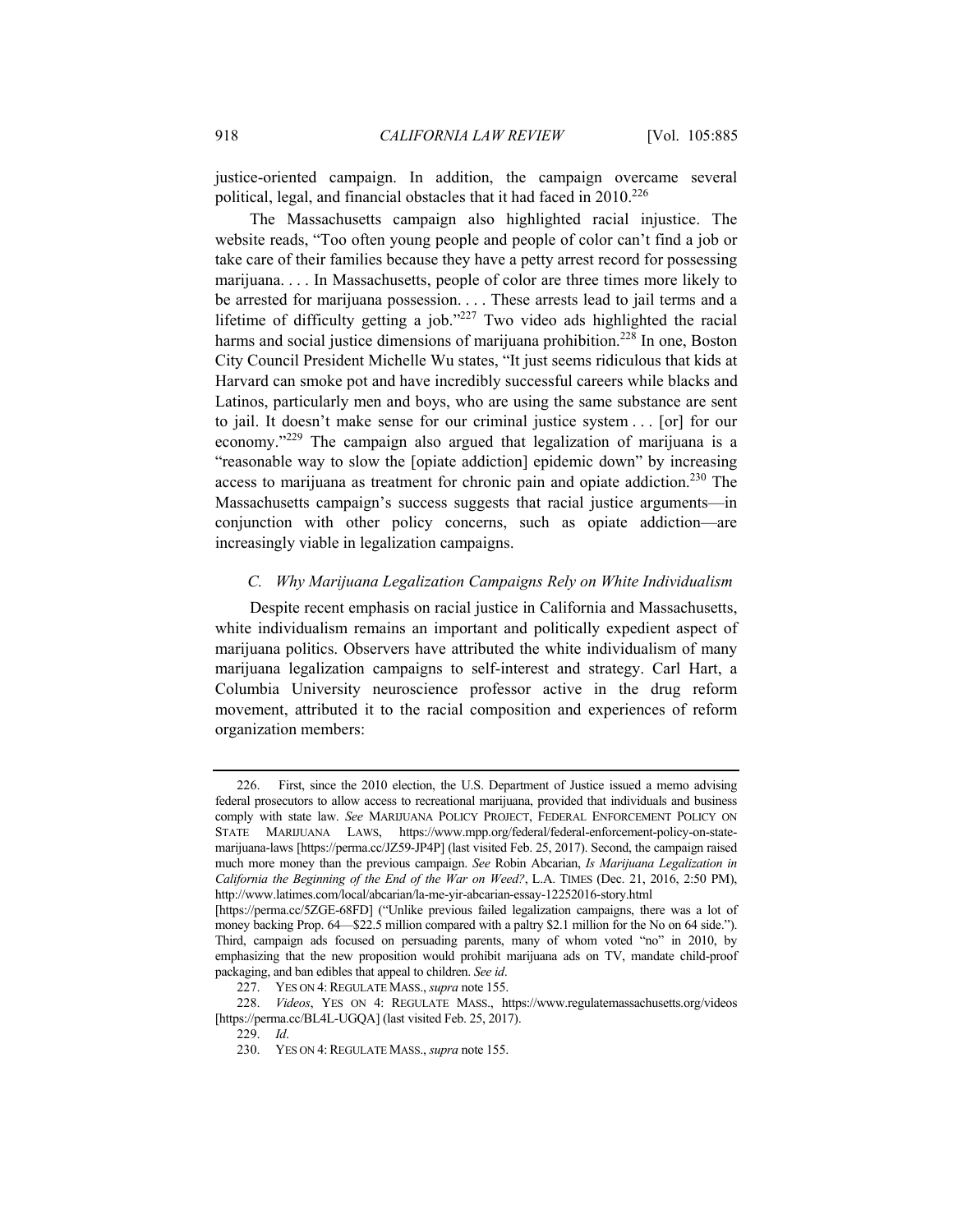[T]he membership consists almost exclusively of white, privileged and devoted marijuana smokers. Not that there's anything wrong with that, per se, but it helped me understand why racial equality is not a central priority for them. Most of these individuals would like to light up without fear of personal legal consequences—a self-interested goal that could make it difficult to empathize with those who are actually vulnerable to racially motivated marijuana law enforcement.<sup>231</sup>

Paul Butler suggested that drug reformers also avoid racial equality because of strategy: "[T]hey think it would turn people off, or make people more willing to lock up marijuana users if they know it has a disparate impact on African Americans<sup>"232</sup>

When drug use has a "white face," $233$  politicians and members of the public are more willing to opt for "saner, less punitive drug policies."234 This could be motivating white individualism in marijuana legalization campaigns.235 Consider a heroin and opioid epidemic that has been "ravaging white populations" in recent years.<sup>236</sup> The *New York Times* editorial board observed that while "Congress has historically treated drug abuse as a malady afflicting mostly poor, minority communities, best dealt with by locking people up for long periods of time," the current epidemic "altered this line of thinking, and forced lawmakers to acknowledge that addiction is a problem that knows no racial barriers and can be best addressed with treatment."<sup>237</sup> As a result, Congress lifted a ban on using federal money for needle exchange programs and has considered a bill that would expand and improve drug treatment services nationwide.<sup>238</sup> Ekow Yankah contrasted this approach with the response to the crack epidemic in the 1980s, which had a devastating impact on black communities, but was met with brute criminal enforcement:

African-Americans were cast as pathological, an indistinguishable and unsympathetic mass. The plight of Black America was evidence of its collective moral failure—of welfare mothers and rock-slinging thugs—and a reason to cut off all help. Blacks would just have to pull themselves out of the crack epidemic. Until then, the only answer lay

 <sup>231.</sup> Carl L. Hart, *Pot Reform's Race Problem: The Fight Against Marijuana Prohibition Must Put Racial Justice at the Center*, NATION (Oct. 30, 2013), http://www.thenation.com/article/potreforms-race-problem [https://perma.cc/54KH-5PWS].

 <sup>232.</sup> Sheir, *supra* note 127.

<sup>233.</sup> *See* Ekow N. Yankah, *When Addition Has a White Face*, N.Y. TIMES (Feb. 9, 2016), http://www.nytimes.com/2016/02/09/opinion/when-addiction-has-a-white-face.html [https://perma.cc/MD8S-CNPV].

<sup>234.</sup> *See Drug Deaths Reach White America*, N.Y. TIMES (Jan. 25, 2016), http://www.nytimes.com/2016/01/25/opinion/drug-deaths-reach-white-america.html [https://perma.cc/529W-UKAX].

<sup>235.</sup> *Id*.

<sup>236.</sup> *Id*.

<sup>237.</sup> *Id*.

<sup>238.</sup> *Id*.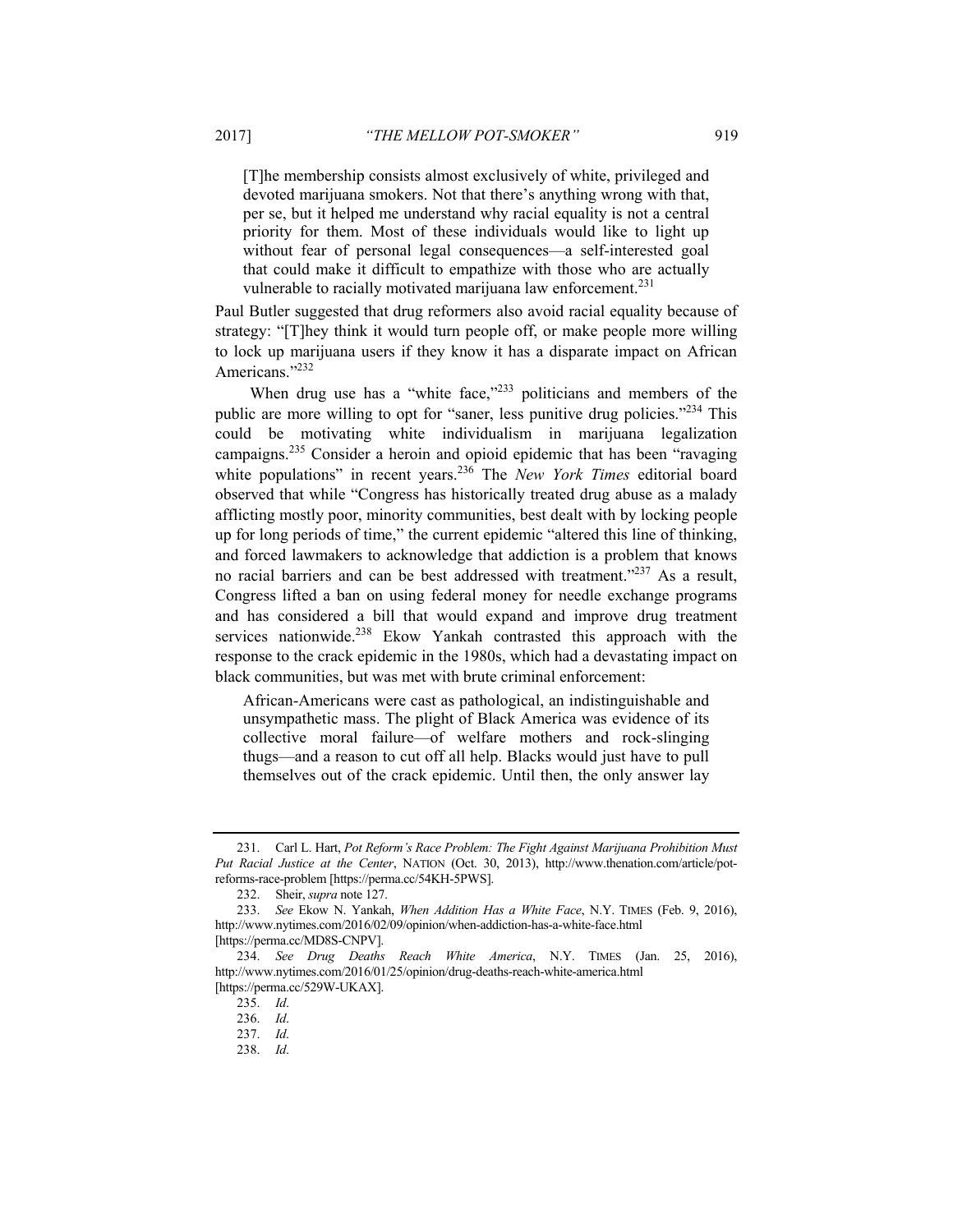in cordoning off the wreckage with militarized policing. 239

In response to the current heroin epidemic, police chiefs in impacted regions are not using "military metaphors, weapons and tactics," but are ensuring people get treatment.240 A white former undercover narcotics officer in New Hampshire, who now does drug outreach for a police department, described a shift in his outlook, "The way I look at addiction now is completely different. . . . I can't tell you what changed inside of me, but these are people and they have a purpose in life and we can't as law enforcement look at them any other way."241 Yankah has written, "In [this officer's] inability to name the change that allowed this epiphany, his words also capture our cringe-worthy self-denial . . . . When the face of addiction had dark skin, this nation's police did not see sons and daughters, sister and brothers."242 Viewed in this light, marijuana legalization campaigners may be drawn to white individualism either because it may help motivate public sympathy and/or because it galvanizes their own emotional drive for marijuana reform.

#### III.

## POLICYMAKING FOR MARIJUANA LEGALIZATION

## *A. Addressing Past Harms*

Even when marijuana prohibition ends, its harms persist in the form of racial stereotypes, criminal convictions, lack of access to economic opportunities, and perception of the legal system as unfair. Characterizing marijuana legalization in terms of white individualism skirts, and implicitly reinforces, the deeply racialized history of marijuana prohibition. This whitewashing insulates racial myths and inequities perpetuated through the war on drugs. As seen with the end of alcohol prohibition and the start of marijuana prohibition, new institutional forms can adopt these myths and practices. And a close look at marijuana legalization campaigns reveals that legalization achieved via conceptions of white, middle-class interests may coincide with post-legalization policies favoring white entrepreneurialism, rather than policies that redress some of the social harms and inequities of prohibition. While many people, disproportionately black and brown, continue to experience the effects of criminalization and unchallenged, destructive racial myths, largely white entrepreneurs reap legal marijuana's profits.

 <sup>239.</sup> Yankah, *supra* note 233.

<sup>240.</sup> *Id*.

 <sup>241.</sup> Katharine Q. Seelye, *In Heroin Crisis, White Families Seek Gentler War on Drugs*, N.Y. TIMES (Oct. 30, 2015), http://www.nytimes.com/2015/10/31/us/heroin-war-on-drugs-parents.html [https://perma.cc/UM6Z-SV3V].

 <sup>242.</sup> Yankah, *supra* note 233; *cf*. Sophie Trawalter, Kelly M. Hoffman & Adam Waytz, *Racial Bias in Perceptions of Others' Pain*, 7 PLOS ONE 1 (2012) (an empirical study of physician-patient interactions finding that "White and Black Americans—including registered nurses and nursing students—assume that Black people feel less pain than do White people.").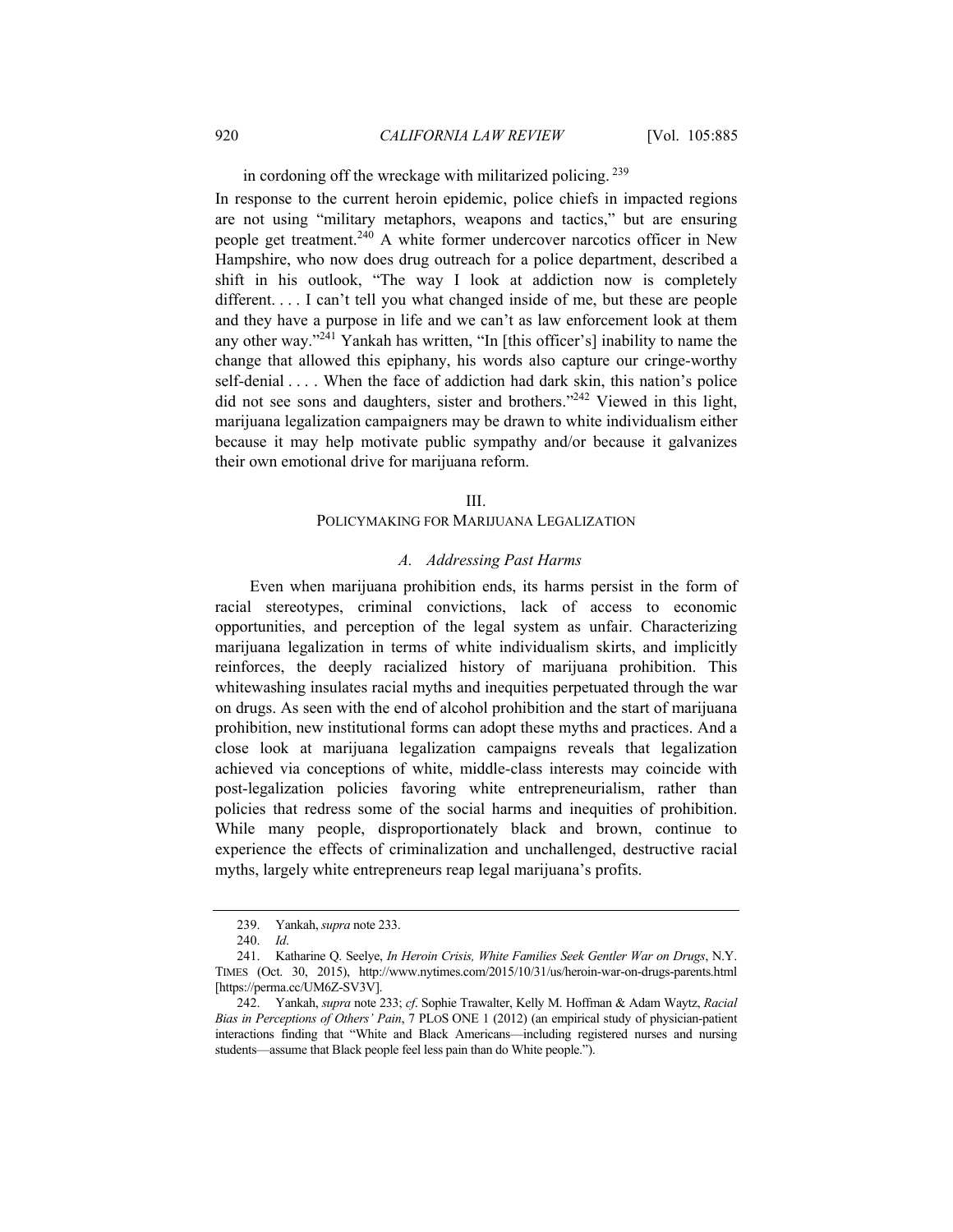Marijuana legalization should address past harms because marijuana prohibition was created and enforced in an unjust and racially biased fashion; merely legalizing marijuana will do nothing to reckon with that legacy and nothing "for the individuals and communities wrecked by our aggressive and disparate enforcement of past marijuana laws."243 Some, including Jamelle Bouie, have explicitly advocated for marijuana reparations; Bouie has argued that legalization of marijuana "won't just be for new revenues and savings. In part, it will be because we recognize the tremendous injury we've done to countless young men and women over decades of unfair enforcement of the law."244 Although "[w]e can't wash our hands of our past mistakes," we should earmark marijuana taxes for community reparations, including "policies for affected communities, from job training and educational services to [mentoring]."<sup>245</sup> Michelle Alexander has also advocated for reparations, suggesting we start with "Truth and Reconciliation" hearings, like those held in post-apartheid South Africa, to allow perpetrators and victims to publicly acknowledge the tragic legacies of the past. $246$  While such proposals are likely to face political opposition (especially considering the persistence of racial discrimination and unjustified criminalization throughout society), "the reparations idea does present a question of what society should do after the madness of a moral panic dims."<sup>247</sup> Although white individualism may anticipate that society will do nothing, that plan seems inadequate.

## *B. Policymaking*

While people of color have borne a disproportionate brunt of the war on drugs, policies of most jurisdictions that have legalized marijuana have failed to address past criminal records and convictions. Advocates have observed, "While it's mostly black men who have been arrested and put in jail because of marijuana, it's mostly white men who have been profiting."248 Michelle Alexander noted, "[A]fter 40 years of impoverished black kids getting prison time for selling weed, and their families and futures destroyed. Now, white

 <sup>243.</sup> Jamelle Bouie, *The Case for Marijuana Reparations*, SLATE (July 28, 2014, 6:49 PM), http://www.slate.com/articles/news\_and\_politics/politics/2014/07/the\_case\_for\_marijuana\_reparations \_the\_profits\_from\_drug\_legalization\_should.html [https://perma.cc/4MK4-KV5G].

<sup>244.</sup> *Id*.

<sup>245.</sup> *Id*. Bouie suggested that individual reparations would be too complicated. *Id*. For a broader discussion of reparations for black Americans, see Ta-Nehisi Coates, *The Case for Reparations*, ATLANTIC (June 2014), http://www.theatlantic.com/magazine/archive/2014/06/the-case-forreparations/361631 [https://perma.cc/5PK5-GJZB].

 <sup>246.</sup> Zak Cheney Rice, *There Should be Payback to the Victims of the Government's Mindless War on Drugs*, MIC (Mar. 17, 2014), http://mic.com/articles/85529/there-should-be-payback-to-thevictims-of-the-government-s-mindless-war-on-drugs#.XIsBFlBkX [https://perma.cc/6D3W-H8QW].

 <sup>247.</sup> Lucy Steigerwald, *Sentencing Reform and How to Right the Drug War's Wrongs*, WASH. POST (Nov. 3, 2014), https://www.washingtonpost.com/news/the-watch/wp/2014/11/03/sentencingreform-and-how-to-right-the-drug-wars-wrongs [https://perma.cc/S3D7-F4DD].

 <sup>248.</sup> Sheir, *supra* note 127.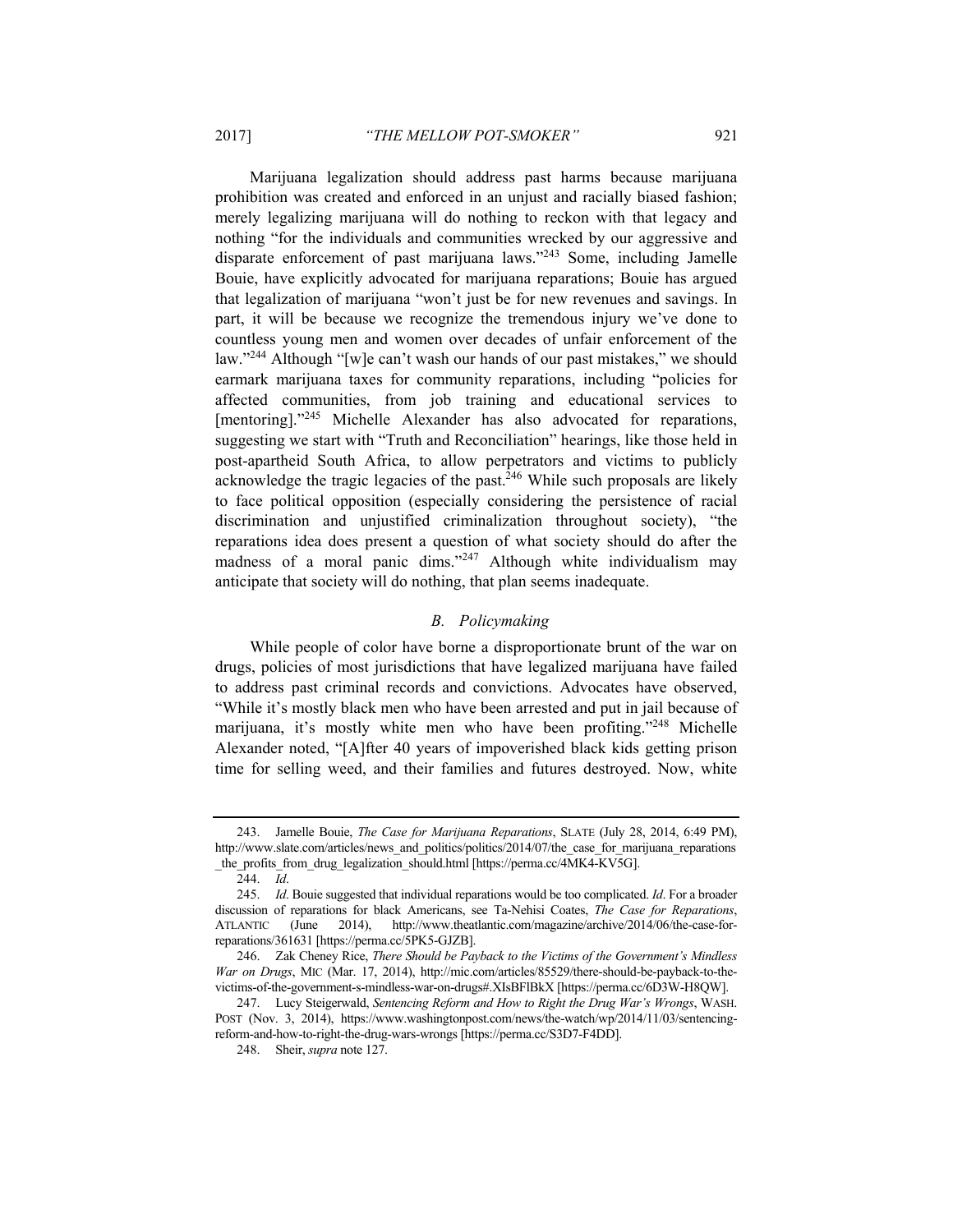men are planning to get rich doing precisely the same thing?"249 Russ Belville, a former staffer for reform group NORML and the executive producer of a marijuana legalization online radio station, responded, "[T]he fight to legalize marijuana was founded by white men forty years ago when there was nothing but public scorn and career suicide to be gained ... [whereas] black kids selling weed" did not join white advocates "to shape legalization in a way that profits them and benefits their communities."250 This troubling statement is at odds with several salient aspects of marijuana policy: white men founded marijuana prohibition to criminalize people of color,<sup>251</sup> black kids do not sell drugs more often than white kids  $do<sub>1</sub><sup>252</sup>$  prominent critics of marijuana prohibition include people of color,<sup>253</sup> and white advocates of legalization have no right to direct profits to "their communities" in light of a history of marijuana prohibition imposing particular costs on communities of color.

Post-legalization policy outcomes have varied across jurisdictions. Following the first wave of legalization, in Colorado, Washington, Oregon, and Alaska, governing bodies have enacted statutes and regulations to enable retail marijuana sales.<sup>254</sup> The U.S. Department of Justice also issued a memo advising federal prosecutors to allow individuals and businesses to access recreational marijuana provided they do so in compliance with state law.255 Following the successful D.C. campaign, however, Congress passed a spending prohibition that blocked the city's retail sales and taxation.256

Policies that favor preserving past criminal convictions are especially evident in Colorado, the site of the most prominent deployment of white individualism. In the first year of marijuana business in Colorado, legal sales

 <sup>249.</sup> April M. Short, *Michelle Alexander: White Men Get Rich from Legal Pot, Black Men Stay in Prison*, ALTERNET (Mar. 16, 2014), http://www.alternet.org/drugs/michelle-alexander-white-menget-rich-legal-pot-black-men-stay-prison [https://perma.cc/5DBT-BJ3D].

 <sup>250.</sup> Russ Belville, *Racism in Marijuana Prohibition Doesn't Transcend to Legalization*, HIGH TIMES (Nov. 25, 2014), http://www.hightimes.com/read/racism-marijuana-prohibition-doesnttranscend-legalization [https://perma.cc/JGX3-CGLU] ("Not many of those weed-selling kids (black or white) ever picked up a clipboard to volunteer to register voters and collect petition signatures in their neighborhoods for marijuana market legalization in California, Colorado, Washington, Oregon, and Alaska.").

<sup>251.</sup> *See supra* Part II.B..

<sup>252.</sup> *See id*.

<sup>253.</sup> *See supra* Part III.

 <sup>254.</sup> Retail sales have begun in Colorado, Washington, Oregon, and Alaska. Laurel Andrews, *Here's How Much Alaska Made in Taxes from the First Few Days of Legal Pot*, ALASKA DISPATCH NEWS, (Dec. 1, 2016), https://www.adn.com/alaska-marijuana/2016/12/01/heres-how-much-alaskamade-in-taxes-from-the-first-few-days-of-legal-pot [https://perma.cc/67PP-NF7M]; Tom Huddleston, Jr., *You Can Legally Buy Recreational Pot in Oregon Starting Today*, FORTUNE (Oct. 1, 2015, 9:14 AM), http://fortune.com/2015/10/01/oregon-marijuana-sales [https://perma.cc/2AHV-4ZET].

 <sup>255.</sup> MARIJUANA POLICY PROJECT, *supra* note 226.

 <sup>256.</sup> Cox, *supra* note 1.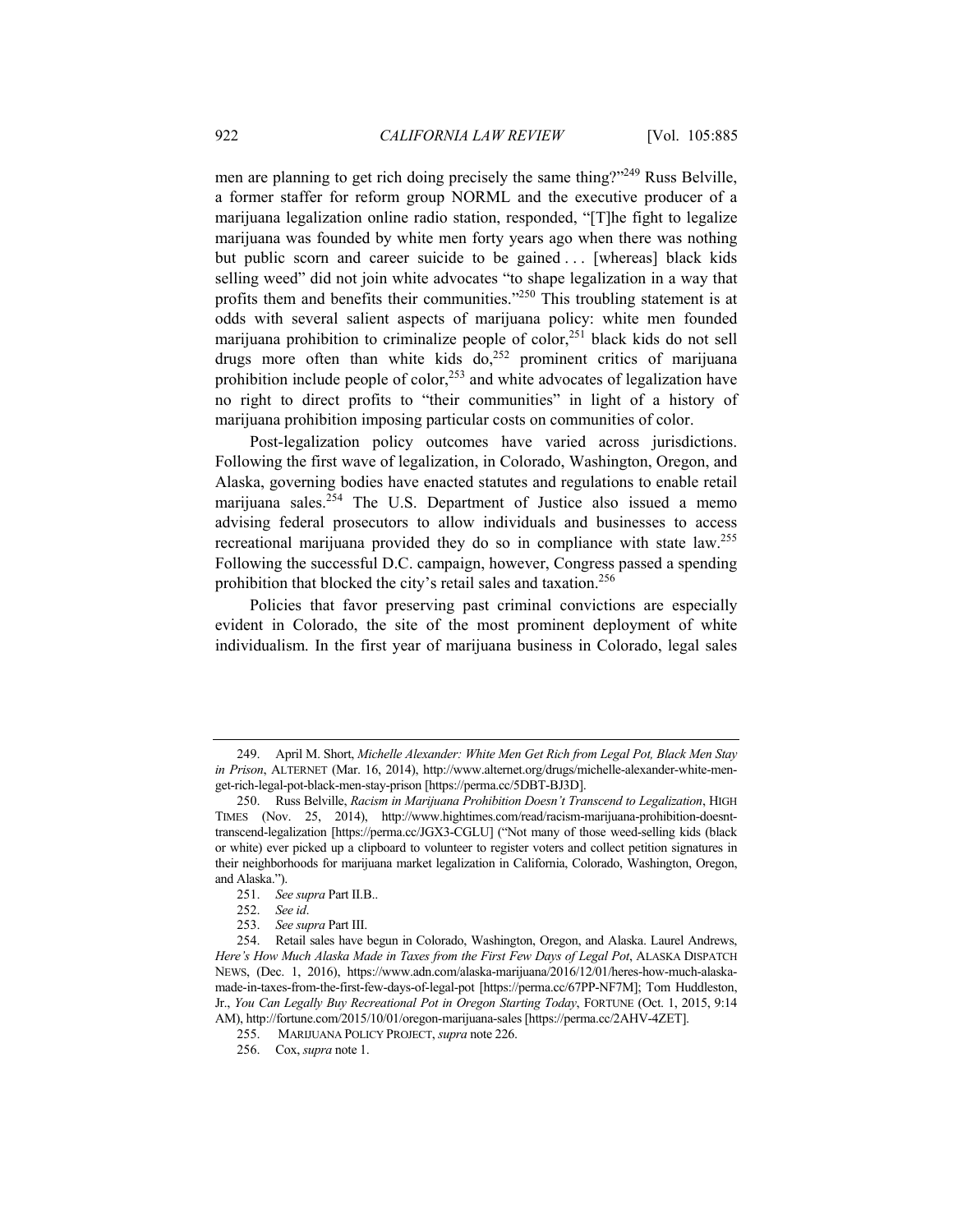exceeded  $$700$  million.<sup>257</sup> A sample of fifty top dispensaries in the Denver metropolitan area found that dispensary ownership is predominantly male and white; as of March 2015 there was only one black dispensary owner in the state.<sup>258</sup> At the same time, anyone "convicted of a felony at anytime regarding the possession, distribution, or use of a controlled substance," including marijuana, cannot receive a marijuana business license.<sup>259</sup> While total marijuana arrests decreased after legalization, racial disparities increased in the enforcement of criminal laws against public consumption and possession greater than one ounce.<sup>260</sup> Further, Colorado has failed to pass a proposed bill that would allow those with marijuana convictions based on conduct that is now legal (e.g., possession of small amounts of marijuana) to seal their records. The bill, voted out of the state senate judiciary committee, "ran into strong opposition from prosecutors worried that it would let people hide felony drug convictions," and was postponed indefinitely by the appropriations committee.261

Likewise, in Washington, a bill that would expunge the records of people with misdemeanor marijuana convictions has sat idle in committee. Washington state Rep. Joe Fitzgibbon, who introduced the bill, said he got pushback from the state prosecutors' association and lawmakers who wanted to let the dust settle from pot legalization.<sup>262</sup> Alaska, meanwhile, has no statutes or mechanisms that enable individuals to remove marijuana charges from their records.263

 260. Associated Press, *Colorado's Pot Legalization Does Little to Solve Racial Disparity in Drug Arrests*, GUARDIAN (Mar. 25, 2015), https://www.theguardian.com/usnews/2015/mar/25/colorado-marijuana-legalization-racial-disparity-drug-arrests [https://perma.cc/XA9F-GCQD].

 <sup>257.</sup> Angela Bacca, *The Unbearable Whiteness of the Marijuana Industry*, ALTERNET (Mar. 31, 2015), http://www.alternet.org/drugs/incredible-whiteness-colorado-cannabis-business [https://perma.cc/Z5SL-GT8B].

<sup>258.</sup> *Id*. Despite constituting 35 percent of Colorado's total population, white males made up 58 percent of dispensary license holders in the survey. Overall, whites constituted a total of 84 percent of license holders and the women in the sample were all white. *Id*.

 <sup>259.</sup> COLO. DEP'T OF REVENUE, MARIJUANA ENF'T DIV., DR 84520, COLORADO ASSOCIATED KEY MARIJUANA LICENSE APPLICATION, (Apr. 22, 2016), https://www.colorado.gov/pacific/sites/default/files/DR8520eAssociatedKey09102014.pdf [https://perma.cc/S7UQ-V8VX].

 <sup>261.</sup> Jeffrey A. Roberts, *Committee Passes Bill Allowing Easier Sealing of Past Marijuana Crimes Now Legal in Colorado*, COLO. FREEDOM OF INFO. COAL. (Apr. 30, 2014), http://coloradofoic.org/committee-passes-bill-allowing-easier-sealing-past-marijuana-crimes-nowlegal-amendment-64 [https://perma.cc/6FT7-U8LD]; *see SB 14-218—Seal Marijuana Convictions Legal Amendment 64*, OPEN STATES, http://openstates.org/co/bills/2014A/SB14-218 [https://perma.cc/2PD3-TZTK] (last visited Mar. 23, 2017).

 <sup>262.</sup> Jake Thomas, *After Legalization, Why Can't People's Prior Pot Convictions Be Wiped Clean?*, SUBSTANCE.COM (Dec. 11, 2014), http://www.substance.com/after-legalization-why-cantpeoples-prior-pot-convictions-be-wiped-clean-2/17203 [https://perma.cc/QS87-CZZ8]; H.B. 1024, 64th Leg., Reg. Sess. (Wa. 2015).

 <sup>263.</sup> Scott Woodham, *Can People Convicted of Pot Crimes Get Their Records Cleared After Alaska's Vote to Legalize?*, ALASKA DISPATCH NEWS (Sept. 17, 2015), http://www.adn.com/highly-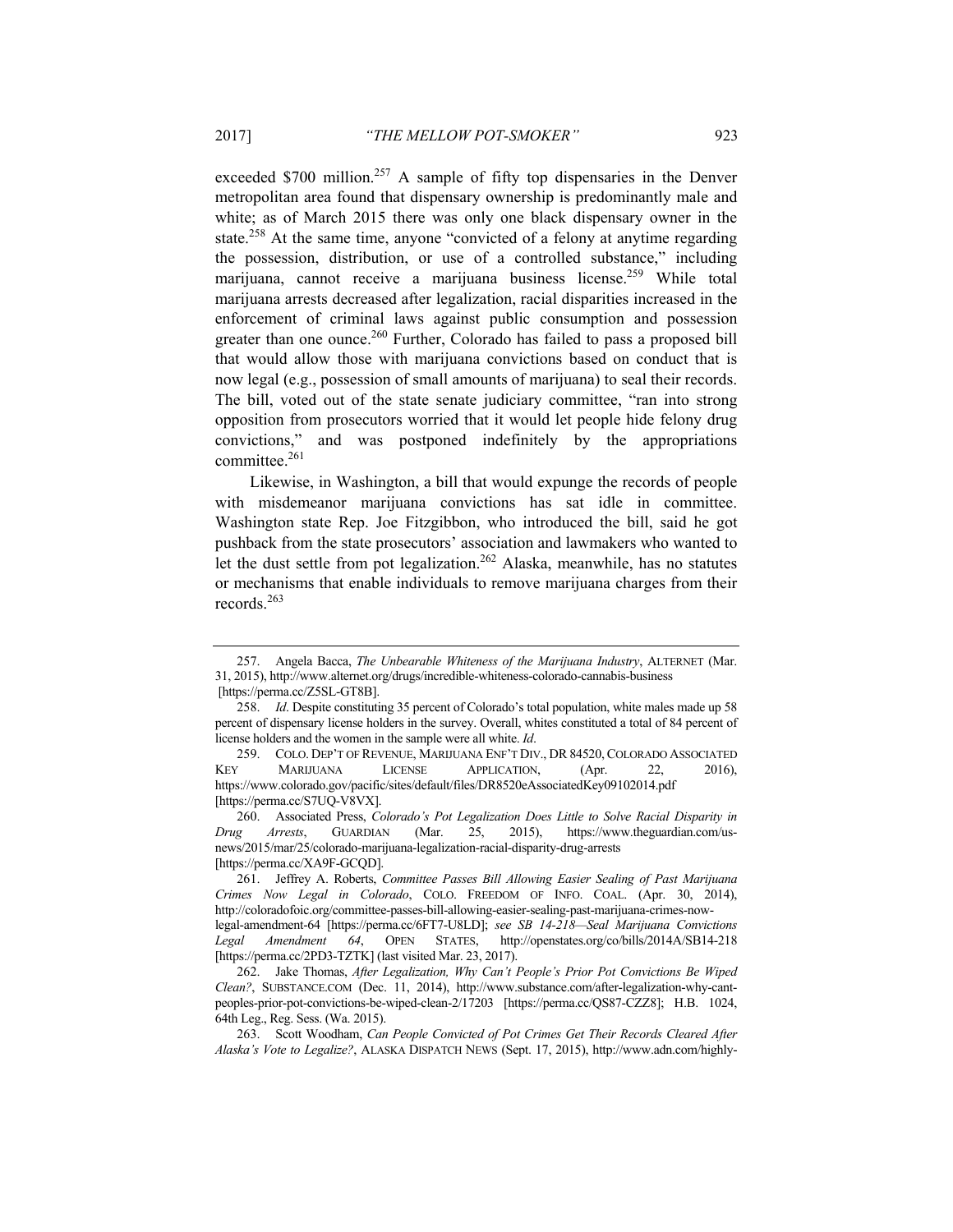By contrast, Oregon, where the successful state campaign mentioned racial disparities in its primary messaging, passed two new laws that facilitate record clearing for marijuana convictions.264 One law requires courts to use current law, under which possession, cultivation, and sale of marijuana are legal, in considering record-sealing applications.265 The other law allows a faster record-clearing process for people who were under twenty-one at the time of a past marijuana conviction.<sup>266</sup>

Criminal-record-sealing legislation following legalization was the most extensive in Washington, D.C., where the campaign centered on racial justice issues. Eight days after D.C. voters approved a measure to legalize use of up to two ounces of marijuana and the possession and cultivation of up to six plants,267 Mayor Vince Gray signed the Record Sealing For Non-Violent Marijuana Possession Act of 2013.<sup>268</sup> This law, originally proposed following a prior legislative decriminalization of marijuana, went into effect in March 2015.269 It provides that a person who was arrested for, charged with, or convicted of a crime under D.C. law that has since been decriminalized or legalized may file a motion to seal the criminal record.270 A court *must* grant the motion if the arrest was not in connection with or did not result in any other local or federal charges or convictions against the person; even if the arrest was in connection with other charges or convictions, the court may grant the motion if doing so is in the interest of justice, considering the interests of the person and the community.271 Based on a survey of state laws addressing expungement of criminal records, D.C. appears to be the only jurisdiction with a specific statutory section addressing decriminalized or legalized offenses.<sup>272</sup>

In October 2015, during the Democratic primary campaign for the 2016 presidential election, Black Lives Matter activists raised the subject of record-

informed/article/can-people-convicted-pot-crimes-get-their-records-cleared-after-alaskavote/2015/09/17 [https://perma.cc/5FDQ-YKXU].

 <sup>264.</sup> Kirk Johnson, *Oregon's Legal Sale of Marijuana Comes with Reprieve*, N.Y. TIMES (Sept. 20, 2015), http://www.nytimes.com/2015/09/21/us/oregons-legal-sale-of-marijuana-comes-withreprieve.html [https://perma.cc/65H8-U8KQ].

<sup>265.</sup> *Id*.

<sup>266.</sup> *Id*.

 <sup>267.</sup> Andrea Noble, *Marijuana Legalization Measure Passes Easily in D*.*C*., WASH. TIMES (Nov. 4, 2014), http://www.washingtontimes.com/news/2014/nov/4/dc-marijuana-legalizationmeasure-on-track-for-eas [https://perma.cc/2B53-22FG].

 <sup>268.</sup> COUNCIL OF THE D.C., OFFICE OF THE SEC'Y, B20-0467, LEGISLATION DETAIL— RECORD SEALING FOR NON-VIOLENT MARIJUANA POSSESSION ACT OF 2013 (2016), http://lims.dccouncil.us/\_layouts/15/uploader/AdminProxy.aspx?LegislationId=B20-0467 [https://perma.cc/QTZ6-2CSJ].

<sup>269.</sup> *Id*.; Matt Cohen, *D*.*C*. *Council Votes to Further Change City's Marijuana Laws*, DCIST (Oct. 7, 2014, 2:41 PM), http://dcist.com/2014/10/dc council votes to pass bill seali.php [https://perma.cc/U2MQ-HWAU].

 <sup>270.</sup> D.C.Code Ann. § 16-803.02(a) (West 2015).

<sup>271.</sup>  $§ 16-803.02(a)(1)-(2)$ .

<sup>272.</sup> *See* 50 STATE STATUTORY SURVEYS, EXPUNGEMENT OF CRIMINAL RECORDS, 0030 SURVEYS 20 (West 2015).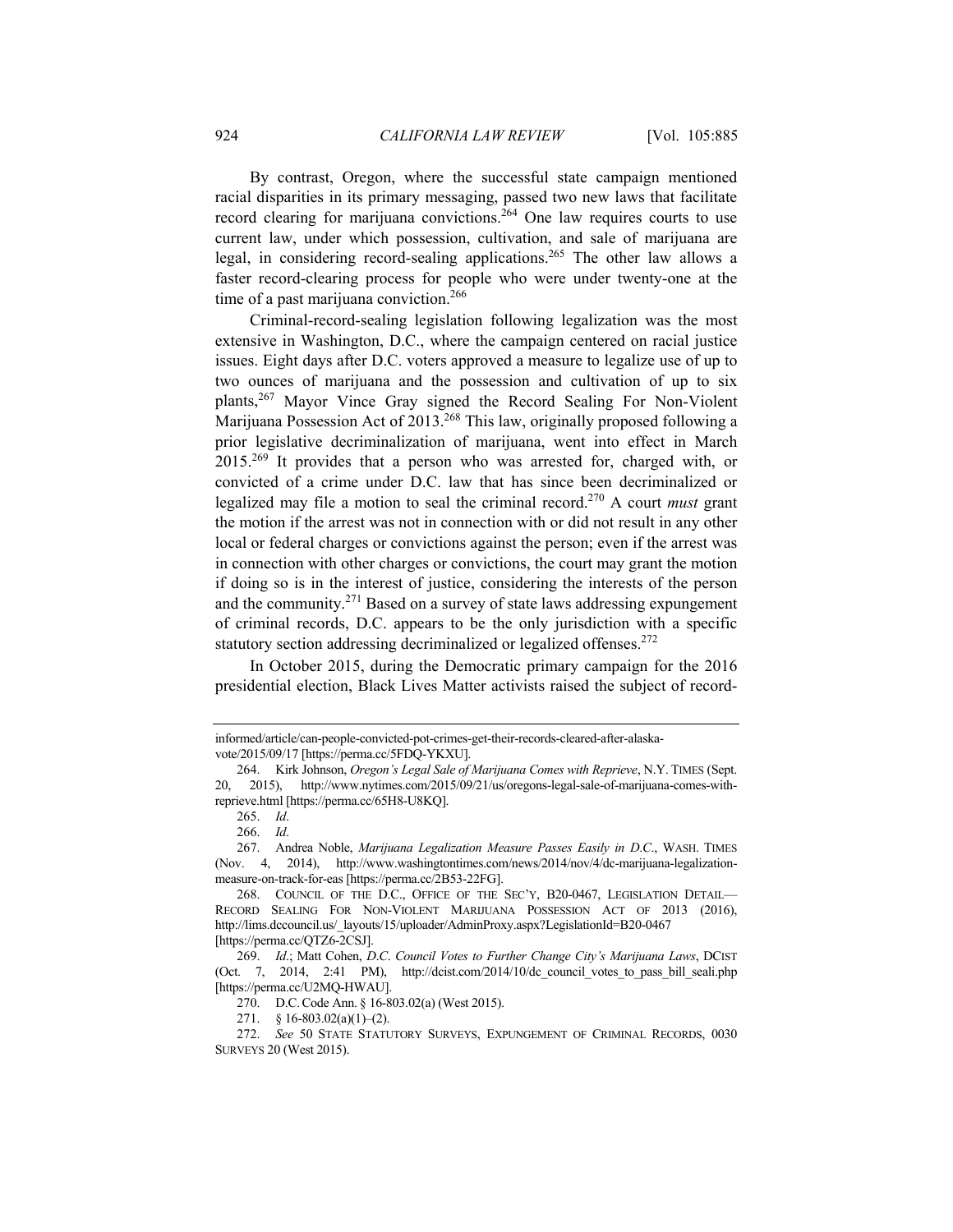clearing policies post-legalization.<sup>273</sup> DeRay Mckesson and other Black Lives Matter activists met with then-presidential candidate and current Senator Bernie Sanders, who had come out in favor of federal marijuana legalization and made economic inequality the centerpiece of his campaign.<sup>274</sup> The activists discussed the need to ensure that "people of color . . . disproportionately criminalized in the informal marijuana economy, do not get locked out of the emerging legalized marijuana economy because of criminal records tied to possessing or distributing marijuana."275

In the November 2016 elections, in a second wave of marijuana legalization, four states passed ballot measures: California, Maine, Massachusetts, and Nevada. The ways in which governing bodies implement legalization in these states may reveal further insights into the connection between marijuana campaigns and policies.<sup>276</sup> Notably, the California ballot measure contained a unique policy not found in other ballot initiatives: a resentencing and expungement provision.<sup>277</sup> A person previously convicted of a marijuana-related offense, including someone currently in custody, may apply to a court for relief.278 If a conviction involved conduct that is now legal after marijuana legalization, the court must dismiss and seal the conviction; if a conviction involved conduct under which a lesser sentence would apply after legalization—for certain offenses—the person can obtain a reduced sentence or conviction.279 The California measure also allocates \$10 million from marijuana tax revenue—increasing by \$10 million each year until it reaches \$50 million in 2022—for grants to local health departments and community nonprofits to provide services to communities disproportionately affected by past federal and state drug policies.<sup>280</sup> Further, the Massachusetts initiative specifically stated that the commission overseeing recreational marijuana licensing must develop "procedures and policies to promote and encourage full participation in the regulated marijuana industry by people from communities

 <sup>273.</sup> DeRay Mckesson, *Reflections on Meeting with Senator Bernie Sanders and Secretary Hillary Clinton, and the #DemDebate*, MEDIUM (Oct. 15, 2015) https://medium.com/@deray/reflections-on-meeting-with-senator-bernie-sanders-and-secretaryhillary-clinton-and-the-38c4a2d9f797 [https://perma.cc/JQE5-5KEH].

<sup>274.</sup> *Id*.

<sup>275.</sup> *Id*.

 <sup>276.</sup> At the time of writing, these policies are not sufficiently developed to merit commentary.

<sup>277.</sup> *See* HONS.J. RICHARD COUZENS & TRICIA A. BIGELOW, CAL. COURTS, PROPOSITION 64: "ADULT USE OF MARIJUANA ACT" RESENTENCING PROCEDURES AND OTHER SELECTED PROVISIONS 4, 10–53 (2016), http://www.courts.ca.gov/documents/prop64-Memo-20161110.pdf [https://perma.cc/V8JD-LA6H].

<sup>278.</sup> See generally *id*. for further analysis, procedures, requirements, and exceptions.

<sup>279.</sup> *See id*.

 <sup>280.</sup> David Downs, *Will Revenue from Legalizing Marijuana and Passing Proposition 64 Mostly Go to Police?*, EAST BAY EXPRESS (Sept. 28, 2016), http://www.eastbayexpress.com/oakland/a-very-special-legalization-nation-proposition-64-q-and-asession/Content?oid=4986500 [https://perma.cc/6GSE-T4NX].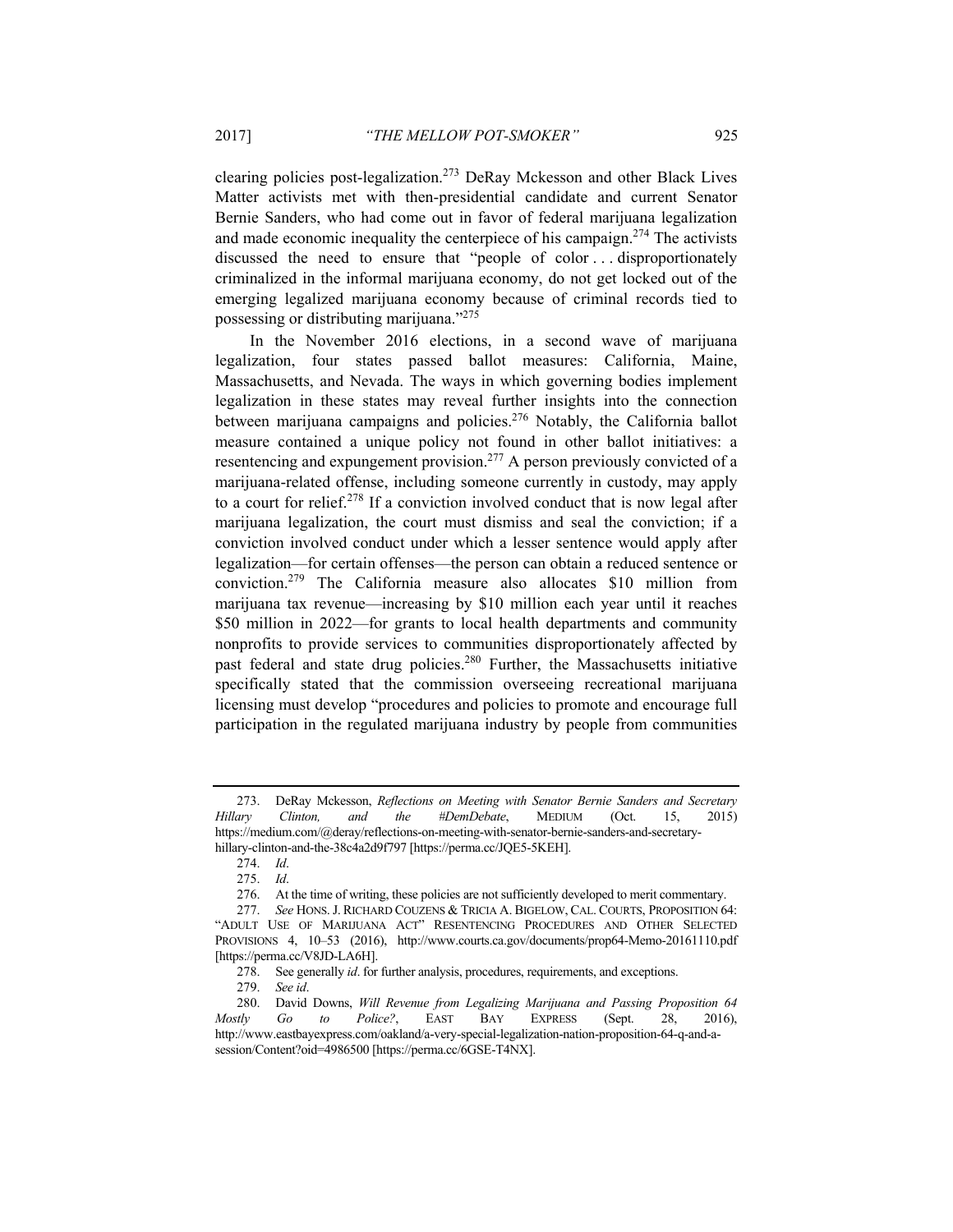that have previously been disproportionately harmed by marijuana prohibition and enforcement and to positively impact those communities."<sup>281</sup>

#### IV.

## INCLUSIVE LEGALIZATION CAMPAIGN MESSAGING

Rhetoric that incorporates how race is situated within marijuana policy can enable more inclusive dialogue and policymaking in legalization campaigns. Such rhetoric might also allow advocates to push jurisdictions to remedy past wrongs—for example, through expunging and reducing marijuana-related criminal convictions and sentences, as provided by California's 2016 initiative. Jurisdictions might encourage participation in the legalized marijuana economy by people from communities disproportionately harmed by prohibition, as provided by Massachusetts's 2016 initiative. john a. powell wrote that a "colorblind agenda is incapable of addressing many of the structural problems that prevent the development of social solidarity across racial boundaries."282 Instead, race can be a "diagnostic and bridging tool" that advances racial justice by taking into account the needs of people who are differently situated within an "inclusive social agenda."<sup>283</sup> This approach, which he called "targeting within universalism ... combines a call for the universal common good with attention to the particular experience" of members of different racial groups.<sup>284</sup> For example, Oregon's campaign, which addressed racial disparities in addition to white individualism, yielded policies that to some extent facilitate the clearing of criminal records.<sup>285</sup> The Washington, D.C., campaign centered race in its narrative, and while it has faced political opposition, it followed legalization with remedial policies specifically focused on expungement of criminal records for acts that have been decriminalized or legalized.<sup>286</sup>

powell's targeting within universalism notion suggests that marijuana campaigns should combine a broad argument about the benefits of legalization with an analysis of targeted harms that prohibition has imposed on people. Campaigns can go beyond merely sharing statistics on racial disparities in enforcement; they could tell stories of how political actors have deployed problematic racial imagery to advance policies that damaged the lives of people from all racial groups. This framing enfolds the particular effects of prohibition within a universal story. Campaigns can argue for various benefits of legal access to marijuana, like increased tax revenue and civil liberty (universal

 <sup>281.</sup> Kristin Toussaint, *Activists Call for Equal Opportunity in Mass*. *Cannabis Industry*, METRO (Dec. 5, 2016), http://www.metro.us/boston/activists-work-to-ensure-equal-opportunity-inmass-cannabis-industry/zsJplb---jXgnSVxi2cyM [https://perma.cc/3GED-AML8].

 <sup>282.</sup> powell, *supra* note 28, at 426.

<sup>283.</sup> *Id*. at 399.

<sup>284.</sup> *Id*. at 399, 404.

<sup>285.</sup> *Supra* Part II.A.2.

<sup>286.</sup> *Id*.